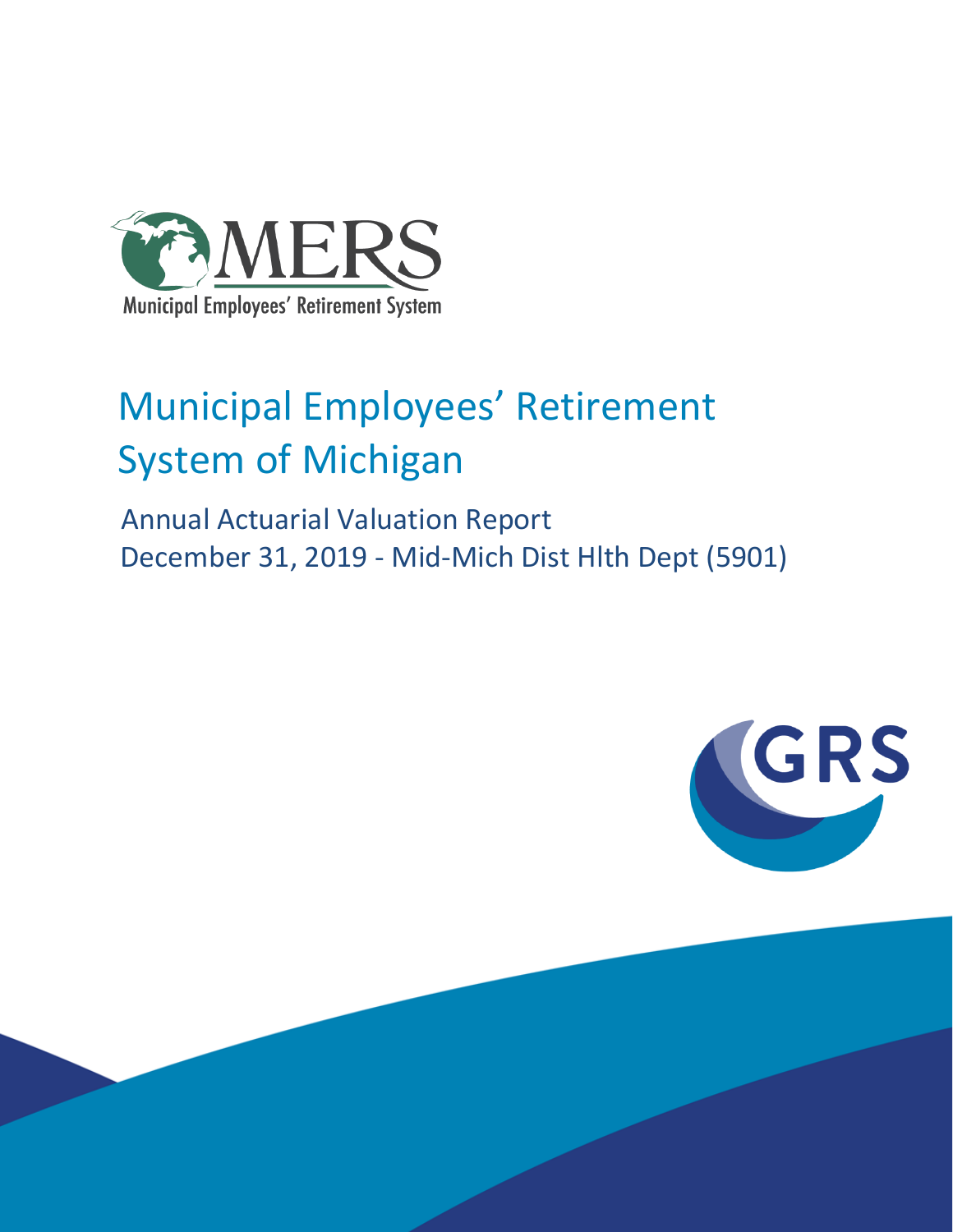

Spring, 2020

Mid-Mich Dist Hlth Dept

In care of: Municipal Employees' Retirement System of Michigan 1134 Municipal Way Lansing, Michigan 48917

This report presents the results of the Annual Actuarial Valuation, prepared for Mid-Mich Dist Hlth Dept (5901) as of December 31, 2019. The report includes the determination of liabilities and contribution rates resulting from the participation in the Municipal Employees' Retirement System of Michigan ("MERS"). This report contains the minimum actuarially determined contribution requirement, in alignment with the MERS Plan Document, Actuarial Policy, and the Michigan Constitution and governing statutes. Mid-Mich Dist Hlth Dept is responsible for the employer contributions needed to provide MERS benefits for its employees and former employees.

The purposes of this valuation are to:

- Measure funding progress as of December 31, 2019,
- Establish contribution requirements for the fiscal year beginning October 1, 2021,
- Provide information regarding the identification and assessment of risk,
- Provide actuarial information in connection with applicable Governmental Accounting Standards Board (GASB) statements, and
- Provide information to assist the local unit of government with state reporting requirements.

This valuation assumed the continuing ability of the plan sponsor to make the contributions necessary to fund this plan. A determination regarding whether or not the plan sponsor is actually able to do so is outside our scope of expertise and was not performed.

The findings in this report are based on data and other information through December 31, 2019. The valuation was based upon information furnished by MERS concerning Retirement System benefits, financial transactions, plan provisions and active members, terminated members, retirees and beneficiaries. We checked for internal reasonability and year-to-year consistency, but did not audit the data. We are not responsible for the accuracy or completeness of the information provided by MERS.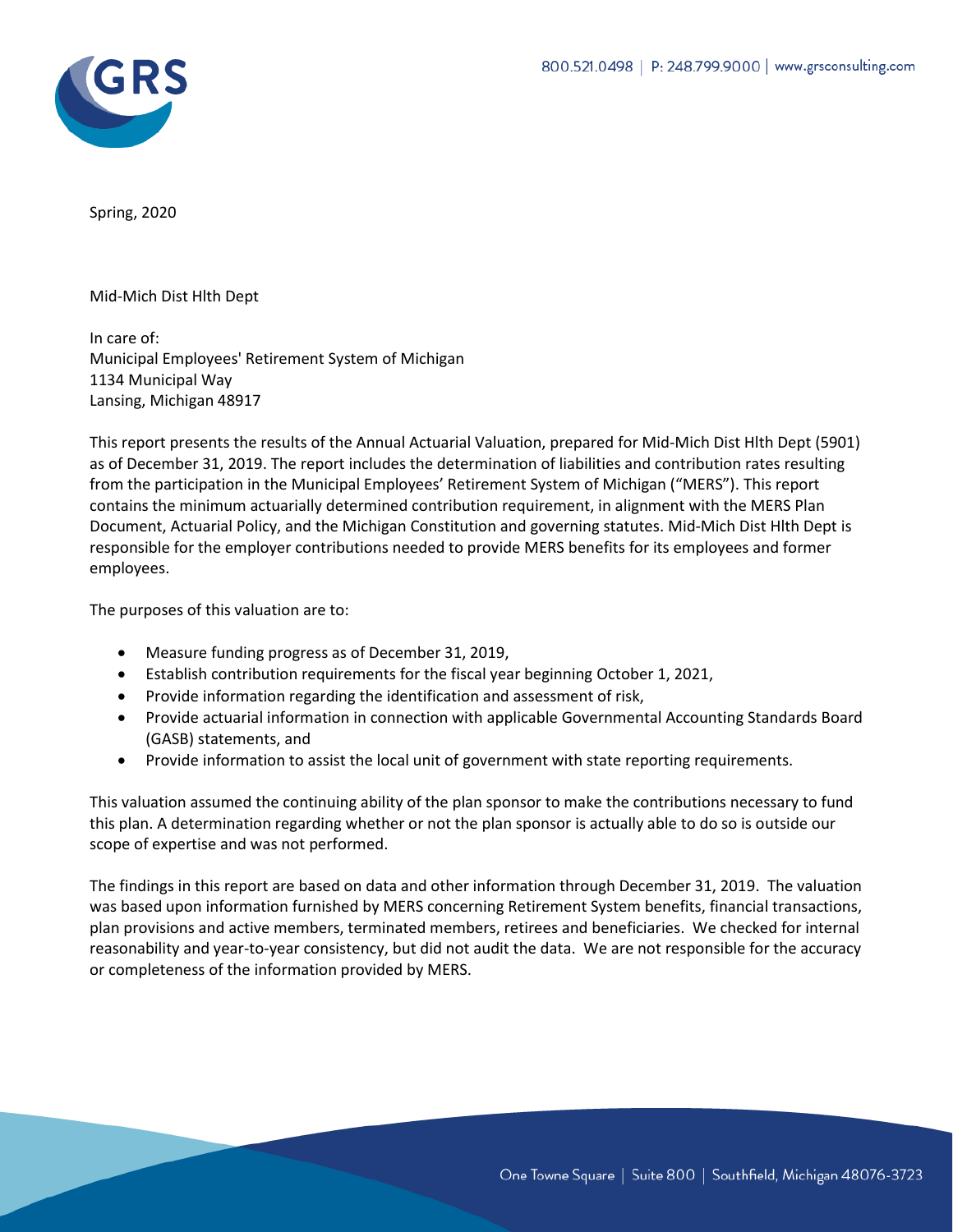Mid-Mich Dist Hlth Dept Spring, 2020 Page 2

The Municipal Employees' Retirement Act, PA 427 of 1984 and the MERS' Plan Document Article VI sec. 71 (1)(d), provides the MERS Board with the authority to set actuarial assumptions and methods after consultation with the actuary. As the fiduciary of the plan, MERS Retirement Board sets certain assumptions for funding and GASB purposes. These assumptions are checked regularly through a comprehensive study, called an Experience Study. A study was completed in 2015, as prepared by the prior actuary, and is the basis of the demographic assumptions and methods currently in place. At the February 28, 2019 board meeting, the MERS Retirement Board adopted new economic assumptions effective with the December 31, 2019 annual actuarial valuation, which will impact contributions beginning in 2021. **At the February 27, 2020 board meeting, the MERS Retirement Board adopted demographic assumptions effective with the December 31, 2020 annual actuarial valuation, which will impact contributions beginning in 2022.** An illustration of the potential impact is found in this report.

The Michigan Department of Treasury provides required assumptions to be used for purposes of Public Act 202 reporting. These assumptions are for reporting purposes only and do not impact required contributions. Please refer to the State Reporting page found at the end of this report for information for this filing.

For a full list of all the assumptions used, please refer to the division-specific assumptions described in table(s) in this report, and to the Appendix on the MERS website at: [http://www.mersofmich.com/Portals/0/Assets/Resources/AAV-Appendix/MERS-](http://www.mersofmich.com/Portals/0/Assets/Resources/AAV-Appendix/MERS-2019AnnualActuarialValuation-Appendix.pdf)[2019AnnualActuarialValuation-Appendix.pdf](http://www.mersofmich.com/Portals/0/Assets/Resources/AAV-Appendix/MERS-2019AnnualActuarialValuation-Appendix.pdf)

**The actuarial assumptions used for this valuation are reasonable for purposes of the measurement.**

**This report does not reflect the recent and still developing impact of COVID-19, which is likely to influence demographic and economic experience, at least in the short-term. We will continue to monitor these developments and their impact on the MERS Defined Benefit and Hybrid plans. Actual experience will be reflected in each subsequent annual valuation, as experience emerges.**

This report has been prepared by actuaries who have substantial experience valuing public employee retirement systems. To the best of our knowledge the information contained in this report is accurate and fairly presents the actuarial position of Mid-Mich Dist Hlth Dept as of the valuation date. All calculations have been made in conformity with generally accepted actuarial principles and practices, with the Actuarial Standards of Practice issued by the Actuarial Standards Board, and with applicable statutes.

David T. Kausch, Rebecca L. Stouffer, and Mark Buis are members of the American Academy of Actuaries. These actuaries meet the Academy's Qualification Standards to render the actuarial opinions contained herein. The signing actuaries are independent of the plan sponsor. GRS maintains independent consulting agreements with certain local units of government for services unrelated to the actuarial consulting services provided in this report.

The Retirement Board of the Municipal Employees' Retirement System of Michigan confirms that the System provides for payment of the required employer contribution as described in Section 20m of Act No. 314 of 1965 (MCL 38.1140m).

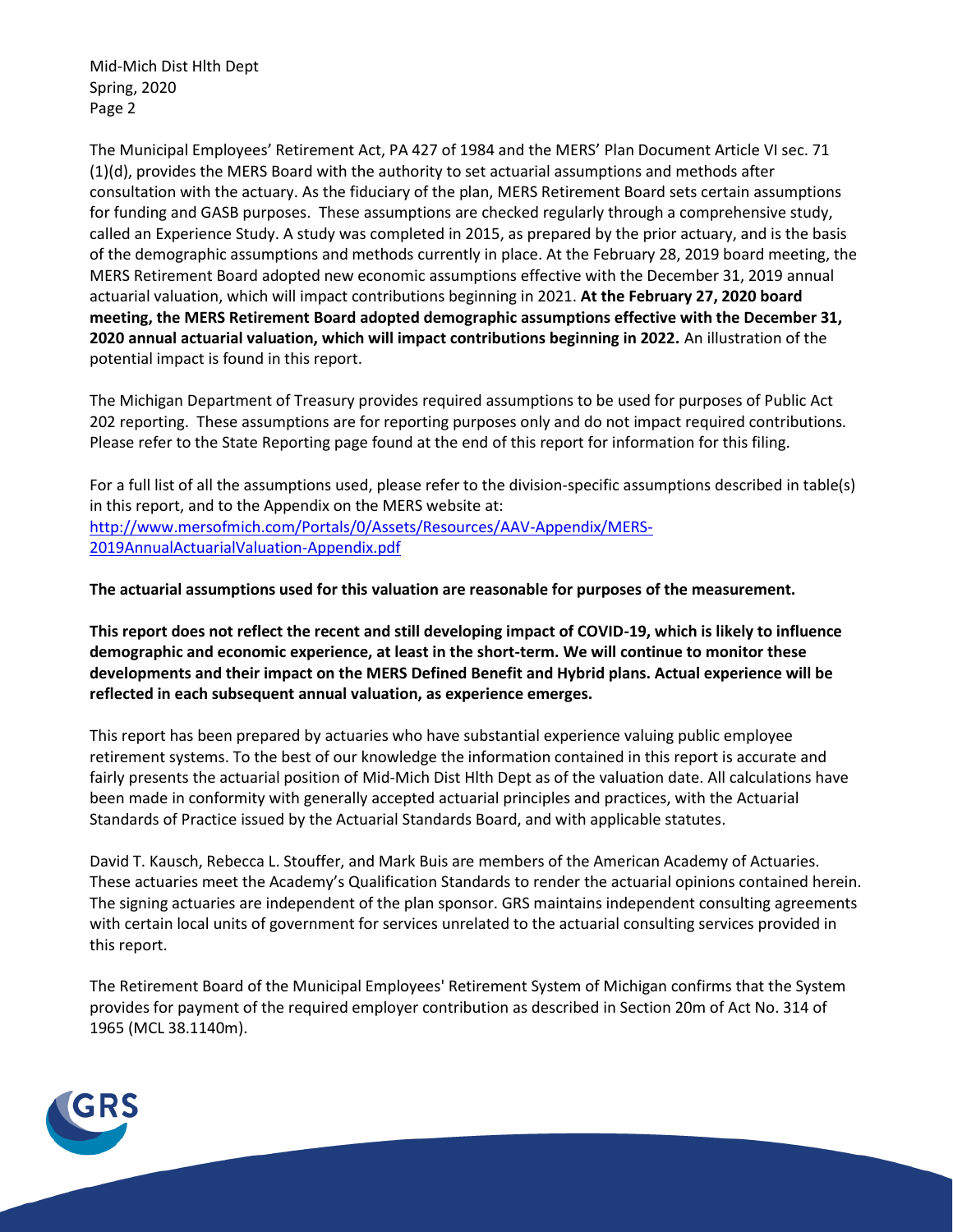Mid-Mich Dist Hlth Dept Spring, 2020 Page 3

This information is purely actuarial in nature. It is not intended to serve as a substitute for legal, accounting or investment advice.

This report was prepared at the request of the MERS Retirement Board and may be provided only in its entirety by the municipality to other interested parties (MERS customarily provides the full report on request to associated third parties such as the auditor for the municipality). GRS is not responsible for the consequences of any unauthorized use. This report should not be relied on for any purpose other than the purposes described herein. Determinations of financial results, associated with the benefits described in this report, for purposes other than those identified above may be significantly different.

If you have reason to believe that the plan provisions are incorrectly described, that important plan provisions relevant to this valuation are not described, that conditions have changed since the calculations were made, that the information provided in this report is inaccurate or is in anyway incomplete, or if you need further information in order to make an informed decision on the subject matter in this report, please contact your Regional Manager at 1.800.767.MERS (6377).

Sincerely,

David Tofausch

David T. Kausch, FSA, FCA, EA, MAAA

Rebecca J. Stouff

Rebecca L. Stouffer, ASA, FCA, MAAA

Ward Bin

Mark Buis, FSA, FCA, EA, MAAA

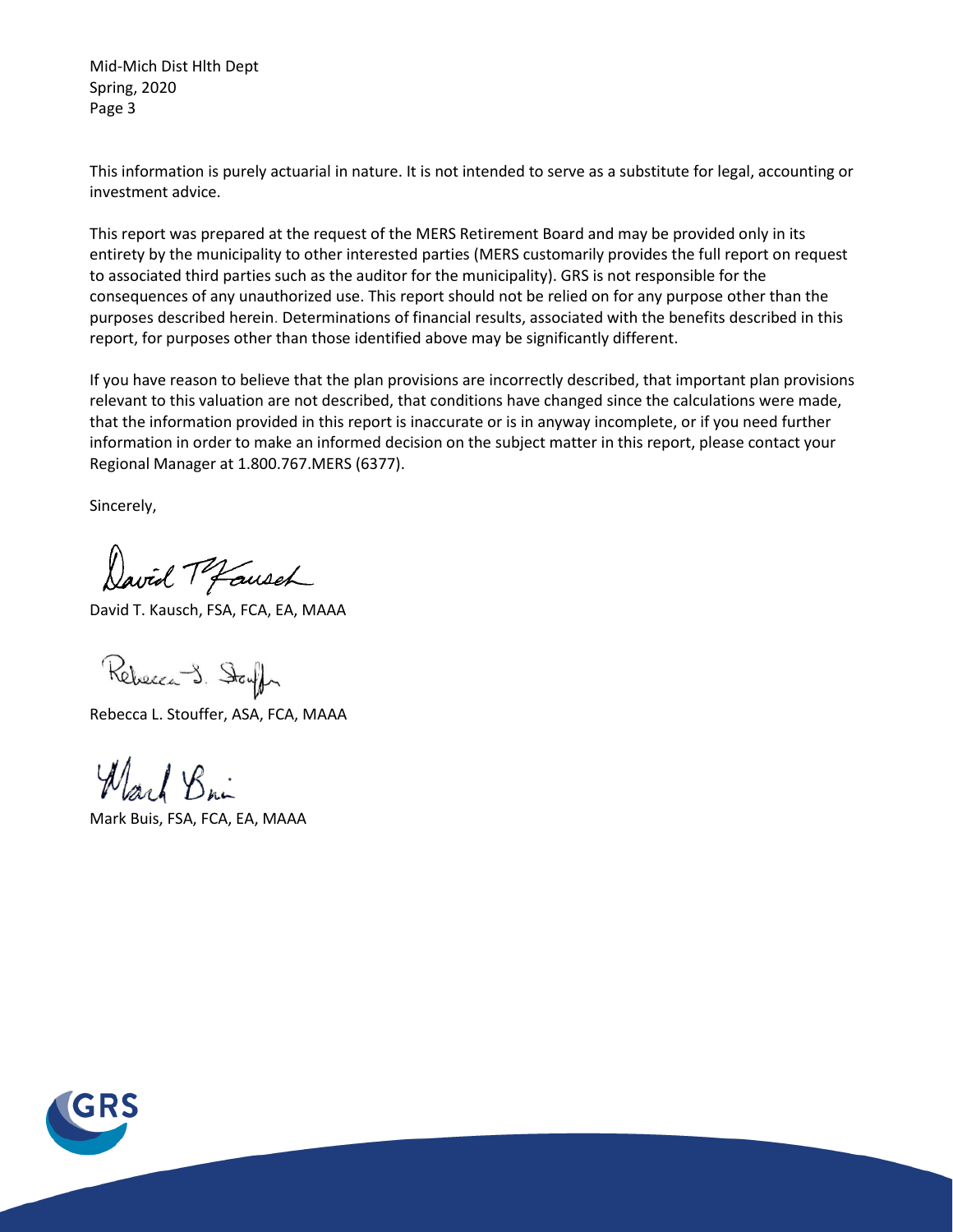## **Table of Contents**

| Table 6: Actuarial Accrued Liabilities and Valuation Assets as of December 31, 2019 14 |  |
|----------------------------------------------------------------------------------------|--|
|                                                                                        |  |
|                                                                                        |  |
|                                                                                        |  |
|                                                                                        |  |
|                                                                                        |  |
|                                                                                        |  |
|                                                                                        |  |
|                                                                                        |  |

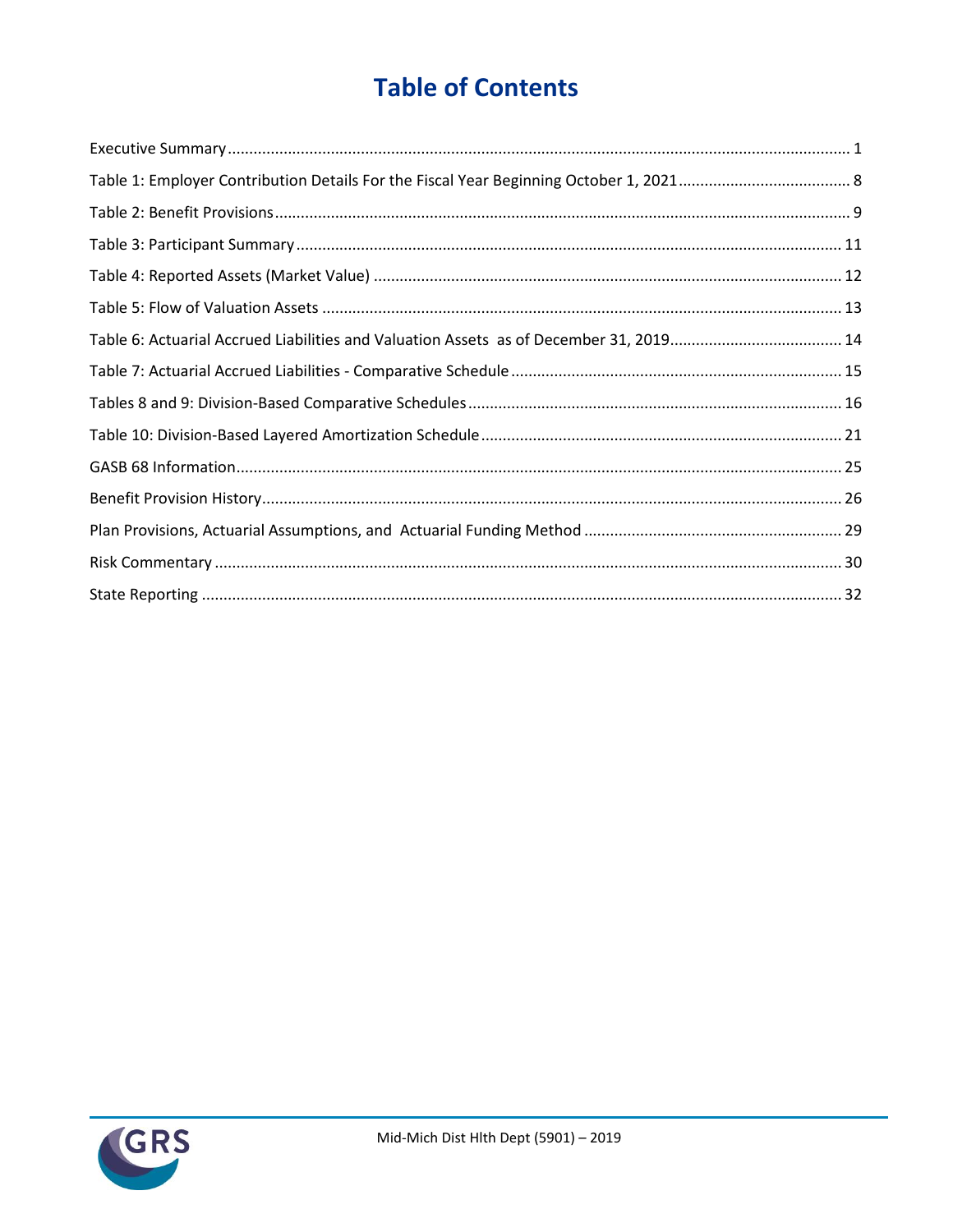## **Executive Summary**

### <span id="page-5-0"></span>**Funded Ratio**

The funded ratio of a plan is the percentage of the dollar value of the actuarial accrued liability that is covered by the actuarial value of assets. While funding ratio may be a useful plan measurement, understanding a plan's funding trend may be more important than a particular point in time. Refer to Table 7 to find a history of this information.

|               | 12/31/2019 | 12/31/2018 |
|---------------|------------|------------|
| Funded Ratio* | 80%        | 80%        |

\* Reflects assets from Surplus divisions, if any.

Throughout this report are references to valuation results generated prior to the 2018 valuation date. Results prior to 2018 were received directly from the prior actuary or extracted from the previous valuation system by MERS's technology service provider.

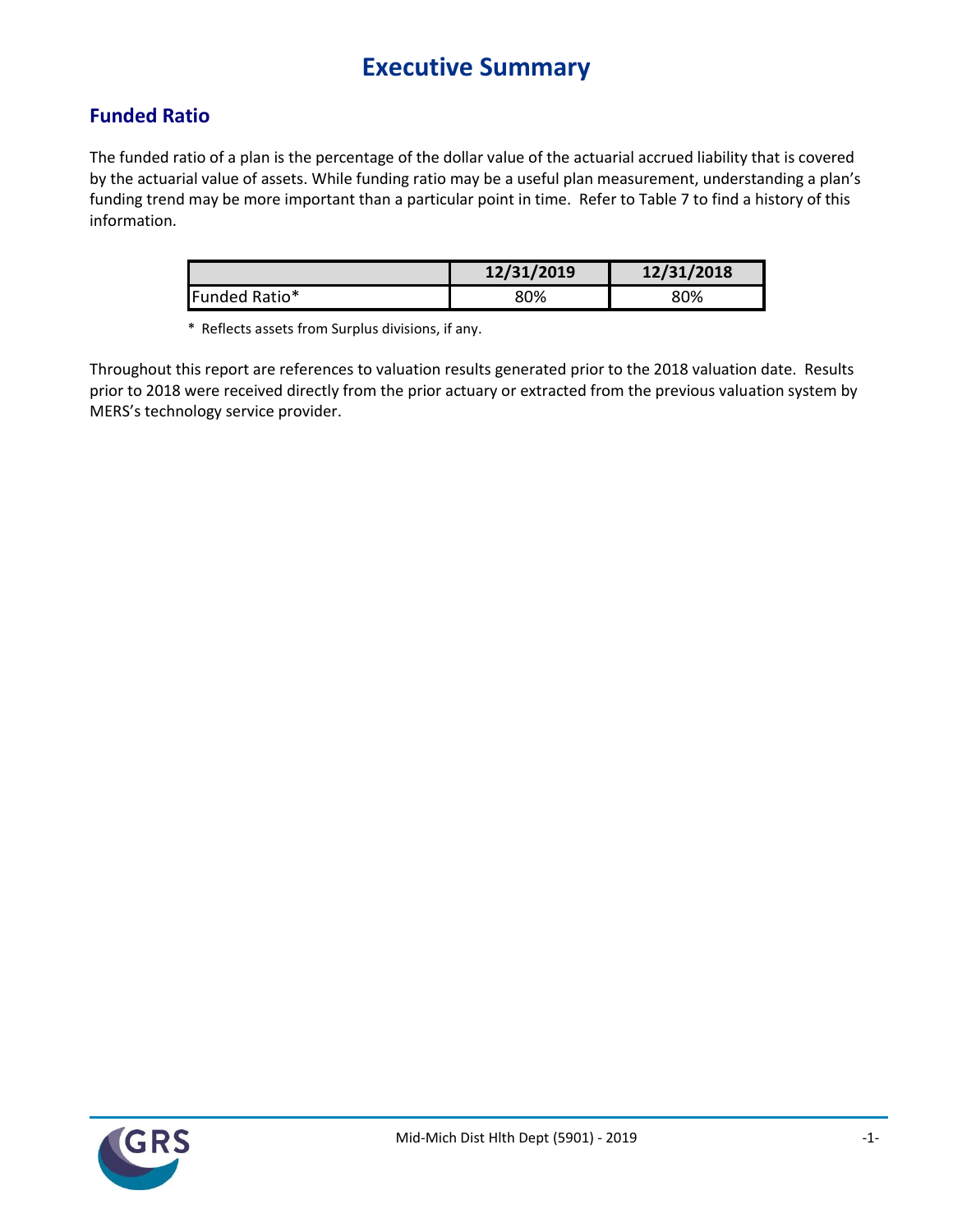### **Required Employer Contributions:**

Your required employer contributions are shown in the following table. Employee contributions, if any, are in addition to the employer contributions. Changes to the actuarial assumptions and methods based on the 2015 Experience Study are fully phased-in with this valuation.

Effective this valuation, the MERS Retirement Board has adopted a reduction in the investment rate of return assumption from 7.75% to 7.35% and a reduction in the rate of wage inflation from 3.75% to 3.00%. Changes to these assumptions are effective for contributions beginning in 2021 and may be phased-in. This valuation reflects the first year of phase-in.

By default, MERS will invoice you based on the amount in the "No Phase-in" columns. This amount will be considered the minimum required contribution unless you request to be billed the "Phase-in" rates. If you wish to be billed using the phased-in rates, please contact MERS, at which point the alternate minimum required contribution will be the amount in the "Phase-in" columns. Please note that this approach is different than in years past.

|                               |            |             | <b>Percentage of Payroll</b> |             | Monthly \$ Based on Projected Payroll |                        |            |             |  |
|-------------------------------|------------|-------------|------------------------------|-------------|---------------------------------------|------------------------|------------|-------------|--|
|                               | Phase-in   | No Phase-in | Phase-in                     | No Phase-in | Phase-in                              | No Phase-in            | Phase-in   | No Phase-in |  |
| <b>Valuation Date:</b>        | 12/31/2019 | 12/31/2019  | 12/31/2018                   | 12/31/2018  | 12/31/2019                            | 12/31/2019             | 12/31/2018 | 12/31/2018  |  |
|                               | October 1, | October 1,  | October 1,                   | October 1,  | October 1,                            | October 1,             | October 1, | October 1,  |  |
| <b>Fiscal Year Beginning:</b> | 2021       | 2021        | 2020                         | 2020        |                                       | 2021<br>2021           |            | 2020        |  |
| <b>Division</b>               |            |             |                              |             |                                       |                        |            |             |  |
| 01 - NonUnion                 | 13.46%     | 14.18%      | 12.08%                       | 12.34% \$   | $8,230$ \$                            | 8,668                  | 7,434      | 7,594       |  |
| 11 - Local 214                | 9.07%      | 9.71%       | 7.91%                        | 8.16%       | 13.899                                | 14,874                 | 11,597     | 11,963      |  |
| 12 - MNA                      | 13.66%     | 14.38%      | 11.77%                       | 12.05%      | 5,716                                 | 6,016                  | 5,158      | 5,279       |  |
| 13 - Administration           | 27.53%     | 29.07%      | 24.62%                       | 25.17%      | 8,541                                 | 9,018                  | 7.942      | 8,119       |  |
| <b>Municipality Total</b>     |            |             |                              |             | 36,386                                | $38,576$ $\frac{1}{5}$ | 32,131     | 32,955      |  |

Employee contribution rates:

|                        | <b>Employee Contribution Rate</b> |            |  |  |  |  |
|------------------------|-----------------------------------|------------|--|--|--|--|
| <b>Valuation Date:</b> | 12/31/2019                        | 12/31/2018 |  |  |  |  |
| <b>Division</b>        |                                   |            |  |  |  |  |
| 01 - NonUnion          | 2.68%                             | 2.68%      |  |  |  |  |
| 11 - Local 214         | 3.00%                             | 3.00%      |  |  |  |  |
| 12 - MNA               | 2.58%                             | 2.58%      |  |  |  |  |
| 13 - Administration    | 3.00%                             | 3.00%      |  |  |  |  |

The employer may contribute more than the minimum required contributions, as these additional contributions will earn investment income and may result in lower future contribution requirements. Employers making contributions in excess of the minimum requirements may elect to apply the excess contribution immediately to a particular division, or segregate the excess into one or more of what MERS calls "Surplus" divisions. An election in the first case would immediately reduce any unfunded accrued liability and lower the amortization payments throughout the remaining amortization period. An election to set up Surplus divisions would not immediately lower future contributions, however the assets from the Surplus division could be transferred to an unfunded division in the future to reduce the unfunded liability in future years, or to be used to pay all or a portion of the minimum required contribution in a future year. For purposes of this report, the assets in any Surplus division have been included in the municipality's total assets, unfunded accrued liability and funded status, however, these assets are not used in calculating the minimum required contribution.

**MERS strongly encourages employers to contribute more than the minimum contribution shown above.**

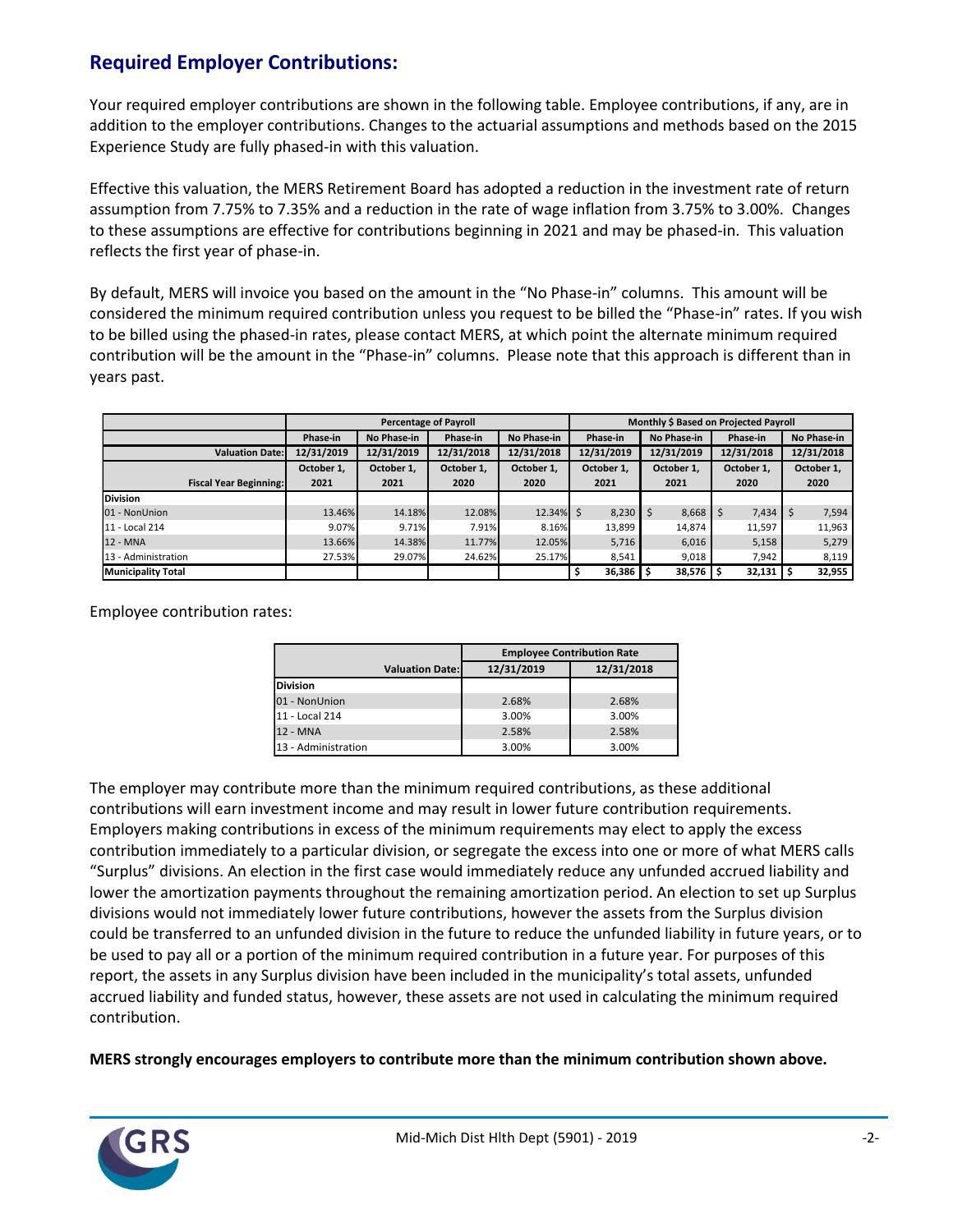Assuming that experience of the plan meets actuarial assumptions:

• To accelerate to a 100% funding ratio in 10 years, estimated monthly employer contributions for the fiscal year beginning in 2021 for the entire employer would be \$51,133, instead of \$38,576.

#### **How and Why Do These Numbers Change?**

In a defined benefit plan contributions vary from one annual actuarial valuation to the next as a result of the following:

- Changes in benefit provisions (see Table 2)
- Changes in actuarial assumptions and methods (see the Appendix)
- Experience of the plan (investment experience and demographic experience); this is the difference between actual experience of the plan and the actuarial assumptions.

### **Comments on Investment Rate of Return Assumption**

A defined benefit plan is funded by employer contributions, participant contributions, and investment earnings. Investment earnings have historically provided a significant portion of the funding. The larger the share of benefits being provided from investment returns, the smaller the required contributions, and vice versa. Determining the contributions required to prefund the promised retirement benefits requires an assumption of what investment earnings are expected to add to the fund over a long period of time. This is called the **Investment Return Assumption**.

The MERS Investment Return Assumption is **7.35%** per year. This, along with all of our other actuarial assumptions, is reviewed at least every five years in an Experience Study that compares the assumptions used against actual experience and recommends adjustments if necessary. If your municipality would like to explore contributions at lower assumed investment return assumptions, please review the "what if" projection scenarios later in this report.

### **Assumption Change in 2019**

At the February 28, 2019 board meeting, the MERS Retirement Board adjusted key economic assumptions. These assumptions, in particular the investment return assumption, have a significant effect on a plan's required contribution and funding level. Historically low interest rates, along with high equity market valuations, have led to reductions in projected returns for most asset classes. This has resulted in a Board adopted reduction in the investment rate of return assumption from 7.75% to 7.35%, effective with the December 31, 2019 valuation, first impacting 2021 contributions. The Board also changed the assumed rate of wage inflation from 3.75% to 3.00%, with the same effective date.

### **Assumption Change in 2020**

A 5-year experience study analyzing historical experience from 2013 through 2018 was completed in February 2020. In addition to changes to the economic assumptions which will take effect with the Fiscal year 2021 contribution rates, the experience study recommends updated demographic assumptions, including adjustments to the following actuarial assumptions: mortality, retirement, disability, and termination rates. A complete description of the proposed assumptions may be found in the Appendix to the valuation. Changes to the demographic assumptions resulting from the experience study have been approved by the MERS Retirement Board and are to be effective beginning with the December 31, 2020 actuarial valuation first impacting 2022 contributions. This report includes a "What If" scenario of the approved 2020 assumption changes in an effort to show employers the anticipated impact on contribution rates.

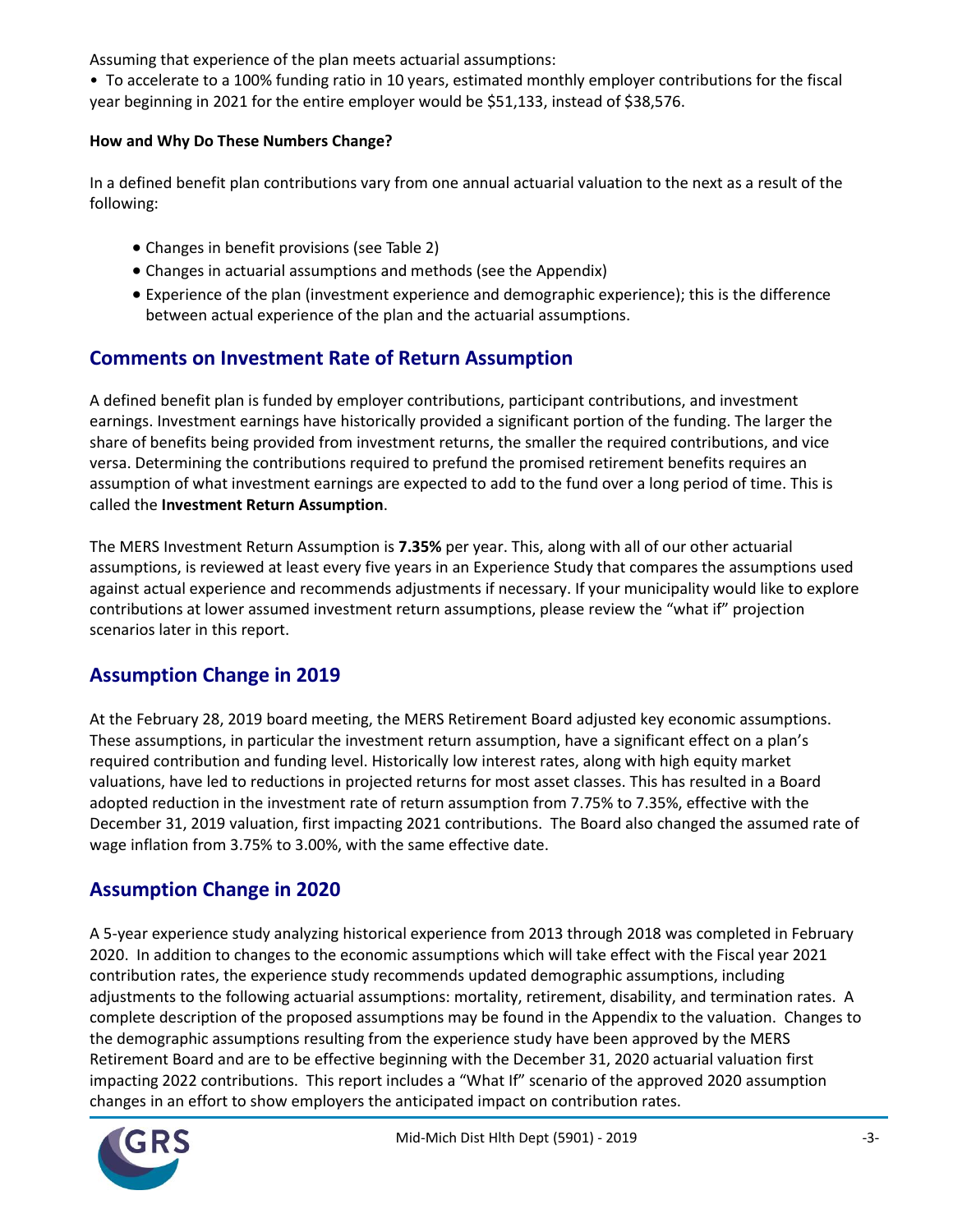### **Comments on Asset Smoothing**

To avoid dramatic spikes and dips in annual contribution requirements due to short term fluctuations in asset markets, MERS applies a technique called **asset smoothing**. This spreads out each year's investment gains or losses over the prior year and the following four years. This smoothing method is used to determine your actuarial value of assets (valuation assets), which is then used to determine both your funded ratio and your required contributions. The (smoothed) **actuarial rate of return for 2019 was 4.77%, while the actual market rate of return was 13.41%.** To see historical details of the market rate of return, compared to the smoothed actuarial rate of return, refer to this report's Appendix, or view the ["How Smoothing Works" video](https://vimeo.com/mersofmich/review/290989403/5707240419) on the [Defined Benefit resource page](http://www.mersofmich.com/Employer/Programs/Defined-Benefit-Plan) of the MERS website.

As of December 31, 2019, the actuarial value of assets is 101% of market value due to asset smoothing. This means that meeting the actuarial assumption in the next few years will require average annual market returns that exceed the 7.35% investment return assumption, or contribution requirements will continue to increase.

If the December 31, 2019 valuation results were based on market value instead of actuarial value:

- The funded percent of your entire municipality would be 79% (instead of 80%); and
- Your total employer contribution requirement for the fiscal year starting October 1, 2021 would be \$474,252 (instead of \$462,912).

### **Alternate Scenarios to Estimate the Potential Volatility of Results ("What If Scenarios")**

The calculations in this report are based on assumptions about long-term economic and demographic behavior. These assumptions will never materialize in a given year, except by coincidence. Therefore the results will vary from one year to the next. The volatility of the results depends upon the characteristics of the plan. For example:

- Open divisions that have substantial assets compared to their active employee payroll will have more volatile employer contribution rates due to investment return fluctuations.
- Open divisions that have substantial accrued liability compared to their active employee payroll will have more volatile employer contribution rates due to demographic experience fluctuations.
- Small divisions will have more volatile contribution patterns than larger divisions because statistical fluctuations are relatively larger among small populations.
- Shorter amortization periods result in more volatile contribution patterns.

Many assumptions are important in determining the required employer contributions. In the following table, we show the impact of varying the Investment Return assumption and the demographic assumptions. Lower investment returns would result in higher required employer contributions, and vice-versa. Alternate demographic assumptions may result in higher or lower employer contributions depending on the demographic characteristics of the plan participants.

The relative impact of the economic and demographic scenarios below will vary from year to year, as the participant demographics change. The impact of each scenario should be analyzed for a given year, not from year to year. The results in the table are based on the December 31, 2019 valuation, and are for the municipality in total, not by division. These results do not reflect a phase in of the impact of the new actuarial assumptions.

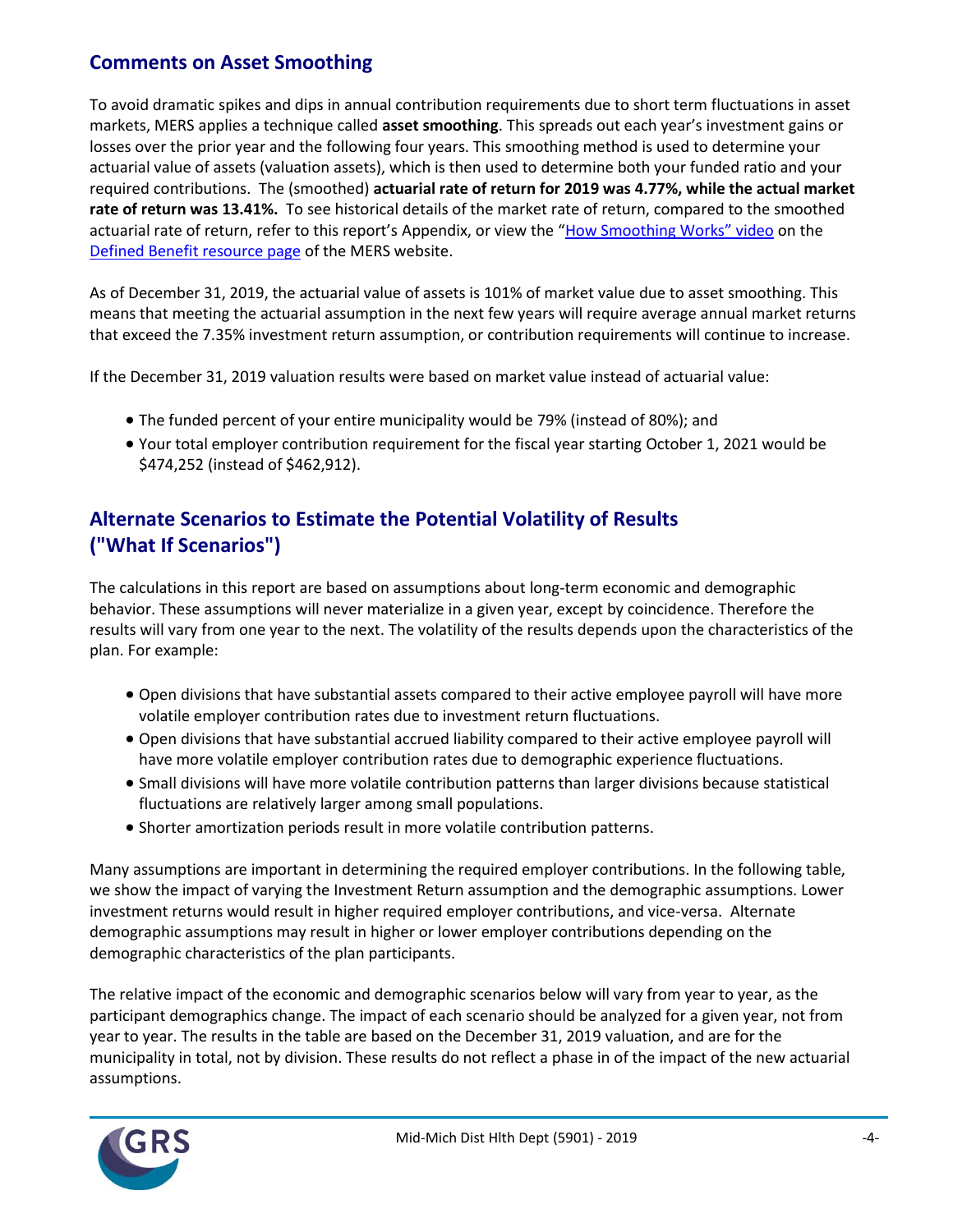It is important to note that calculations in this report are mathematical estimates based upon assumptions regarding future events, which may or may not materialize. Actuarial calculations can and do vary from one valuation to the next, sometimes significantly depending on the group's size. Projections are not predictions. Future valuations will be based on actual future experience.

**In addition to economic assumption changes effective with Fiscal Year 2021 contributions, the Retirement Board has also adopted a change to certain demographic and other assumptions effective for the December 31, 2020 valuation which will impact the Fiscal Year 2022 contributions. Please see the section labeled "Assumption Change in 2020" for more information. The scenario shown using these assumptions as of December 31, 2019 is illustrative only. The actual impact of this change when reflected in the 2020 Annual Actuarial Valuation report will be different.**

|                                     | Assumed Future Annual Smoothed Rate of Investment Return |    |                    |    |                    |  |
|-------------------------------------|----------------------------------------------------------|----|--------------------|----|--------------------|--|
|                                     |                                                          |    | 2020 Adopted       |    |                    |  |
|                                     | <b>Lower Future</b>                                      |    | Demographic        |    | <b>Valuation</b>   |  |
| 12/31/2019 Valuation Results        | Annual Returns <sup>3</sup>                              |    | <b>Assumptions</b> |    | <b>Assumptions</b> |  |
| <b>Investment Return Assumption</b> | 5.35%                                                    |    | 7.35%              |    | 7.35%              |  |
| <b>Wage Increase Assumption</b>     | 3.00%                                                    |    | 3.00%              |    | 3.00%              |  |
| <b>Accrued Liability</b>            | \$<br>16,710,916                                         | \$ | 13,786,570         | \$ | 13,108,169         |  |
| Valuation Assets <sup>1</sup>       | 10,542,404                                               |    | 10,542,404         |    | 10,542,404         |  |
| <b>Unfunded Accrued Liability</b>   | \$<br>6,168,512                                          | Ś  | 3,244,166          | S  | 2,565,765          |  |
| <b>Funded Ratio</b>                 | 63%                                                      |    | 76%                |    | 80%                |  |
| <b>Monthly Normal Cost</b>          | 33,311                                                   |    | 18,639             | Ś  | 17,877             |  |
| Monthly Amortization Payment        | 38,629                                                   |    | 25,636             | 5  | 20,699             |  |
| Total Employer Contribution         | \$<br>71,940                                             |    | 44,275             |    | 38,576             |  |

 $1$  The Valuation Assets include assets from Surplus divisions, if any.

 $2$  If assets exceed accrued liabilities for a division, the division may have an overfunding credit to reduce the division's employer contribution requirement. If the overfunding credit is larger than the normal cost, the division's full credit is included in the municipality's amortization payment above but the division's total contribution requirement is zero. This can cause the displayed normal cost and amortization payment to not add up to the displayed total employer contribution.

<sup>3</sup> Based on current demographic assumptions.

### **Projection Scenarios**

The next two pages show projections of the plan's funded ratio and computed employer contributions under the actuarial assumptions used in the valuation and alternate economic and demographic assumption scenarios. All three projections take into account the past investment losses that will continue to affect the actuarial rate of return in the short term.

The 7.35%/3.00% scenario provides an estimate of computed employer contributions based on current actuarial assumptions, and a projected 7.35% market return. The other two scenarios may be useful if the municipality chooses to budget more conservatively, and make contributions in addition to the minimum requirements. The 2020 adopted demographic assumption and 5.35%/3.00% projection scenarios provide an indication of the potential required employer contribution if these assumptions were met over the long-term.

Your municipality includes one or more Surplus divisions. The assets in a Surplus division may be used to reduce future employer contributions or to accelerate the date by which the municipality becomes 100% funded. The timing and use of these Surplus assets is discretionary.

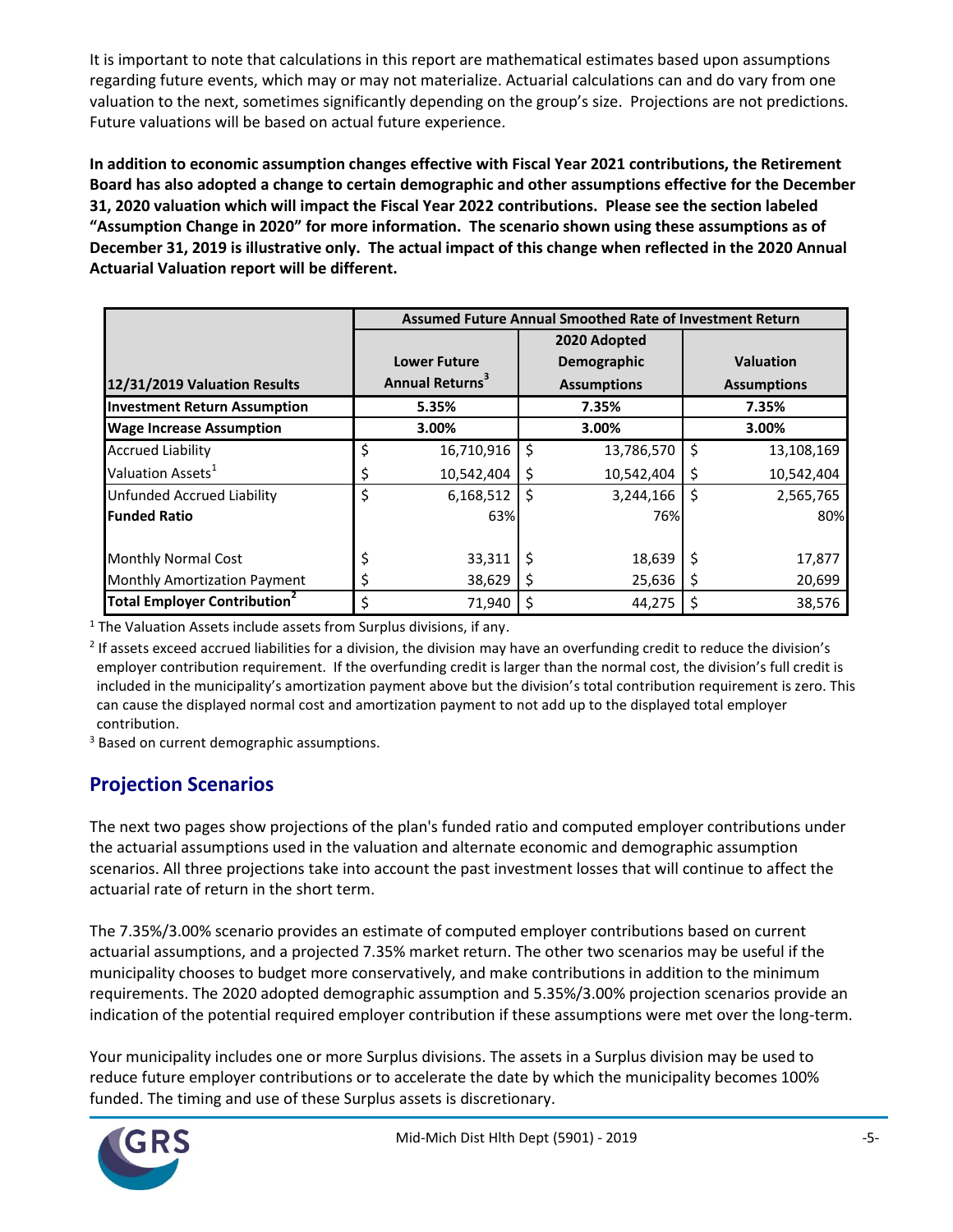The Funded Percentage graph shows projections of funded status under the 7.35% investment return assumption, both including the Surplus assets (contributed as of the valuation date), and without the Surplus assets. The graph including the Surplus assets assumes these Surplus assets grow with interest and are not used to lower future employer contributions. We modeled the projections including the Surplus assets in this fashion because the use of these assets is discretionary by the employer and we do not know when and how the employer will use them. Once the employer uses these Surplus assets, any future employer contributions are expected to be lower than those shown in the projections.

| <b>Valuation</b>                                            | <b>Fiscal Year</b> |           |                                                                  |    |                               |               | <b>Computed Annual</b> |              |
|-------------------------------------------------------------|--------------------|-----------|------------------------------------------------------------------|----|-------------------------------|---------------|------------------------|--------------|
| <b>Year Ending</b>                                          | <b>Beginning</b>   |           | <b>Actuarial Accrued</b>                                         |    |                               | <b>Funded</b> | <b>Employer</b>        |              |
| 12/31                                                       | 10/1               | Liability |                                                                  |    | Valuation Assets <sup>2</sup> | Percentage    |                        | Contribution |
| 7.35% <sup>1</sup> /3.00% - Current Demographic Assumptions |                    |           |                                                                  |    |                               |               |                        |              |
|                                                             |                    |           |                                                                  |    |                               |               |                        |              |
| <b>NO 5-YEAR PHASE-IN</b>                                   |                    |           |                                                                  |    |                               |               |                        |              |
| 2019                                                        | 2021               | \$        | 13,108,169                                                       | \$ | 9,978,620                     | 76%           | \$                     | 462,912      |
| 2020                                                        | 2022               | \$        | 13,600,000                                                       | \$ | 10,400,000                    | 77%           | \$                     | 478,000      |
| 2021                                                        | 2023               | \$        | 14,200,000                                                       | \$ | 10,900,000                    | 77%           | \$                     | 495,000      |
| 2022                                                        | 2024               | \$        | 14,800,000                                                       | \$ | 11,400,000                    | 77%           | \$                     | 522,000      |
| 2023                                                        | 2025               | \$        | 15,400,000                                                       | \$ | 12,100,000                    | 79%           | \$                     | 527,000      |
| 2024                                                        | 2026               | \$        | 16,000,000                                                       | \$ | 12,800,000                    | 80%           | \$                     | 542,000      |
|                                                             |                    |           | 7.35% <sup>1</sup> /3.00% - Adopted 2020 Demographic Assumptions |    |                               |               |                        |              |
| <b>NO 5-YEAR PHASE-IN</b>                                   |                    |           |                                                                  |    |                               |               |                        |              |
| 2019                                                        | 2021               | \$        | 13,786,570                                                       | \$ | 9,978,620                     | 72%           | \$                     | 531,300      |
| 2020                                                        | 2022               | \$        | 14,400,000                                                       | \$ | 10,400,000                    | 73%           | \$                     | 549,000      |
| 2021                                                        | 2023               | \$        | 15,100,000                                                       | \$ | 11,000,000                    | 73%           | \$                     | 571,000      |
| 2022                                                        | 2024               | \$        | 15,700,000                                                       | \$ | 11,500,000                    | 73%           | \$                     | 600,000      |
| 2023                                                        | 2025               | \$        | 16,400,000                                                       | \$ | 12,400,000                    | 75%           | \$                     | 608,000      |
| 2024                                                        | 2026               | Ś         | 17,100,000                                                       | \$ | 13,100,000                    | 77%           | \$                     | 624,000      |
|                                                             |                    |           | 5.35% <sup>1</sup> /3.00% - Current Demographic Assumptions      |    |                               |               |                        |              |
| <b>NO 5-YEAR PHASE-IN</b>                                   |                    |           |                                                                  |    |                               |               |                        |              |
| 2019                                                        | 2021               | \$        | 16,710,916                                                       | \$ | 9,978,620                     | 60%           | \$                     | 863,280      |
| 2020                                                        | 2022               | \$        | 17,400,000                                                       | \$ | 10,200,000                    | 59%           | \$                     | 904,000      |
| 2021                                                        | 2023               | \$        | 18,100,000                                                       | \$ | 10,600,000                    | 59%           | \$                     | 945,000      |
| 2022                                                        | 2024               | \$        | 18,800,000                                                       | \$ | 11,300,000                    | 60%           | \$                     | 984,000      |
| 2023                                                        | 2025               | \$        | 19,500,000                                                       | \$ | 12,200,000                    | 63%           | \$                     | 1,000,000    |
| 2024                                                        | 2026               | \$        | 20,200,000                                                       | \$ | 13,100,000                    | 65%           | \$                     | 1,030,000    |

 $1$  Represents both the interest rate for discounting liabilities and the future investment return assumption on the Market Value of assets.

<sup>2</sup> Valuation Assets do not include assets from Surplus divisions, if any.

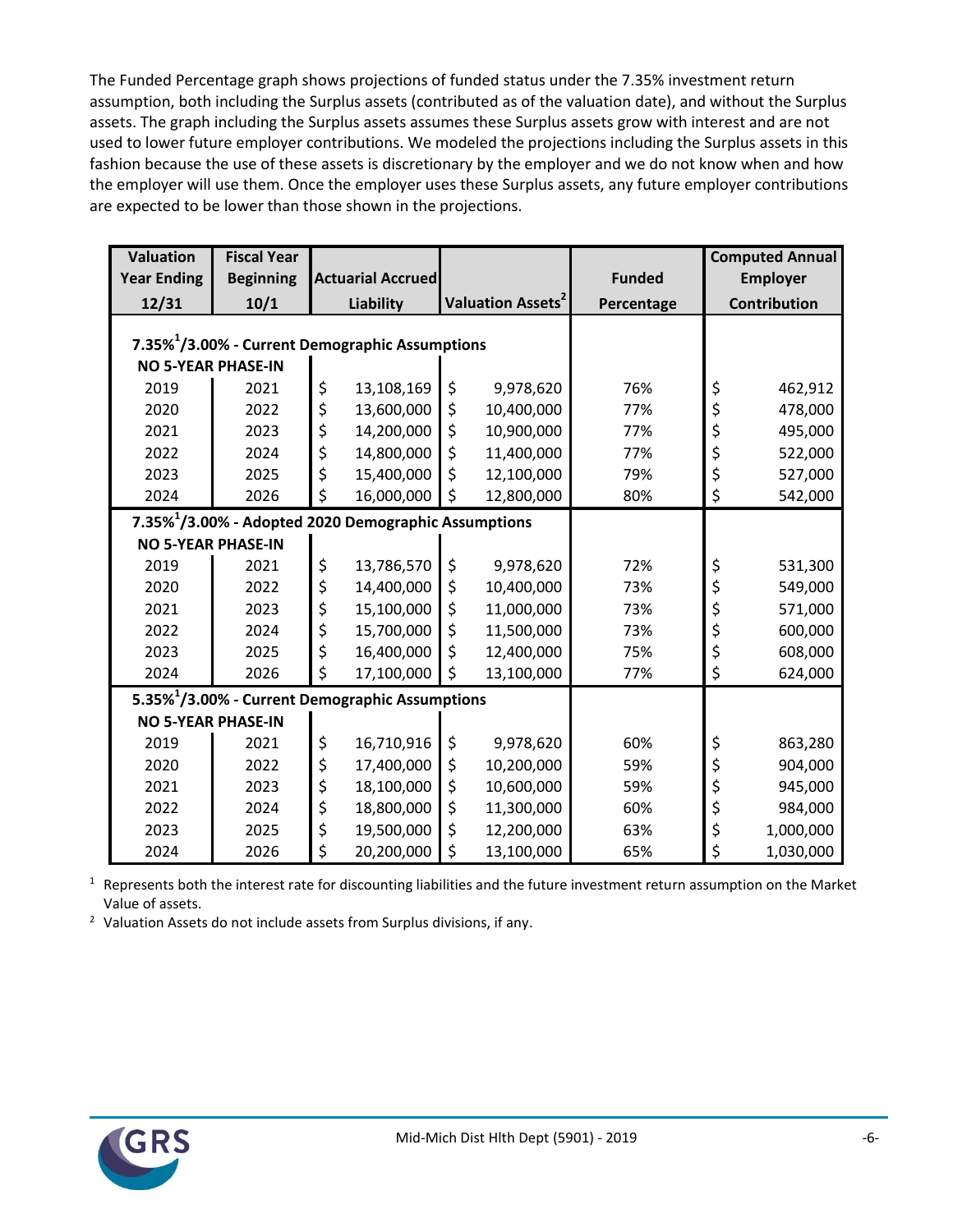

Notes:

All projected funded percentages are shown with no phase-in.

Assumes assets from Surplus divisions will not be used to lower employer contributions during the projection period. The green indicator lines have been added at 60% funded and 21 years following the valuation date for PA 202 purposes.



#### Notes:

All projected contributions are shown with no phase-in.

Projected employer contributions do not reflect the use of any assets from the Surplus divisions.

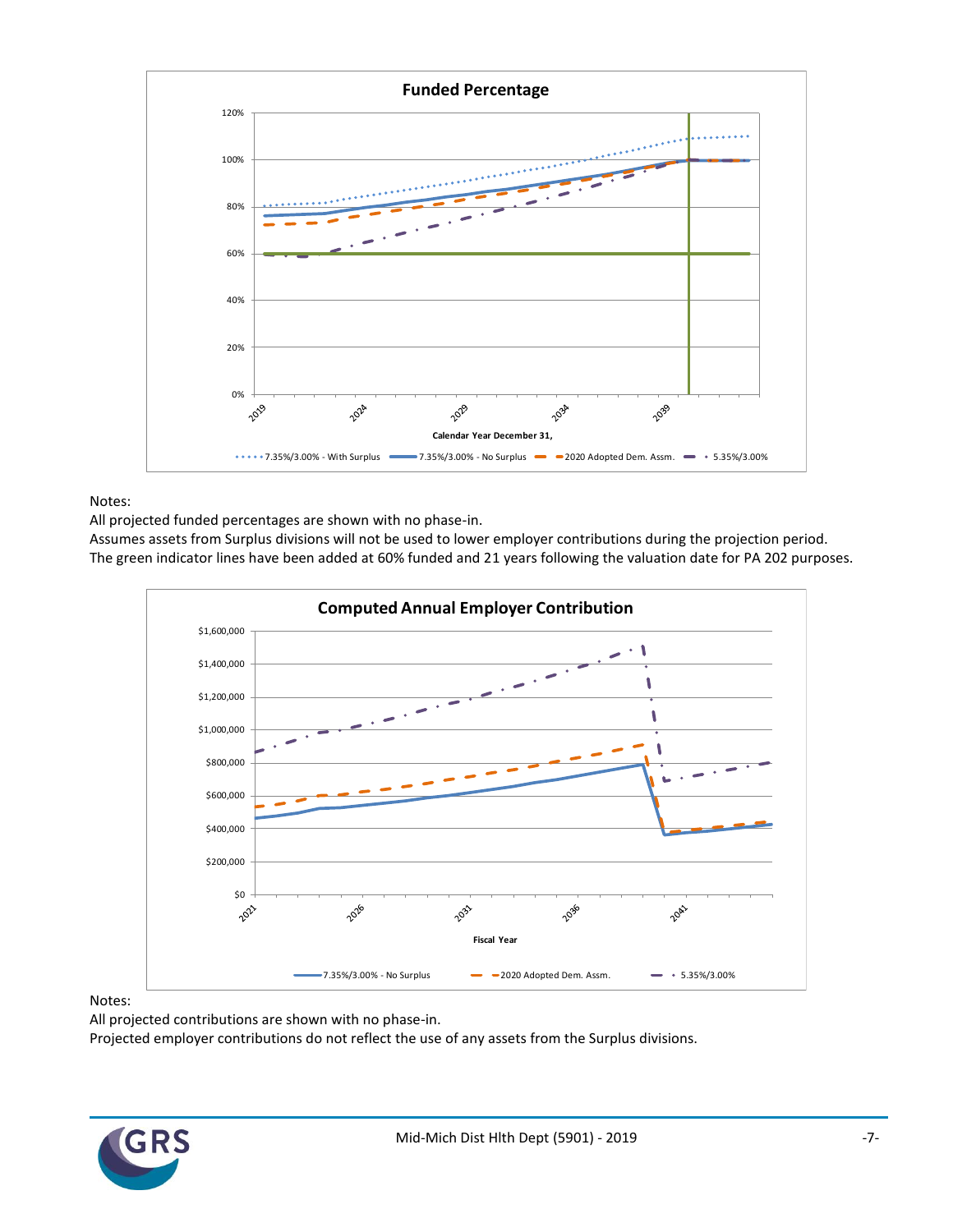## **Table 1: Employer Contribution Details For the Fiscal Year Beginning October 1, 2021**

|                                                    |               |                 | <b>Employer Contributions</b> |                        |                  |                       |                       |                       |                     |
|----------------------------------------------------|---------------|-----------------|-------------------------------|------------------------|------------------|-----------------------|-----------------------|-----------------------|---------------------|
|                                                    |               |                 |                               | Payment of the         | Computed         | Computed              |                       |                       | Employee            |
|                                                    | Total         | <b>Employee</b> | <b>Employer</b>               | <b>Unfunded</b>        | <b>Employer</b>  | <b>Employer</b>       | <b>Blended ER</b>     | <b>Blended ER</b>     | Contribut.          |
|                                                    | <b>Normal</b> | Contribut.      | Normal                        | <b>Accrued</b>         | Contribut. No    | Contribut.            | Rate No               | <b>Rate With</b>      | Conversion          |
| <b>Division</b>                                    | Cost          | Rate            | Cost                          | Liability <sup>4</sup> | Phase-In         | With Phase-In         | Phase-In <sup>3</sup> | Phase-In <sup>3</sup> | Factor <sup>2</sup> |
| <b>Percentage of Payroll</b>                       |               |                 |                               |                        |                  |                       |                       |                       |                     |
| 01 - NonUnion                                      | 8.03%         | 2.68%           | 5.35%                         | 8.83%                  | 14.18%           | 13.46%                |                       |                       | 0.92%               |
| 11 - Local 214                                     | 8.85%         | 3.00%           | 5.85%                         | 3.86%                  | 9.71%            | 9.07%                 |                       |                       | 0.92%               |
| 12 - MNA                                           | 9.10%         | 2.58%           | 6.52%                         | 7.86%                  | 14.38%           | 13.66%                |                       |                       | 0.90%               |
| 13 - Administration                                | 12.41%        | 3.00%           | 9.41%                         | 19.66%                 | 29.07%           | 27.53%                |                       |                       | 0.92%               |
| <b>Estimated Monthly Contribution</b> <sup>3</sup> |               |                 |                               |                        |                  |                       |                       |                       |                     |
| 01 - NonUnion                                      |               |                 | \$<br>3,271                   | $\mathsf{S}$<br>5,397  | $\zeta$<br>8,668 | $\mathsf{S}$<br>8,230 |                       |                       |                     |
| 11 - Local 214                                     |               |                 | 8,959                         | 5,915                  | 14,874           | 13,899                |                       |                       |                     |
| 12 - MNA                                           |               |                 | 2,728                         | 3,288                  | 6,016            | 5,716                 |                       |                       |                     |
| 13 - Administration                                |               |                 | 2,919                         | 6,099                  | 9,018            | 8,541                 |                       |                       |                     |
| <b>Total Municipality</b>                          |               |                 | 17,877<br>s.                  | 20,699<br>\$.          | 38,576           | 36,386                |                       |                       |                     |
| <b>Estimated Annual Contribution</b> <sup>3</sup>  |               |                 | 214,524<br>S                  | 248,388<br>۱S          | 462,912          | 436,632               |                       |                       |                     |

<span id="page-12-0"></span>1 The above employer contribution requirements are in addition to the employee contributions, if any.

2 If employee contributions are increased/decreased by 1.00% of pay, the employer contribution requirement will decrease/increase by the Employee Contribution Conversion Factor. The conversion factor is usually under 1%, because employee contributions may be refunded at termination of employment, and not used to fund retirement pensions. Employer contributions will all be used to fund pensions.

3 For divisions that are open to new hires, estimated contributions are based on projected fiscal year payroll. Actual contributions will be based on actual reported monthly pays, and will be different from the above amounts. For divisions that will have no new hires (i.e., closed divisions), invoices will be based on the above dollar amounts which are based on projected fiscal year payroll. See description of Open Divisions and Closed Divisions in the Appendix.

4 Note that if the overfunding credit is larger than the normal cost, the full credit is shown above but the total contribution requirement is zero. This will cause the displayed normal cost and unfunded accrued liability contributions to not add across.

5 For linked divisions, the employer will be invoiced the Computed Employer Contribution No Phase-in rate shown above for each linked division (a contribution rate for the open division; a contribution dollar for the closed-but-linked division), unless the employer elects to contribute the Blended Employer Contribution rate shown above, by contacting MERS at 800-767-MERS (6377).

**Please see the Comments on Asset Smoothing in the Executive Summary of this report.**

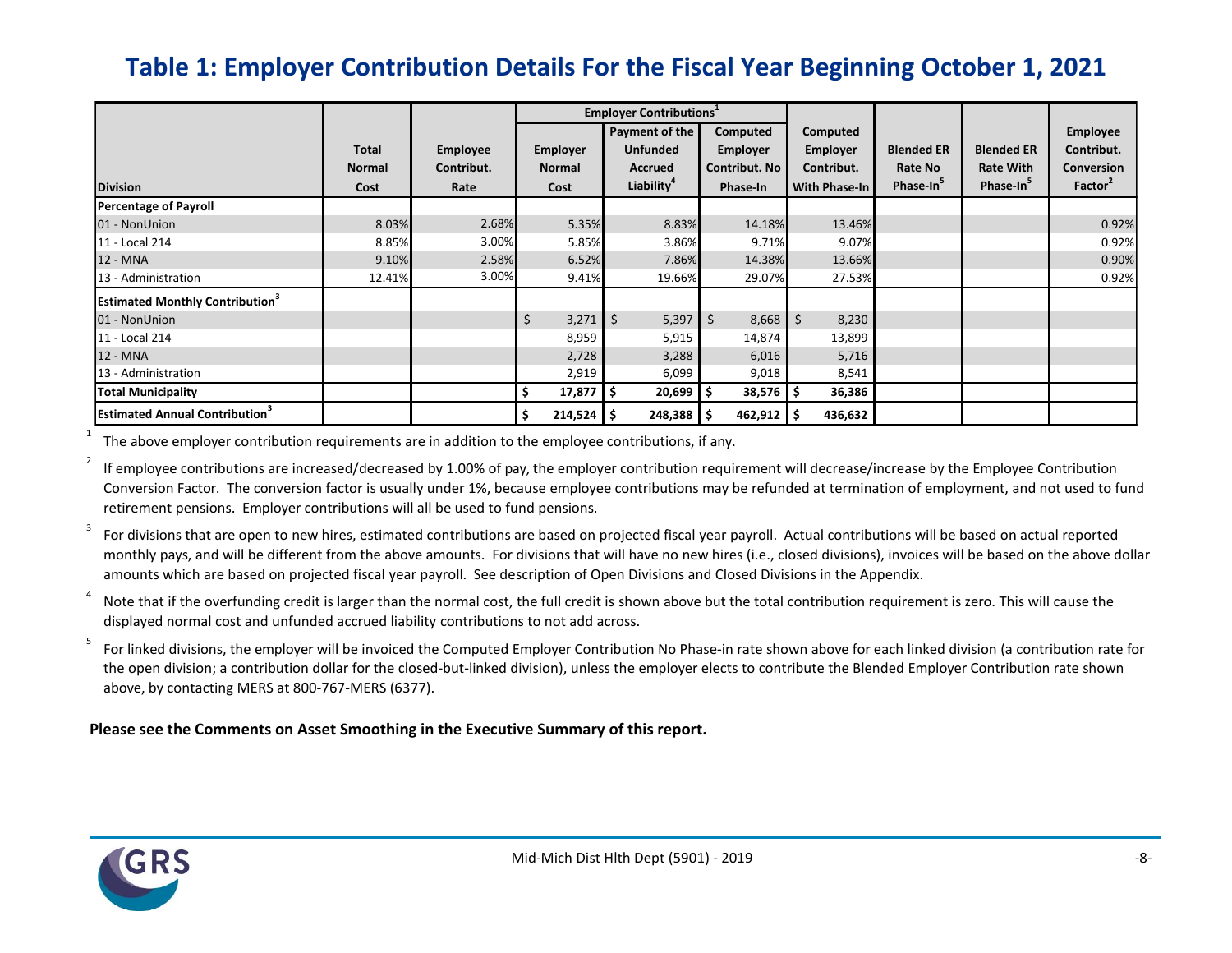## **Table 2: Benefit Provisions**

### <span id="page-13-0"></span>**01 - NonUnion: Open Division**

|                                      | 2019 Valuation            | 2018 Valuation            |
|--------------------------------------|---------------------------|---------------------------|
| <b>Benefit Multiplier:</b>           | 2.00% Multiplier (no max) | 2.00% Multiplier (no max) |
| <b>Normal Retirement Age:</b>        | 60                        | l60                       |
| Vesting:                             | 10 years                  | 10 years                  |
| <b>Early Retirement (Unreduced):</b> | $\overline{\phantom{a}}$  |                           |
| <b>Early Retirement (Reduced):</b>   | 50/25                     | 50/25                     |
|                                      | 55/15                     | 55/15                     |
| <b>Final Average Compensation:</b>   | 5 years                   | 5 years                   |
| <b>Employee Contributions:</b>       | 2.68%                     | 2.68%                     |
| <b>Act 88:</b>                       | Yes (Adopted 11/18/1974)  | Yes (Adopted 11/18/1974)  |

#### **11 - Local 214: Open Division**

|                                      | 2019 Valuation            | <b>2018 Valuation</b>     |
|--------------------------------------|---------------------------|---------------------------|
| <b>Benefit Multiplier:</b>           | 2.00% Multiplier (no max) | 2.00% Multiplier (no max) |
| <b>Normal Retirement Age:</b>        | 60                        | 60                        |
| Vesting:                             | 6 years                   | 6 years                   |
| <b>Early Retirement (Unreduced):</b> |                           |                           |
| <b>Early Retirement (Reduced):</b>   | 50/25                     | 50/25                     |
|                                      | 55/15                     | 55/15                     |
| <b>Final Average Compensation:</b>   | 5 years                   | 5 years                   |
| <b>Employee Contributions:</b>       | 3.00%                     | 3.00%                     |
| <b>Act 88:</b>                       | Yes (Adopted 11/18/1974)  | Yes (Adopted 11/18/1974)  |

### **12 - MNA: Open Division**

|                                      | 2019 Valuation            | 2018 Valuation            |
|--------------------------------------|---------------------------|---------------------------|
| <b>Benefit Multiplier:</b>           | 2.00% Multiplier (no max) | 2.00% Multiplier (no max) |
| <b>Normal Retirement Age:</b>        | 60                        | l 60                      |
| Vesting:                             | 8 years                   | 8 years                   |
| <b>Early Retirement (Unreduced):</b> | $\blacksquare$            |                           |
| <b>Early Retirement (Reduced):</b>   | 50/25                     | 50/25                     |
|                                      | 55/15                     | 55/15                     |
| <b>Final Average Compensation:</b>   | 5 years                   | 5 years                   |
| <b>Employee Contributions:</b>       | 2.58%                     | 2.58%                     |
| <b>Act 88:</b>                       | Yes (Adopted 11/18/1974)  | Yes (Adopted 11/18/1974)  |

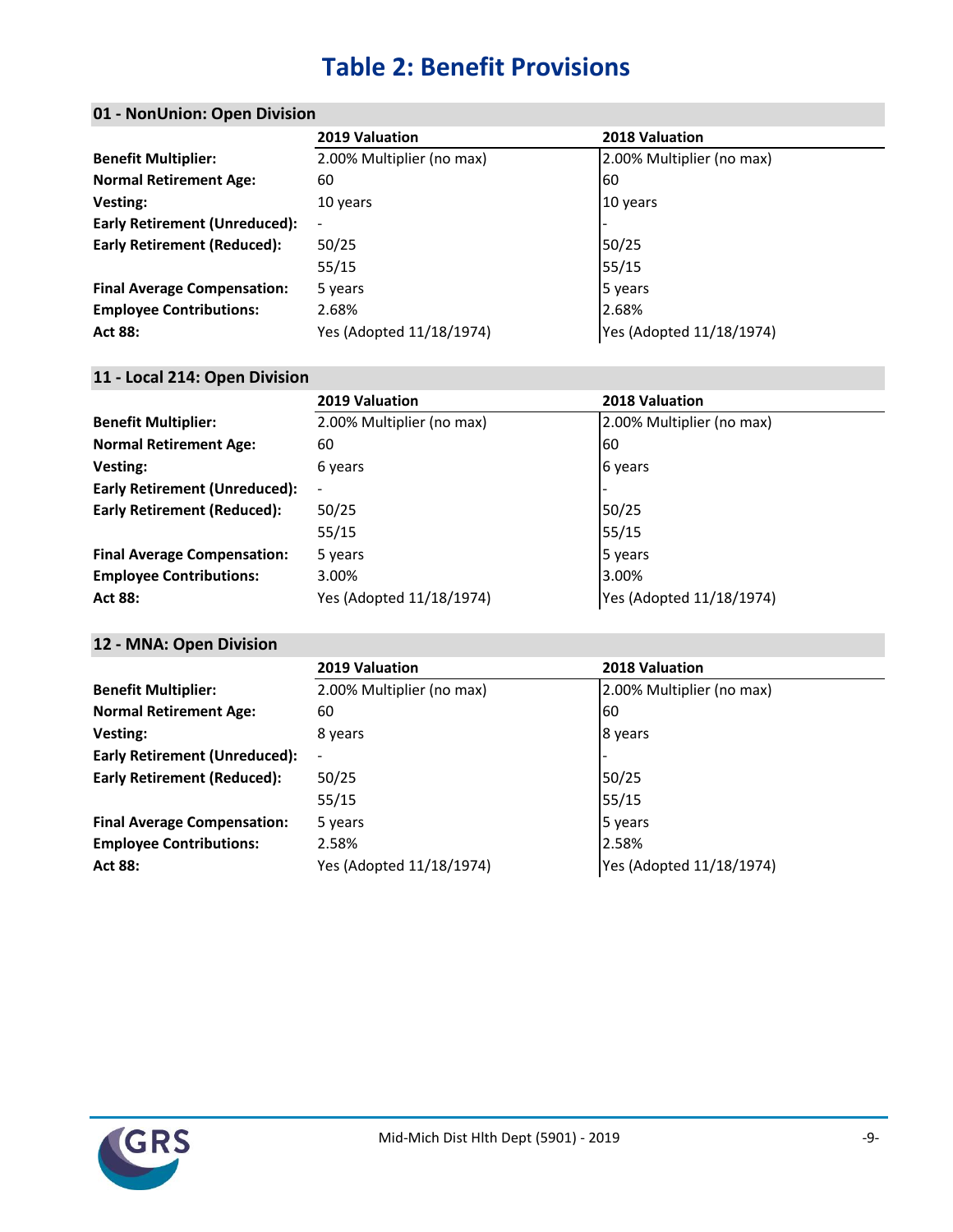#### **13 - Administration: Open Division**

|                                      | 2019 Valuation             | 2018 Valuation             |
|--------------------------------------|----------------------------|----------------------------|
| <b>Benefit Multiplier:</b>           | 2.25% Multiplier (80% max) | 2.25% Multiplier (80% max) |
| <b>Normal Retirement Age:</b>        | 60                         | 60                         |
| Vesting:                             | 10 years                   | 10 years                   |
| <b>Early Retirement (Unreduced):</b> |                            |                            |
| <b>Early Retirement (Reduced):</b>   | 50/25                      | 50/25                      |
|                                      | 55/15                      | 55/15                      |
| <b>Final Average Compensation:</b>   | 5 years                    | 5 years                    |
| <b>Employee Contributions:</b>       | 3.00%                      | 3.00%                      |
| <b>Act 88:</b>                       | Yes (Adopted 11/18/1974)   | Yes (Adopted 11/18/1974)   |

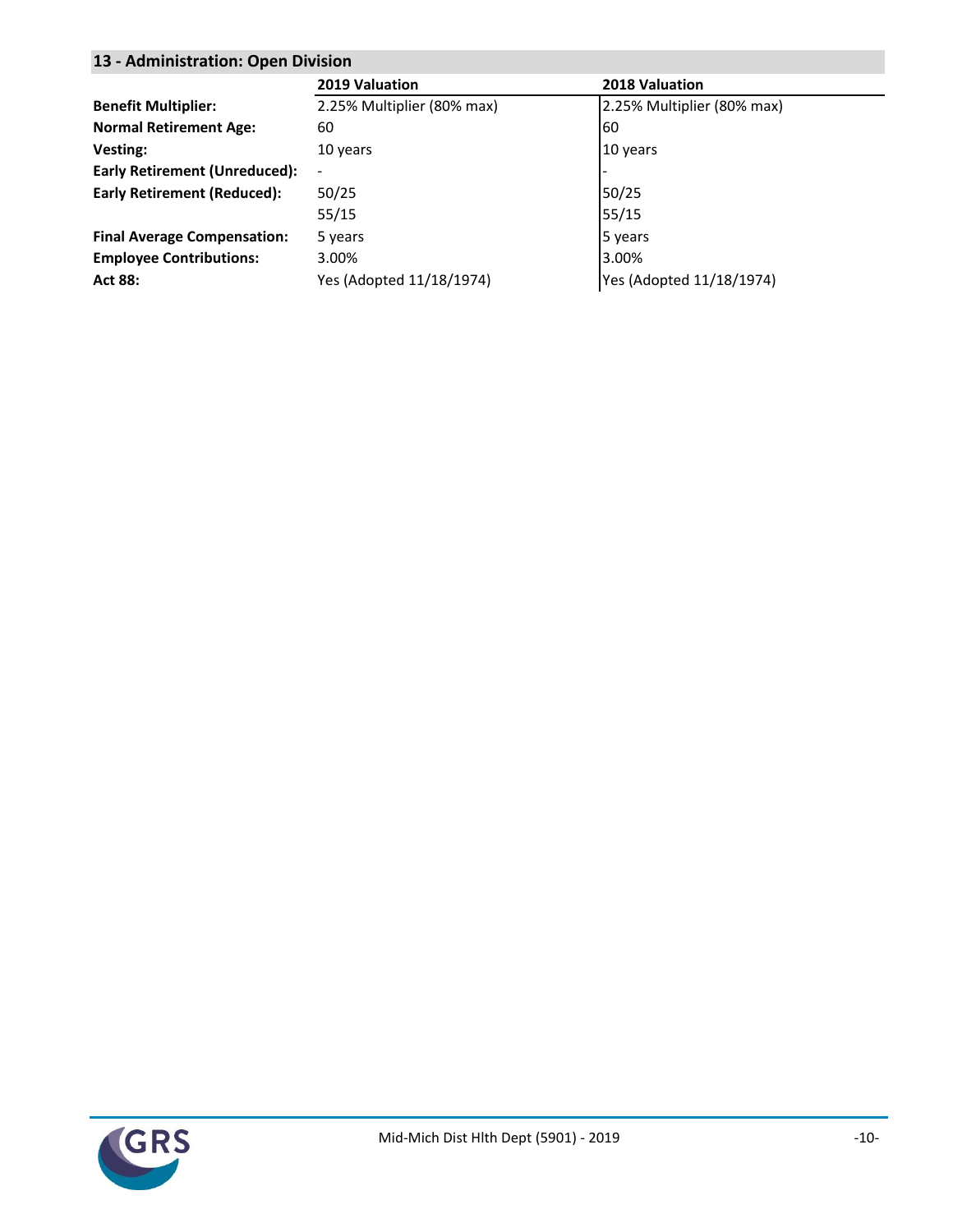<span id="page-15-0"></span>

|                                   | 2019 Valuation |    |                                | 2018 Valuation |    |                                | 2019 Valuation |                                                   |                                                |
|-----------------------------------|----------------|----|--------------------------------|----------------|----|--------------------------------|----------------|---------------------------------------------------|------------------------------------------------|
| <b>Division</b>                   | <b>Number</b>  |    | Annual<br>Payroll <sup>1</sup> | <b>Number</b>  |    | Annual<br>Payroll <sup>1</sup> | Average<br>Age | Average<br><b>Benefit</b><br>Service <sup>2</sup> | Average<br>Eligibility<br>Service <sup>2</sup> |
| 01 - NonUnion                     |                |    |                                |                |    |                                |                |                                                   |                                                |
| <b>Active Employees</b>           | 12             | \$ | 676,323                        | 12             | \$ | 667,288                        | 45.3           | 14.7                                              | 15.1                                           |
| Vested Former Employees           | $\overline{7}$ |    | 45,611                         | $\overline{7}$ |    | 45,612                         | 54.4           | 7.3                                               | 15.2                                           |
| <b>Retirees and Beneficiaries</b> | 12             |    | 111,346                        | 12             |    | 111,346                        | 70.4           |                                                   |                                                |
| <b>Pending Refunds</b>            | 5              |    |                                | 5              |    |                                |                |                                                   |                                                |
| 11 - Local 214                    |                |    |                                |                |    |                                |                |                                                   |                                                |
| <b>Active Employees</b>           | 46             | \$ | 1,694,044                      | 44             | \$ | 1,588,915                      | 42.6           | 9.5                                               | 10.0                                           |
| Vested Former Employees           | 25             |    | 194,364                        | 26             |    | 198,665                        | 47.9           | 10.6                                              | 12.3                                           |
| <b>Retirees and Beneficiaries</b> | 30             |    | 219,468                        | 27             |    | 184,482                        | 71.3           |                                                   |                                                |
| Pending Refunds                   | 21             |    |                                | 19             |    |                                |                |                                                   |                                                |
| 12 - MNA                          |                |    |                                |                |    |                                |                |                                                   |                                                |
| <b>Active Employees</b>           | 8              | \$ | 462,892                        | 8              | \$ | 475,034                        | 47.9           | 11.1                                              | 11.1                                           |
| Vested Former Employees           | $\overline{2}$ |    | 19,859                         | $\overline{2}$ |    | 19,858                         | 47.8           | 9.2                                               | 11.7                                           |
| <b>Retirees and Beneficiaries</b> | 12             |    | 109,711                        | 12             |    | 109,712                        | 75.1           |                                                   |                                                |
| <b>Pending Refunds</b>            | 5              |    |                                | 5              |    |                                |                |                                                   |                                                |
| 13 - Administration               |                |    |                                |                |    |                                |                |                                                   |                                                |
| <b>Active Employees</b>           | 4              | Ś. | 343,146                        | 4              | \$ | 349,762                        | 49.4           | 7.6                                               | 13.2                                           |
| Vested Former Employees           | $\overline{2}$ |    | 44,477                         | $\mathbf{1}$   |    | 11,127                         | 50.1           | 18.7                                              | 18.7                                           |
| <b>Retirees and Beneficiaries</b> | 7              |    | 173,444                        | 7              |    | 173,443                        | 72.1           |                                                   |                                                |
| <b>Pending Refunds</b>            | $\mathbf 0$    |    |                                | 0              |    |                                |                |                                                   |                                                |
| <b>Total Municipality</b>         |                |    |                                |                |    |                                |                |                                                   |                                                |
| <b>Active Employees</b>           | 70             |    | \$3,176,405                    | 68             |    | \$3,080,999                    | 44.1           | 10.5                                              | 11.2                                           |
| <b>Vested Former Employees</b>    | 36             |    | 304,311                        | 36             |    | 275,262                        | 49.3           | 10.3                                              | 13.2                                           |
| <b>Retirees and Beneficiaries</b> | 61             |    | 613,969                        | 58             |    | 578,983                        | 72.0           |                                                   |                                                |
| <b>Pending Refunds</b>            | 31             |    |                                | 29             |    |                                |                |                                                   |                                                |
| <b>Total Participants</b>         | 198            |    |                                | 191            |    |                                |                |                                                   |                                                |

## **Table 3: Participant Summary**

1 Annual payroll for active employees; annual deferred benefits payable for vested former employees; annual benefits being paid for retirees and beneficiaries.

2 Descriptions can be found under Miscellaneous and Technical Assumptions in the Appendix.

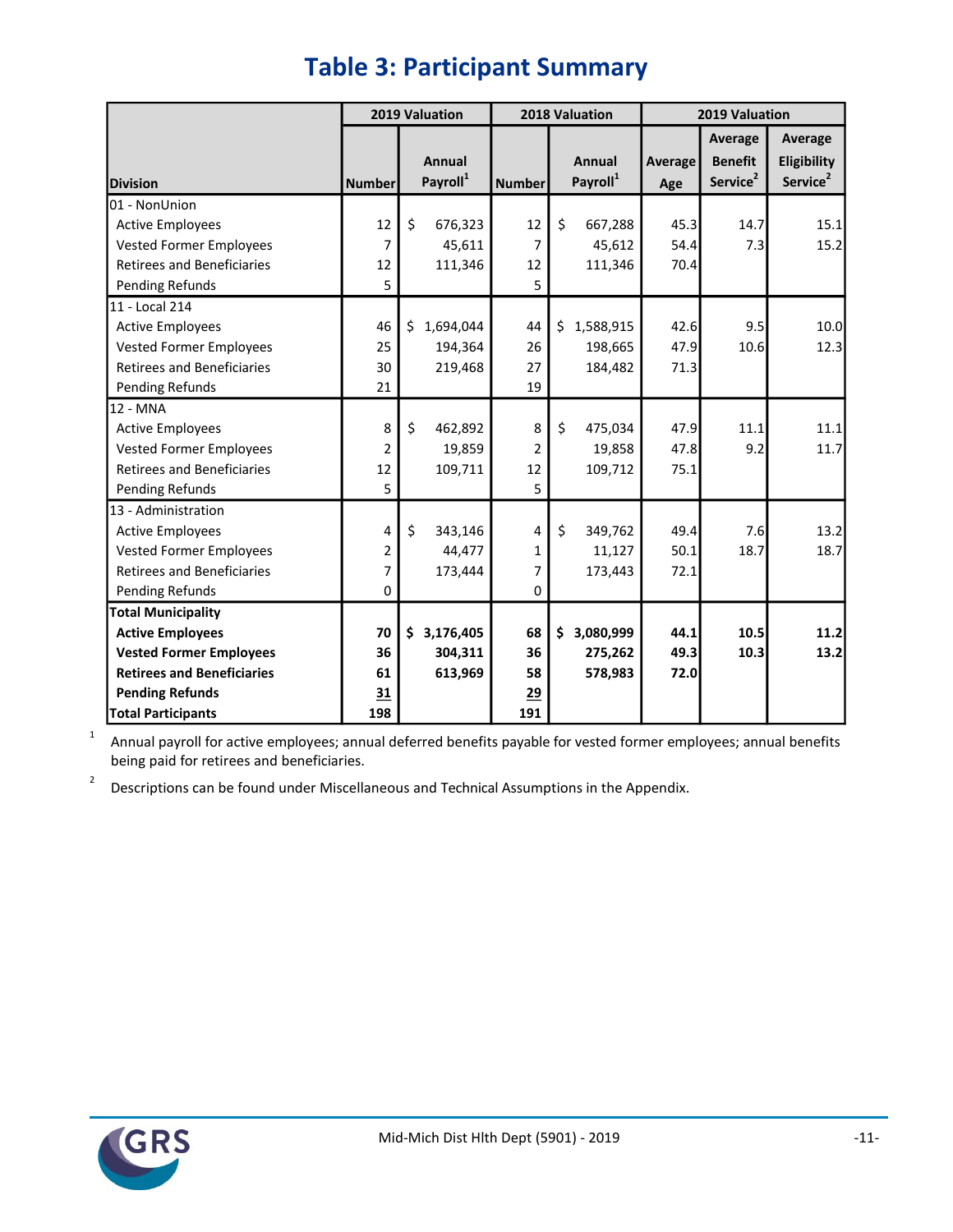<span id="page-16-0"></span>

|                                 |    | <b>2019 Valuation</b>                       |    |                       | <b>2018 Valuation</b>                       |                       |
|---------------------------------|----|---------------------------------------------|----|-----------------------|---------------------------------------------|-----------------------|
| <b>Division</b>                 |    | <b>Employer and</b><br>Retiree <sup>1</sup> |    | Employee <sup>2</sup> | <b>Employer and</b><br>Retiree <sup>1</sup> | Employee <sup>2</sup> |
| 01 - NonUnion                   | Ş  | 1,893,295                                   | \$ | 231,367               | \$<br>1,674,424                             | \$<br>212,359         |
| 11 - Local 214                  |    | 4,121,903                                   |    | 756,510               | 3,574,588                                   | 741,934               |
| 12 - MNA                        |    | 1,301,985                                   |    | 157,766               | 1,218,050                                   | 153,597               |
| 13 - Administration             |    | 1,289,252                                   |    | 96,744                | 1,179,852                                   | 71,426                |
| S1 - Surplus Unassoc.           |    | 556,450                                     |    | 0                     | O                                           |                       |
| Municipality Total <sup>3</sup> | \$ | 9,162,885                                   | \$ | 1,242,387             | \$<br>7,646,915                             | \$<br>1,179,316       |
| Combined Assets <sup>3</sup>    |    | \$10,405,272                                |    |                       | \$8,826,231                                 |                       |

## **Table 4: Reported Assets (Market Value)**

Reserve for Employer Contributions and Benefit Payments.

2 Reserve for Employee Contributions.

1

3 Totals may not add due to rounding.

The December 31, 2019 valuation assets (actuarial value of assets) are equal to 1.013179 times the reported market value of assets (compared to 1.095342 as of December 31, 2018). Refer to the Appendix for a description of the valuation asset derivation and a detailed calculation of valuation assets.

Assets in the Surplus division(s) are employer assets that have been reserved to be used by the employer at some point in the future to stabilize increases in contributions. These assets are not used in calculating the employer contribution for the fiscal year beginning October 1, 2021.

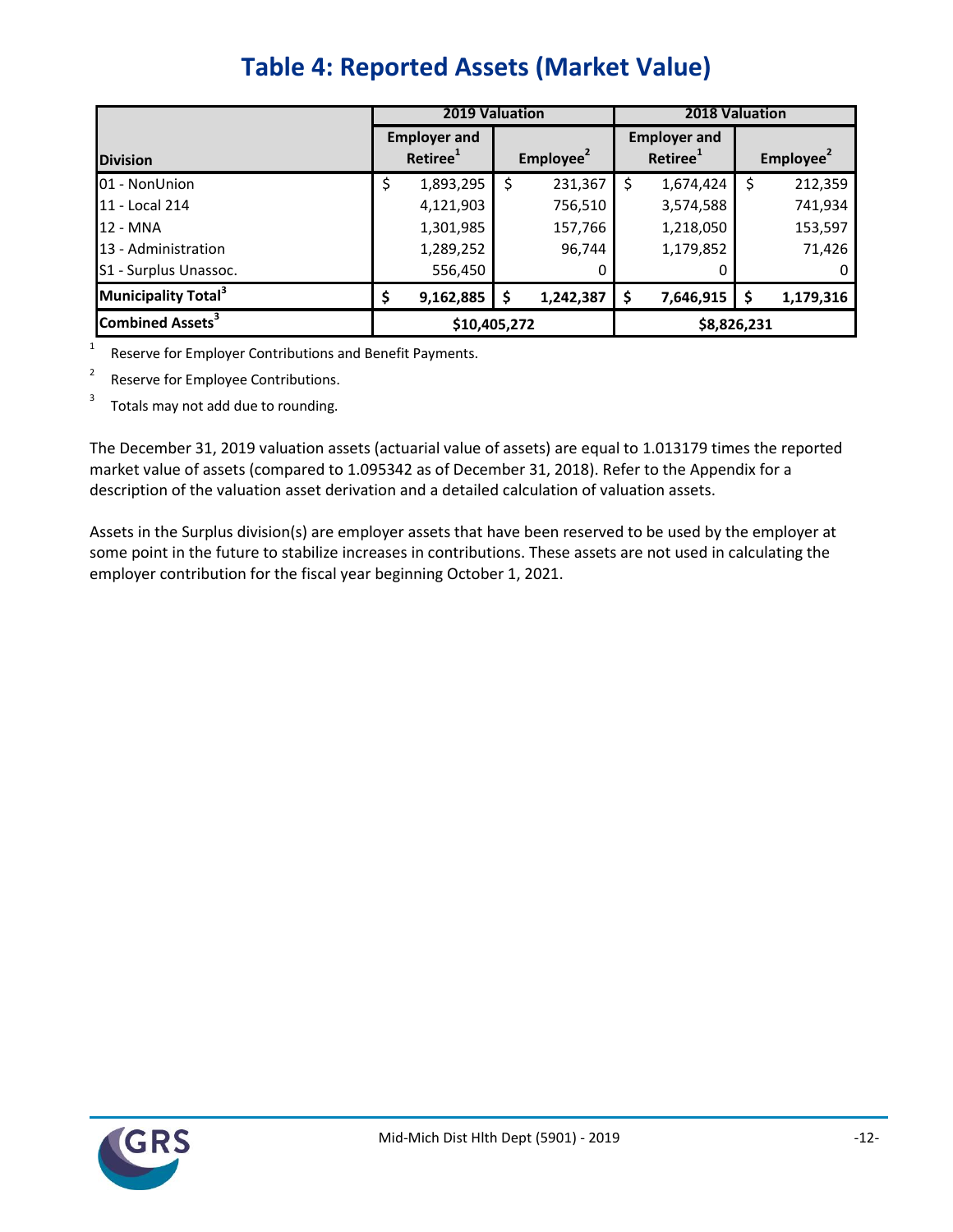## **Table 5: Flow of Valuation Assets**

<span id="page-17-0"></span>

|              |                               |                        |                      | Investment    |                  |                         |                  |                  |
|--------------|-------------------------------|------------------------|----------------------|---------------|------------------|-------------------------|------------------|------------------|
| Year         |                               |                        |                      | <b>Income</b> |                  | <b>Employee</b>         |                  | <b>Valuation</b> |
| <b>Ended</b> | <b>Employer Contributions</b> |                        | <b>Employee</b>      | (Valuation    | <b>Benefit</b>   | <b>Contribution</b>     | <b>Net</b>       | <b>Asset</b>     |
| 12/31        | <b>Required</b>               | <b>Additional</b>      | <b>Contributions</b> | Assets)       | <b>Payments</b>  | <b>Refunds</b>          | <b>Transfers</b> | <b>Balance</b>   |
|              |                               |                        |                      |               |                  |                         |                  |                  |
| 2009         | \$<br>223,631                 |                        | \$<br>79,104         | \$<br>325,953 | \$<br>(307, 332) | $\zeta$<br>$(8,775)$ \$ | $\mathbf 0$      | \$<br>6,601,609  |
| 2010         | 204,670                       |                        | 73,529               | 379,071       | (322, 178)       |                         | 0                | 6,936,701        |
| 2011         | 213,261                       | $\zeta$<br>$\mathbf 0$ | 77,074               | 370,390       | (360, 765)       | (4,697)                 | 0                | 7,231,964        |
| 2012         | 198,313                       | 216,127                | 79,665               | 380,833       | (409, 159)       |                         | 0                | 7,697,743        |
| 2013         | 219,406                       | 0                      | 86,927               | 464,999       | (425, 693)       | (6,924)                 | 0                | 8,036,458        |
|              |                               |                        |                      |               |                  |                         |                  |                  |
| 2014         | 251,230                       | 0                      | 87,771               | 466,872       | (443, 511)       | (315)                   | $\Omega$         | 8,398,505        |
| 2015         | 252,937                       | $\Omega$               | 92,677               | 427,708       | (457, 027)       | (422)                   | 0                | 8,714,378        |
| 2016         | 266,008                       | $\Omega$               | 95,221               | 467,056       | (465, 882)       | (1,720)                 | 0                | 9,075,061        |
| 2017         | 281,778                       | $\Omega$               | 94,936               | 554,526       | (491, 206)       | (5, 464)                | $\Omega$         | 9,509,631        |
| 2018         | 301,786                       | 2,011                  | 91,930               | 350,789       | (555, 802)       | (32,604)                | 0                | 9,667,741        |
|              |                               |                        |                      |               |                  |                         |                  |                  |
| 2019         | 325,025                       | 524,802                | 92,960               | 527,964       | (589, 876)       | (6, 212)                | 0                | 10,542,404       |

#### Notes:

Transfers in and out are usually related to the transfer of participants between municipalities, and to employer and employee payments for service credit purchases (if any) that the governing body has approved.

Additional employer contributions, if any, are shown separately starting in 2011. Prior to 2011, additional contributions are combined with the required employer contributions.

The investment income column reflects the recognized investment income based on Valuation Assets. It does not reflect the market value investment return in any given year.

The Valuation Asset balance includes assets from Surplus divisions, if any.

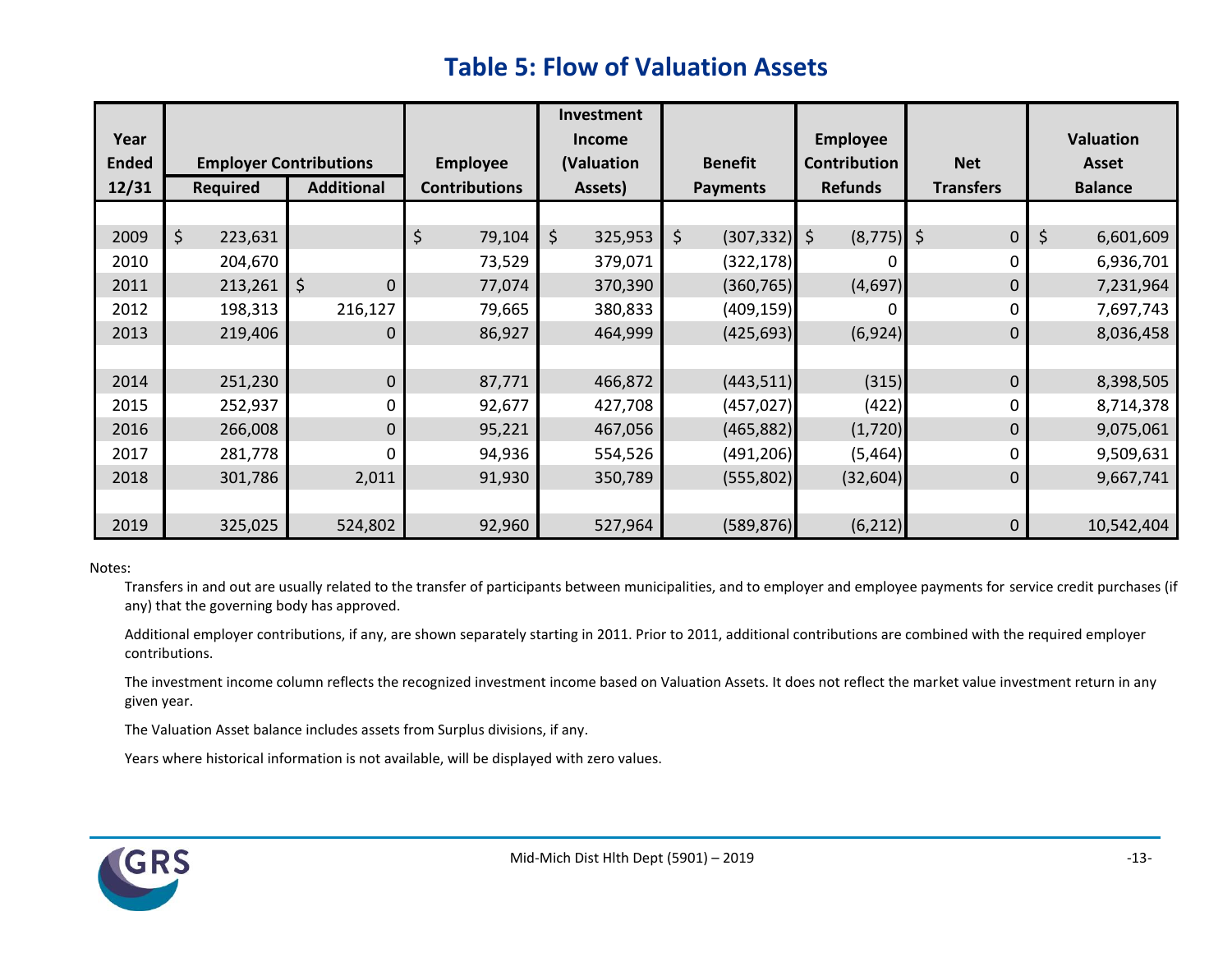## **Table 6: Actuarial Accrued Liabilities and Valuation Assets as of December 31, 2019**

|                       |                  |                  | <b>Actuarial Accrued Liability</b> |                |                 |                  |               | <b>Unfunded</b>    |
|-----------------------|------------------|------------------|------------------------------------|----------------|-----------------|------------------|---------------|--------------------|
|                       |                  | <b>Vested</b>    |                                    |                |                 |                  |               | (Overfunded)       |
|                       | Active           | Former           | <b>Retirees and</b>                | Pending        |                 |                  | Percent       | <b>Accrued</b>     |
| <b>Division</b>       | <b>Employees</b> | <b>Employees</b> | <b>Beneficiaries</b>               | <b>Refunds</b> | <b>Total</b>    | Valuation Assets | <b>Funded</b> | <b>Liabilities</b> |
| 01 - NonUnion         | $1,482,138$ \$   | 408,350          | $1,064,133$ \$                     | $17,084$ \$    | $2,971,705$ S   | 2,152,663        | 72.4% \$      | 819,042            |
| 11 - Local 214        | 2,733,269        | 1,041,606        | 2,003,559                          | 41,234         | 5,819,668       | 4,942,705        | 84.9%         | 876,963            |
| <b>12 - MNA</b>       | 863,650          | 105,953          | 986,606                            | 20,701         | 1,976,910       | 1,478,990        | 74.8%         | 497,920            |
| 13 - Administration   | 415,072          | 256,330          | 1,668,484                          |                | 2,339,886       | 1,404,262        | 60.0%         | 935,624            |
| S1 - Surplus Unassoc. |                  |                  |                                    |                |                 | 563,784          |               | (563, 784)         |
| <b>Total</b>          | $5,494,129$   \$ | $1,812,239$ \$   | $5,722,782$ \$                     | 79,019         | $13,108,169$ \$ | 10,542,404       | $80.4\%$ \$   | 2,565,765          |

<span id="page-18-0"></span>**Please see the Comments on Asset Smoothing in the Executive Summary of this report.**

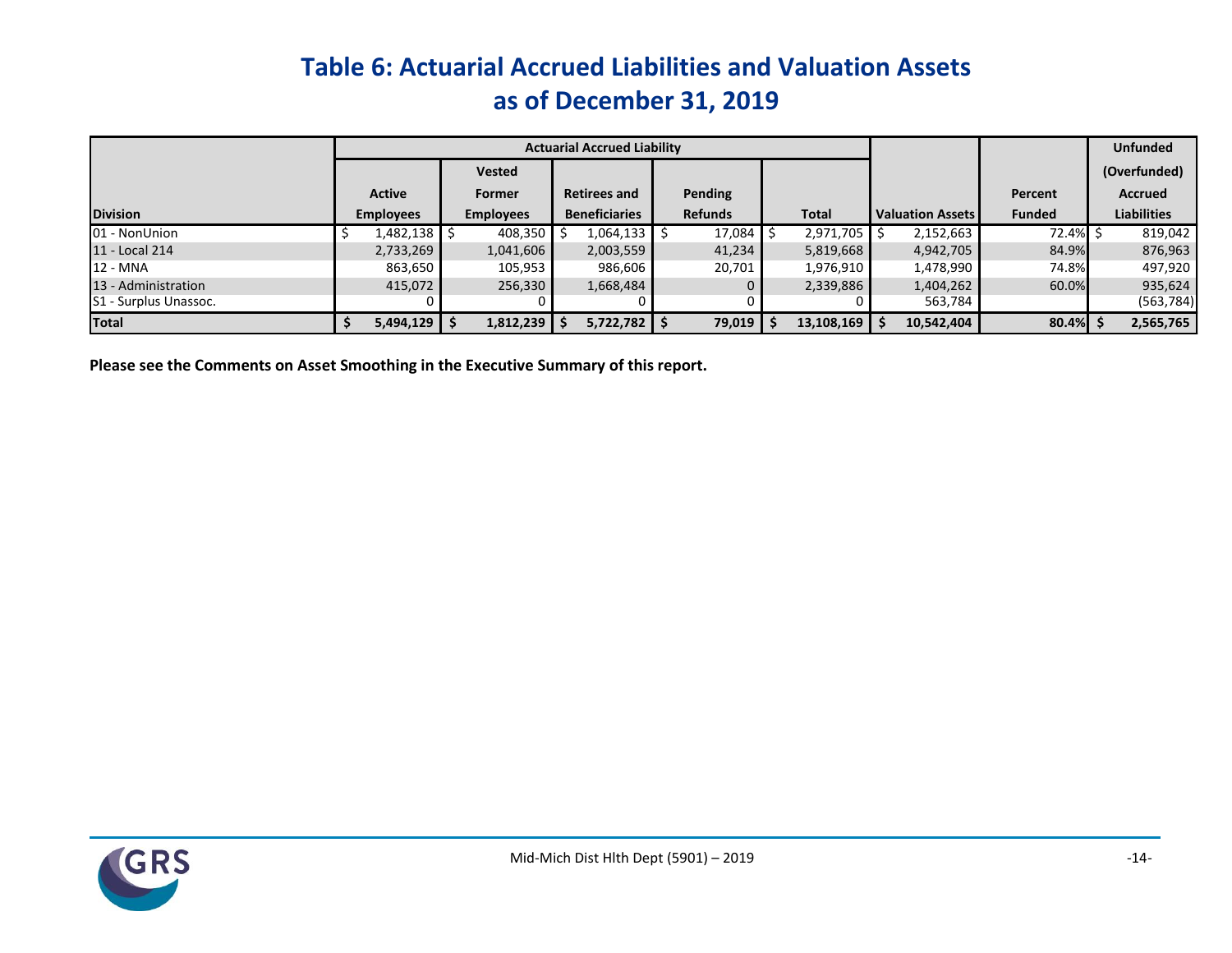## <span id="page-19-0"></span>**Table 7: Actuarial Accrued Liabilities - Comparative Schedule**

|                       |                          |                         |                | <b>Unfunded</b><br>(Overfunded) |
|-----------------------|--------------------------|-------------------------|----------------|---------------------------------|
| <b>Valuation Date</b> | <b>Actuarial</b>         |                         | <b>Percent</b> | <b>Accrued</b>                  |
| December 31           | <b>Accrued Liability</b> | <b>Valuation Assets</b> | <b>Funded</b>  | <b>Liabilities</b>              |
|                       |                          |                         |                |                                 |
| 2005                  | \$<br>5,692,860          | \$<br>5,102,145         | 90%            | \$<br>590,715                   |
| 2006                  | 6,193,621                | 5,542,334               | 89%            | 651,287                         |
| 2007                  | 6,559,881                | 6,005,665               | 92%            | 554,216                         |
| 2008                  | 6,988,626                | 6,289,028               | 90%            | 699,598                         |
| 2009                  | 7,142,541                | 6,601,609               | 92%            | 540,932                         |
|                       |                          |                         |                |                                 |
| 2010                  | 7,581,520                | 6,936,701               | 91%            | 644,819                         |
| 2011                  | 8,105,589                | 7,231,964               | 89%            | 873,625                         |
| 2012                  | 8,593,606                | 7,697,743               | 90%            | 895,863                         |
| 2013                  | 9,045,319                | 8,036,458               | 89%            | 1,008,861                       |
| 2014                  | 9,629,291                | 8,398,505               | 87%            | 1,230,786                       |
|                       |                          |                         |                |                                 |
| 2015                  | 10,798,909               | 8,714,378               | 81%            | 2,084,531                       |
| 2016                  | 11,351,623               | 9,075,061               | 80%            | 2,276,562                       |
| 2017                  | 11,749,025               | 9,509,631               | 81%            | 2,239,394                       |
| 2018                  | 12,158,019               | 9,667,741               | 80%            | 2,490,278                       |
| 2019                  | 13,108,169               | 10,542,404              | 80%            | 2,565,765                       |

Notes: Actuarial assumptions were revised for the 2008, 2009, 2010, 2011, 2012, 2015 and 2019 actuarial valuations.

The Valuation Assets include assets from Surplus divisions, if any.

Years where historical information is not available will be displayed with zero values.

Throughout this report are references to valuation results generated prior to the 2018 valuation date. Results prior to 2018 were received directly from the prior actuary or extracted from the previous valuation system by MERS's technology service provider.

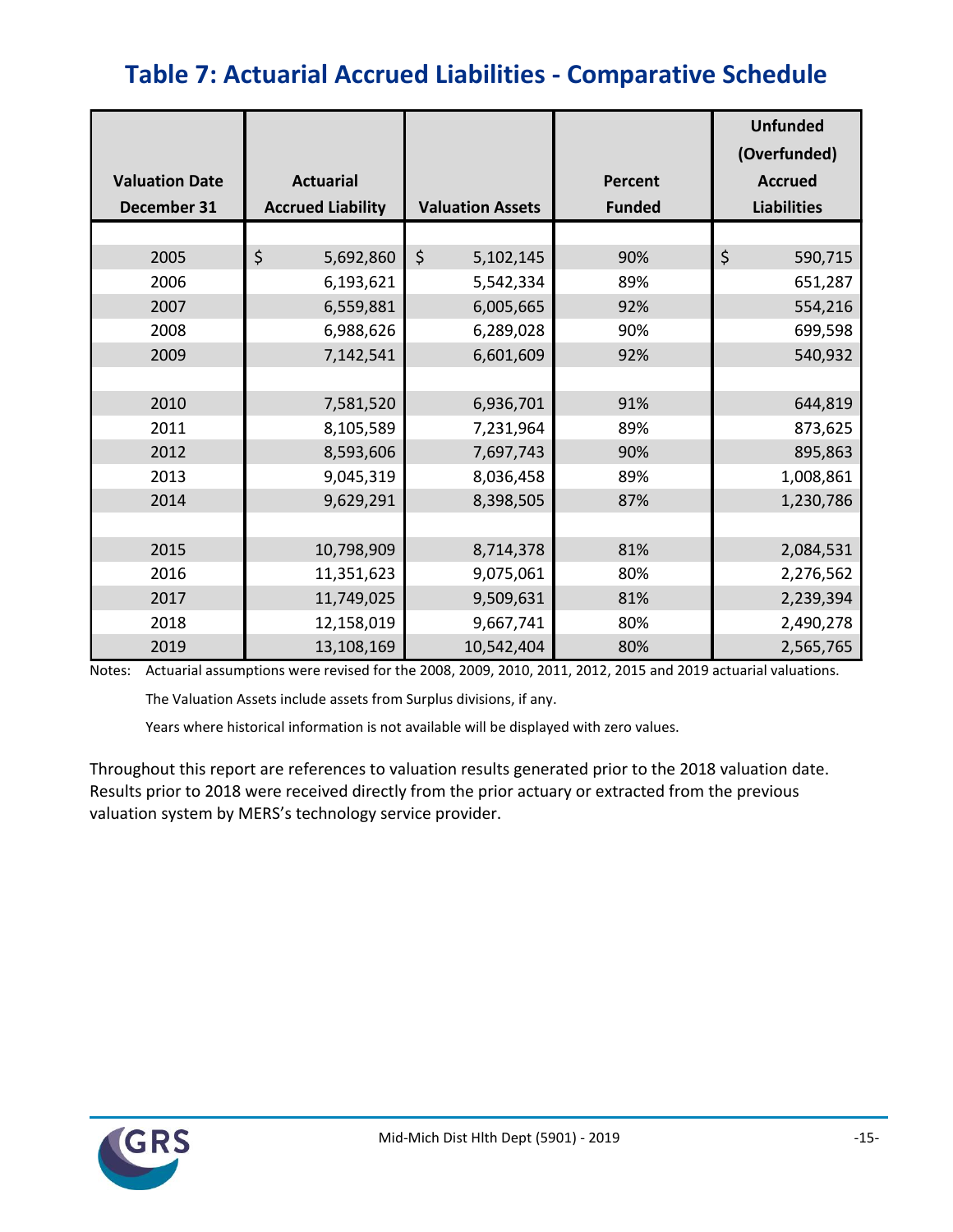## <span id="page-20-0"></span>**Tables 8 and 9: Division-Based Comparative Schedules**

### **Division 01 - NonUnion**

| <b>Valuation Date</b><br>December 31 | <b>Actuarial</b><br><b>Accrued Liability</b> | <b>Valuation Assets</b> | Percent<br><b>Funded</b> | <b>Unfunded</b><br>(Overfunded)<br><b>Accrued</b><br><b>Liabilities</b> |
|--------------------------------------|----------------------------------------------|-------------------------|--------------------------|-------------------------------------------------------------------------|
| 2009                                 | \$<br>1,540,441                              | Ŝ.<br>1,477,486         | 96%                      | \$<br>62,955                                                            |
| 2010                                 | 1,592,315                                    | 1,478,462               | 93%                      | 113,853                                                                 |
| 2011                                 | 1,592,022                                    | 1,454,086               | 91%                      | 137,936                                                                 |
| 2012                                 | 1,641,823                                    | 1,512,100               | 92%                      | 129,723                                                                 |
| 2013                                 | 1,816,190                                    | 1,589,823               | 88%                      | 226,367                                                                 |
|                                      |                                              |                         |                          |                                                                         |
| 2014                                 | 1,941,007                                    | 1,671,552               | 86%                      | 269,455                                                                 |
| 2015                                 | 2,179,980                                    | 1,742,700               | 80%                      | 437,280                                                                 |
| 2016                                 | 2,333,043                                    | 1,812,860               | 78%                      | 520,183                                                                 |
| 2017                                 | 2,606,093                                    | 2,010,427               | 77%                      | 595,666                                                                 |
| 2018                                 | 2,737,661                                    | 2,066,673               | 75%                      | 670,988                                                                 |
|                                      |                                              |                         |                          |                                                                         |
| 2019                                 | 2,971,705                                    | 2,152,663               | 72%                      | 819,042                                                                 |

#### **Table 8-01: Actuarial Accrued Liabilities - Comparative Schedule**

Notes: Actuarial assumptions were revised for the 2009, 2010, 2011, 2012, 2015 and 2019 actuarial valuations.

|                       | <b>Active Employees</b> |               | Computed                  | <b>Employee</b>     |
|-----------------------|-------------------------|---------------|---------------------------|---------------------|
| <b>Valuation Date</b> |                         | Annual        | <b>Employer</b>           | <b>Contribution</b> |
| December 31           | <b>Number</b>           | Payroll       | Contribution <sup>1</sup> | Rate <sup>2</sup>   |
| 2009                  | 11                      | \$<br>565,562 | 6.43%                     | 2.68%               |
| 2010                  | 12                      | 580,746       | 7.15%                     | 2.68%               |
| 2011                  | 9                       | 436,614       | 7.81%                     | 2.68%               |
| 2012                  | 10                      | 499,869       | 7.54%                     | 2.68%               |
| 2013                  | 10                      | 507,523       | 8.74%                     | 2.68%               |
|                       |                         |               |                           |                     |
| 2014                  | 11                      | 570,706       | 8.72%                     | 2.68%               |
| 2015                  | 11                      | 586,824       | 10.81%                    | 2.68%               |
| 2016                  | 11                      | 593,746       | 11.54%                    | 2.68%               |
| 2017                  | 12                      | 656,156       | 11.65%                    | 2.68%               |
| 2018                  | 12                      | 667,288       | 12.34%                    | 2.68%               |
|                       |                         |               |                           |                     |
| 2019                  | 12                      | 676,323       | 14.18%                    | 2.68%               |

#### **Table 9-01: Computed Employer Contributions - Comparative Schedule**

1 For open divisions, a percent of pay contribution is shown. For closed divisions, a monthly dollar contribution is shown.

 2 For each valuation year, the computed employer contribution is based on the employee rate. If the employee rate changes during the applicable fiscal year, the computed employer contribution will be adjusted.

**Note:** The contributions shown in Table 9 for the 12/31/2015 through 12/31/2019 valuations do **not** reflect the phase-in of the increased contribution requirements associated with the new actuarial assumptions. The full contribution without phase-in is shown in Table 9 above.

See the Benefit Provision History, later in this report, for past benefit provision changes.

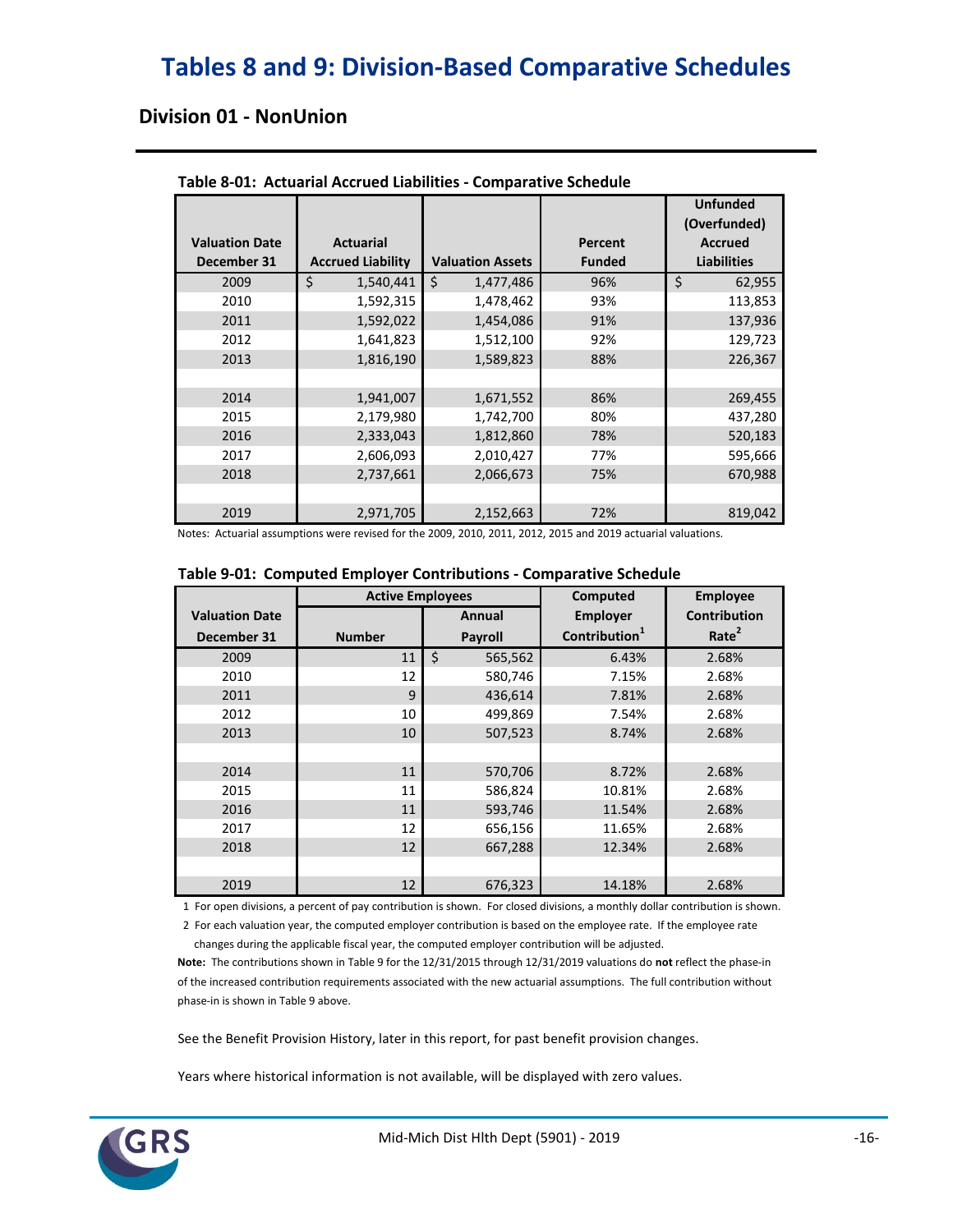|                       |                          |                         |               | <b>Unfunded</b><br>(Overfunded) |
|-----------------------|--------------------------|-------------------------|---------------|---------------------------------|
| <b>Valuation Date</b> | <b>Actuarial</b>         |                         | Percent       | <b>Accrued</b>                  |
| December 31           | <b>Accrued Liability</b> | <b>Valuation Assets</b> | <b>Funded</b> | <b>Liabilities</b>              |
| 2009                  | \$<br>3,065,957          | \$<br>2,899,473         | 95%           | \$<br>166,484                   |
| 2010                  | 3,273,386                | 3,154,321               | 96%           | 119,065                         |
| 2011                  | 3,559,420                | 3,326,807               | 94%           | 232,613                         |
| 2012                  | 3,750,159                | 3,475,381               | 93%           | 274,778                         |
| 2013                  | 3,879,485                | 3,691,182               | 95%           | 188,303                         |
|                       |                          |                         |               |                                 |
| 2014                  | 4,155,398                | 3,915,774               | 94%           | 239,624                         |
| 2015                  | 4,731,473                | 4,149,355               | 88%           | 582,118                         |
| 2016                  | 5,004,823                | 4,413,139               | 88%           | 591,684                         |
| 2017                  | 5,116,365                | 4,590,767               | 90%           | 525,598                         |
| 2018                  | 5,286,045                | 4,728,068               | 89%           | 557,977                         |
|                       |                          |                         |               |                                 |
| 2019                  | 5,819,668                | 4,942,705               | 85%           | 876,963                         |

|  | Table 8-11: Actuarial Accrued Liabilities - Comparative Schedule |  |  |  |
|--|------------------------------------------------------------------|--|--|--|
|--|------------------------------------------------------------------|--|--|--|

|                       | <b>Active Employees</b> |                 | Computed                  | <b>Employee</b>     |
|-----------------------|-------------------------|-----------------|---------------------------|---------------------|
| <b>Valuation Date</b> |                         | Annual          | <b>Employer</b>           | <b>Contribution</b> |
| December 31           | <b>Number</b>           | Payroll         | Contribution <sup>1</sup> | Rate <sup>2</sup>   |
| 2009                  | 43                      | \$<br>1,531,417 | 6.21%                     | 3.00%               |
| 2010                  | 48                      | 1,580,394       | 6.03%                     | 3.00%               |
| 2011                  | 46                      | 1,560,518       | 6.62%                     | 3.00%               |
| 2012                  | 46                      | 1,554,789       | 6.87%                     | 3.00%               |
| 2013                  | 46                      | 1,561,233       | 6.47%                     | 3.00%               |
|                       |                         |                 |                           |                     |
| 2014                  | 50                      | 1,642,850       | 6.65%                     | 3.00%               |
| 2015                  | 53                      | 1,814,579       | 8.00%                     | 3.00%               |
| 2016                  | 51                      | 1,824,257       | 7.94%                     | 3.00%               |
| 2017                  | 48                      | 1,680,659       | 7.74%                     | 3.00%               |
| 2018                  | 44                      | 1,588,915       | 8.16%                     | 3.00%               |
|                       |                         |                 |                           |                     |
| 2019                  | 46                      | 1,694,044       | 9.71%                     | 3.00%               |

1 For open divisions, a percent of pay contribution is shown. For closed divisions, a monthly dollar contribution is shown.

 2 For each valuation year, the computed employer contribution is based on the employee rate. If the employee rate changes during the applicable fiscal year, the computed employer contribution will be adjusted.

**Note:** The contributions shown in Table 9 for the 12/31/2015 through 12/31/2019 valuations do **not** reflect the phase-in of the increased contribution requirements associated with the new actuarial assumptions. The full contribution without phase-in is shown in Table 9 above.

See the Benefit Provision History, later in this report, for past benefit provision changes.

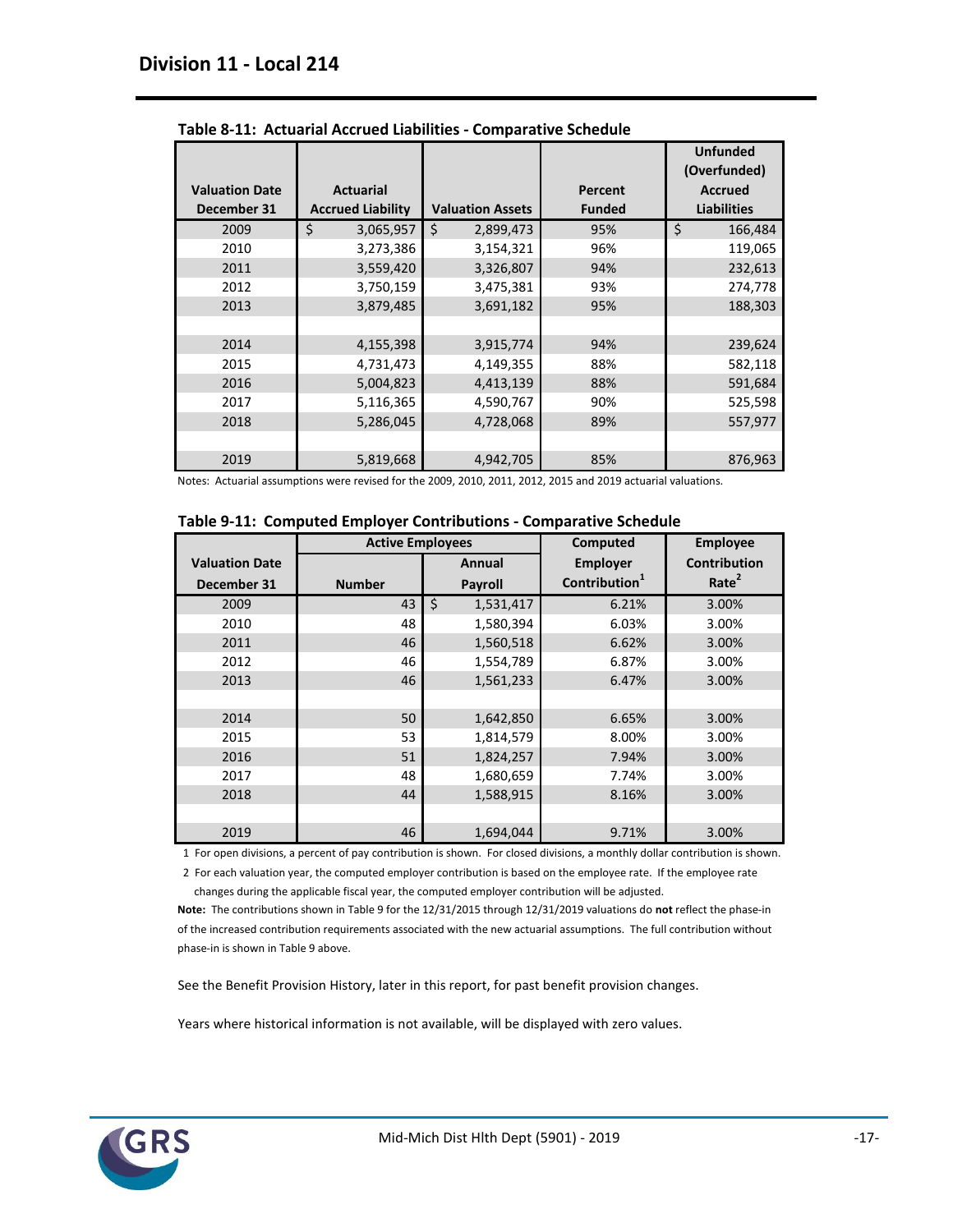|                       |                          |                         |               | <b>Unfunded</b><br>(Overfunded) |
|-----------------------|--------------------------|-------------------------|---------------|---------------------------------|
| <b>Valuation Date</b> | <b>Actuarial</b>         |                         | Percent       | <b>Accrued</b>                  |
| December 31           | <b>Accrued Liability</b> | <b>Valuation Assets</b> | <b>Funded</b> | <b>Liabilities</b>              |
| 2009                  | \$<br>1,025,818          | \$<br>1,127,354         | 110%          | \$<br>(101, 536)                |
| 2010                  | 1,096,525                | 1,151,288               | 105%          | (54, 763)                       |
| 2011                  | 1,182,815                | 1,178,632               | 100%          | 4,183                           |
| 2012                  | 1,239,022                | 1,206,203               | 97%           | 32,819                          |
| 2013                  | 1,315,030                | 1,251,632               | 95%           | 63,398                          |
|                       |                          |                         |               |                                 |
| 2014                  | 1,400,125                | 1,306,282               | 93%           | 93,843                          |
| 2015                  | 1,596,067                | 1,361,433               | 85%           | 234,634                         |
| 2016                  | 1,672,532                | 1,426,407               | 85%           | 246,125                         |
| 2017                  | 1,839,658                | 1,502,068               | 82%           | 337,590                         |
| 2018                  | 1,906,488                | 1,502,423               | 79%           | 404,065                         |
|                       |                          |                         |               |                                 |
| 2019                  | 1,976,910                | 1,478,990               | 75%           | 497,920                         |

|  | Table 8-12: Actuarial Accrued Liabilities - Comparative Schedule |  |  |  |
|--|------------------------------------------------------------------|--|--|--|
|--|------------------------------------------------------------------|--|--|--|

|                       | <b>Active Employees</b> |               | <b>Computed</b>           | <b>Employee</b>     |
|-----------------------|-------------------------|---------------|---------------------------|---------------------|
| <b>Valuation Date</b> |                         | Annual        | <b>Employer</b>           | <b>Contribution</b> |
| December 31           | <b>Number</b>           | Payroll       | Contribution <sup>1</sup> | Rate <sup>2</sup>   |
| 2009                  | 11                      | \$<br>478,630 | 4.16%                     | 2.58%               |
| 2010                  | 12                      | 500,689       | 4.94%                     | 2.58%               |
| 2011                  | 12                      | 546,930       | 6.05%                     | 2.58%               |
| 2012                  | 11                      | 506,231       | 6.49%                     | 2.58%               |
| 2013                  | 10                      | 486,471       | 6.94%                     | 2.58%               |
|                       |                         |               |                           |                     |
| 2014                  | 11                      | 517,345       | 7.24%                     | 2.58%               |
| 2015                  | 11                      | 539,470       | 9.16%                     | 2.58%               |
| 2016                  | 10                      | 515,119       | 9.47%                     | 2.58%               |
| 2017                  | 9                       | 503,548       | 10.71%                    | 2.58%               |
| 2018                  | 8                       | 475.034       | 12.05%                    | 2.58%               |
|                       |                         |               |                           |                     |
| 2019                  | 8                       | 462,892       | 14.38%                    | 2.58%               |

1 For open divisions, a percent of pay contribution is shown. For closed divisions, a monthly dollar contribution is shown.

 2 For each valuation year, the computed employer contribution is based on the employee rate. If the employee rate changes during the applicable fiscal year, the computed employer contribution will be adjusted.

**Note:** The contributions shown in Table 9 for the 12/31/2015 through 12/31/2019 valuations do **not** reflect the phase-in of the increased contribution requirements associated with the new actuarial assumptions. The full contribution without phase-in is shown in Table 9 above.

See the Benefit Provision History, later in this report, for past benefit provision changes.

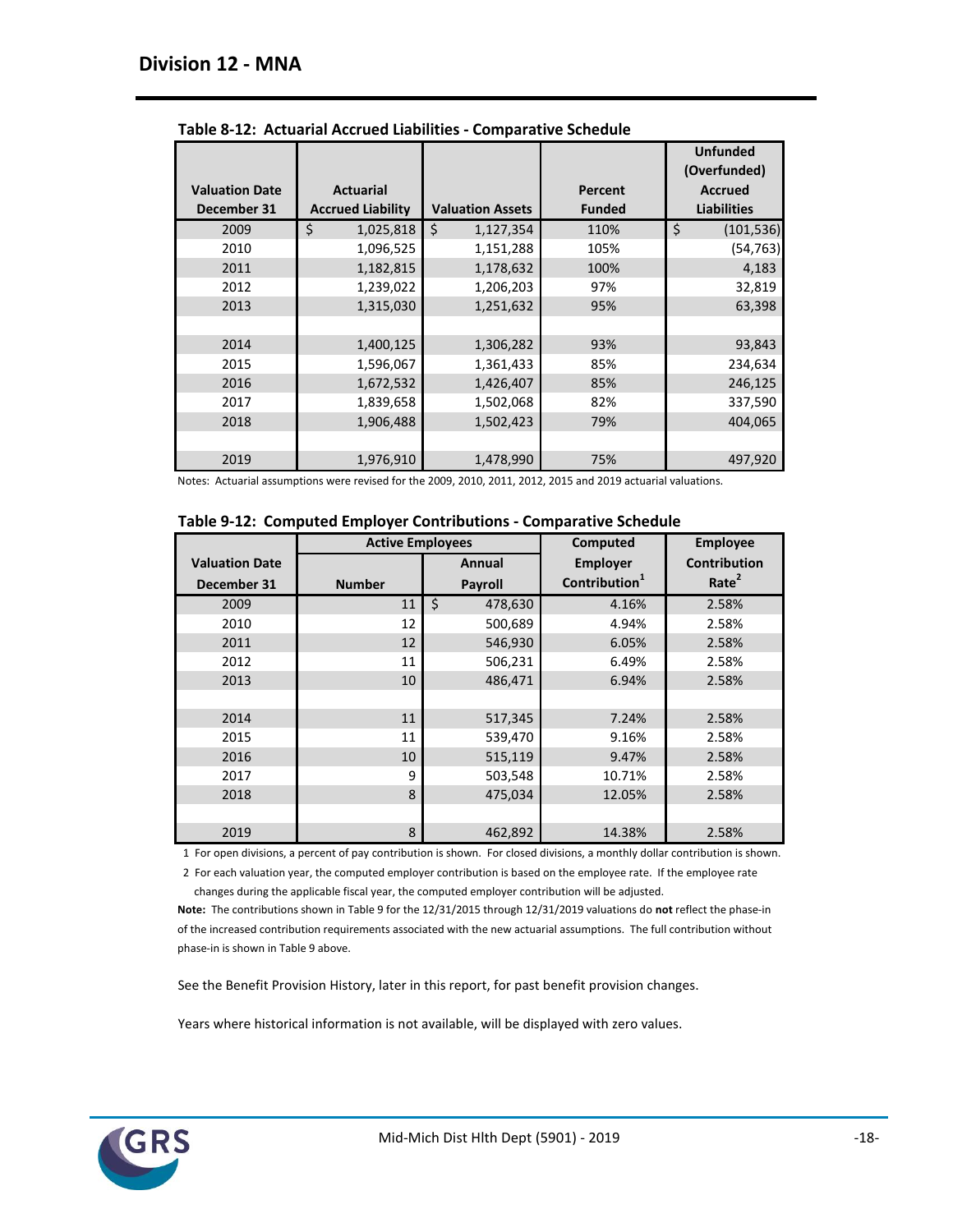|                       |                          |                         |               | <b>Unfunded</b><br>(Overfunded) |
|-----------------------|--------------------------|-------------------------|---------------|---------------------------------|
| <b>Valuation Date</b> | <b>Actuarial</b>         |                         | Percent       | <b>Accrued</b>                  |
| December 31           | <b>Accrued Liability</b> | <b>Valuation Assets</b> | <b>Funded</b> | <b>Liabilities</b>              |
| 2009                  | \$<br>540,722            | \$<br>445,481           | 82%           | \$<br>95,241                    |
| 2010                  | 627,272                  | 497,341                 | 79%           | 129,931                         |
| 2011                  | 754,792                  | 610,022                 | 81%           | 144,770                         |
| 2012                  | 1,962,602                | 1,504,059               | 77%           | 458,543                         |
| 2013                  | 2,034,614                | 1,503,821               | 74%           | 530,793                         |
|                       |                          |                         |               |                                 |
| 2014                  | 2,132,761                | 1,504,897               | 71%           | 627,864                         |
| 2015                  | 2,291,389                | 1,460,890               | 64%           | 830,499                         |
| 2016                  | 2,341,225                | 1,422,655               | 61%           | 918,570                         |
| 2017                  | 2,186,909                | 1,406,369               | 64%           | 780,540                         |
| 2018                  | 2,227,825                | 1,370,577               | 62%           | 857,248                         |
|                       |                          |                         |               |                                 |
| 2019                  | 2,339,886                | 1,404,262               | 60%           | 935,624                         |

|  | Table 8-13: Actuarial Accrued Liabilities - Comparative Schedule |  |  |  |
|--|------------------------------------------------------------------|--|--|--|
|--|------------------------------------------------------------------|--|--|--|

|                       | <b>Active Employees</b> |               | Computed                  | <b>Employee</b>     |
|-----------------------|-------------------------|---------------|---------------------------|---------------------|
| <b>Valuation Date</b> |                         | Annual        | <b>Employer</b>           | <b>Contribution</b> |
| December 31           | <b>Number</b>           | Payroll       | Contribution <sup>1</sup> | Rate <sup>2</sup>   |
| 2009                  | 3                       | \$<br>210,319 | 13.46%                    | 0.00%               |
| 2010                  | 3                       | 196,637       | 11.47%                    | 0.00%               |
| 2011                  | 3                       | 191,930       | 12.81%                    | 0.00%               |
| 2012                  | 5                       | 343,279       | 15.97%                    | 3.00%               |
| 2013                  | 5                       | 363,851       | 16.64%                    | 3.00%               |
|                       |                         |               |                           |                     |
| 2014                  | $\overline{4}$          | 311,982       | 19.91%                    | 3.00%               |
| 2015                  | 4                       | 330,748       | 24.01%                    | 3.00%               |
| 2016                  | $\overline{4}$          | 340,473       | 25.31%                    | 3.00%               |
| 2017                  | 4                       | 308,462       | 24.88%                    | 3.00%               |
| 2018                  | $\overline{4}$          | 349,762       | 25.17%                    | 3.00%               |
|                       |                         |               |                           |                     |
| 2019                  | 4                       | 343,146       | 29.07%                    | 3.00%               |

1 For open divisions, a percent of pay contribution is shown. For closed divisions, a monthly dollar contribution is shown.

 2 For each valuation year, the computed employer contribution is based on the employee rate. If the employee rate changes during the applicable fiscal year, the computed employer contribution will be adjusted.

**Note:** The contributions shown in Table 9 for the 12/31/2015 through 12/31/2019 valuations do **not** reflect the phase-in of the increased contribution requirements associated with the new actuarial assumptions. The full contribution without phase-in is shown in Table 9 above.

See the Benefit Provision History, later in this report, for past benefit provision changes.

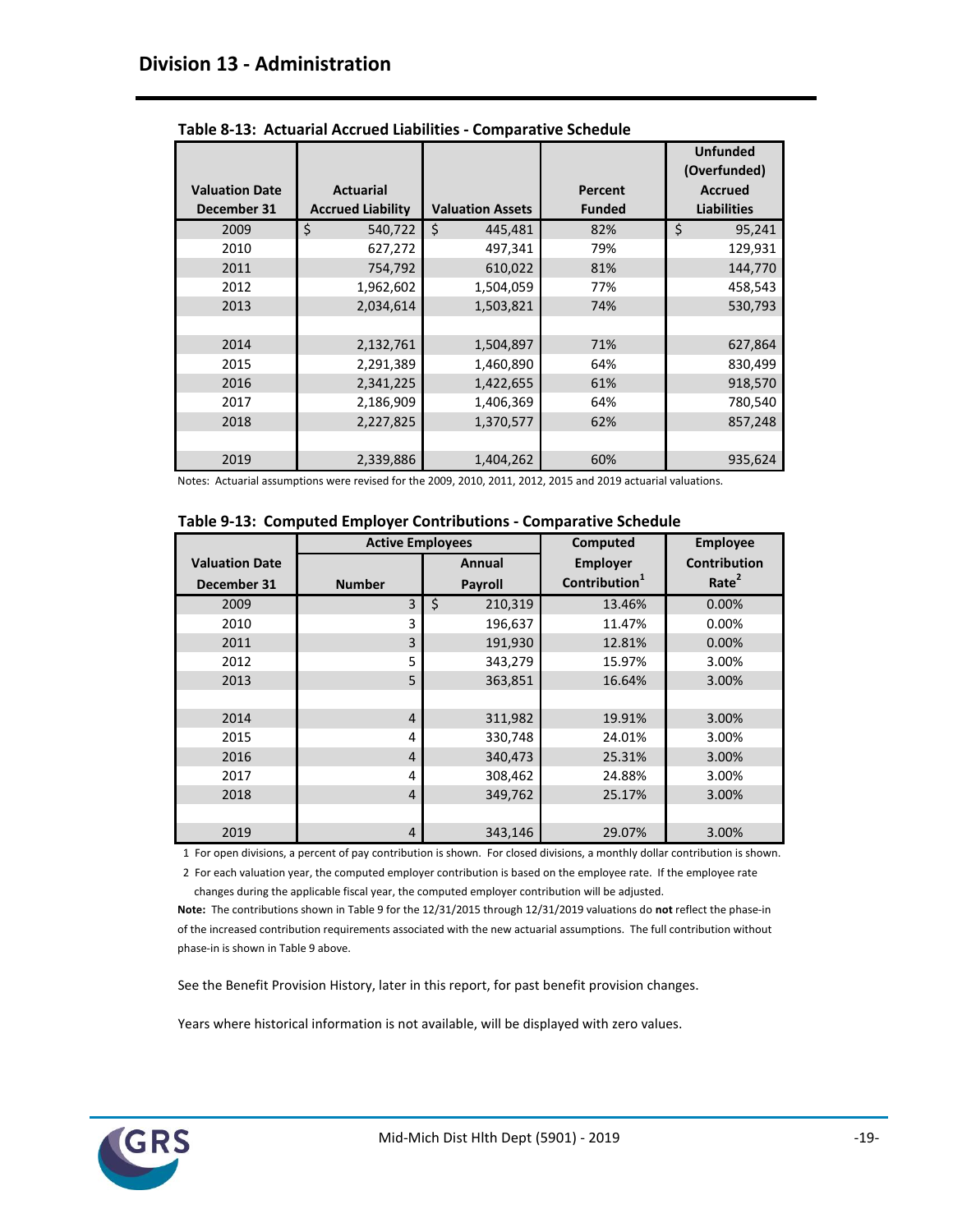|                                      |                          |                         |                          | <b>Unfunded</b><br>(Overfunded)      |
|--------------------------------------|--------------------------|-------------------------|--------------------------|--------------------------------------|
| <b>Valuation Date</b><br>December 31 | <b>Actuarial</b>         | <b>Valuation Assets</b> | Percent<br><b>Funded</b> | <b>Accrued</b><br><b>Liabilities</b> |
|                                      | <b>Accrued Liability</b> |                         |                          |                                      |
| 2009                                 | \$<br>0                  | \$<br>$\mathbf 0$       |                          | \$<br>0                              |
| 2010                                 | 0                        | 0                       |                          | 0                                    |
| 2011                                 | 0                        | $\Omega$                |                          | 0                                    |
| 2012                                 | 0                        | 0                       |                          | 0                                    |
| 2013                                 | $\Omega$                 | $\Omega$                |                          | $\Omega$                             |
|                                      |                          |                         |                          |                                      |
| 2014                                 | $\Omega$                 | $\Omega$                |                          | $\mathbf 0$                          |
| 2015                                 | 0                        | $\Omega$                |                          | 0                                    |
| 2016                                 | 0                        | $\Omega$                |                          | 0                                    |
| 2017                                 | 0                        | $\mathbf 0$             |                          | ი                                    |
| 2018                                 | $\Omega$                 | $\Omega$                |                          | $\Omega$                             |
|                                      |                          |                         |                          |                                      |
| 2019                                 | 0                        | 563,784                 |                          | (563, 784)                           |

**Table 8-S1: Actuarial Accrued Liabilities - Comparative Schedule**

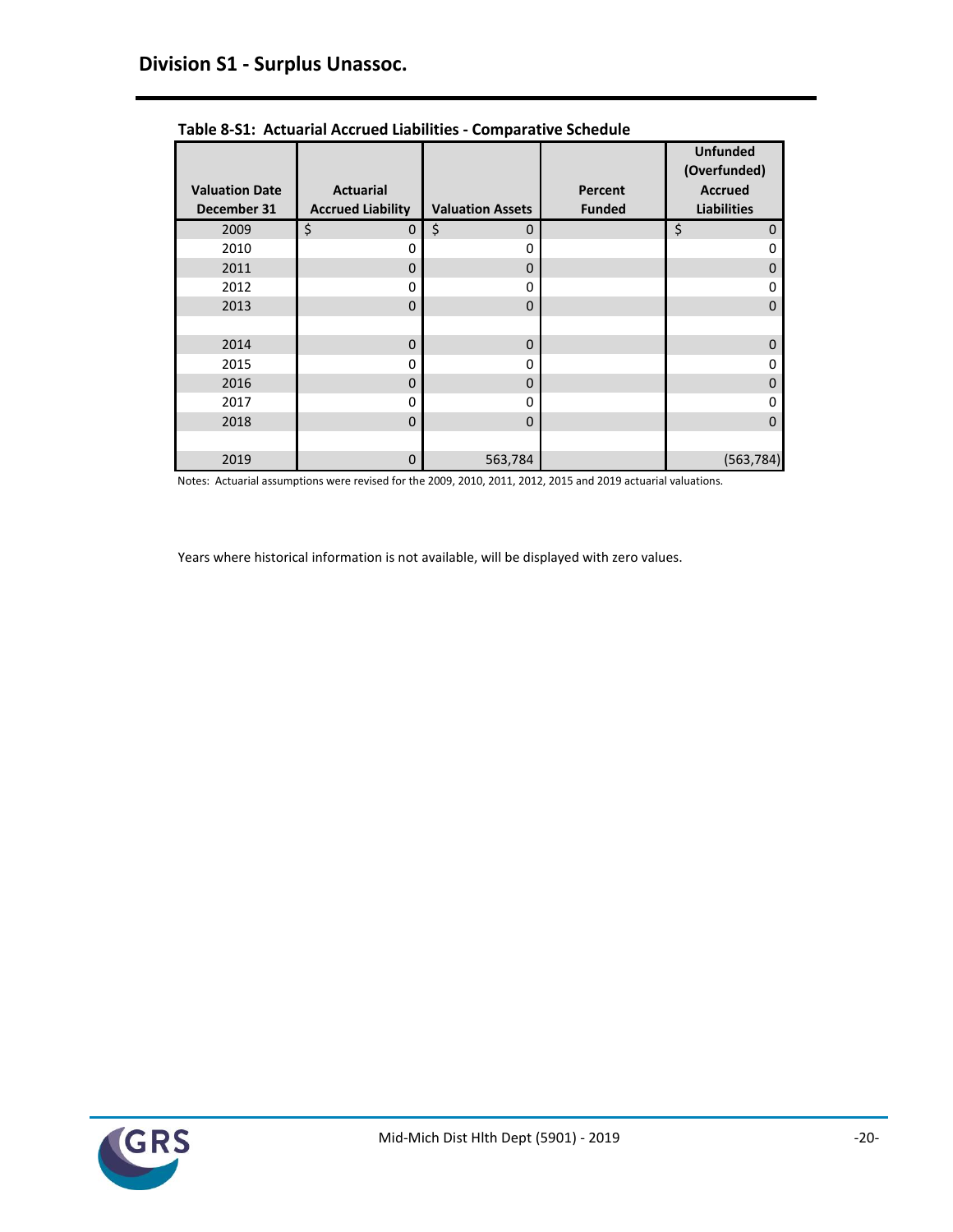## <span id="page-25-0"></span>**Table 10: Division-Based Layered Amortization Schedule**

### **Division 01 - NonUnion**

|                    |                    |                      |          |                     | Amounts for Fiscal Year Beginning 10/1/2021 |                                 |                     |         |              |  |
|--------------------|--------------------|----------------------|----------|---------------------|---------------------------------------------|---------------------------------|---------------------|---------|--------------|--|
|                    |                    |                      |          | Original            |                                             |                                 | Remaining           |         | Annual       |  |
|                    | Date               |                      | Original | <b>Amortization</b> |                                             | <b>Outstanding</b>              | Amortization        |         | Amortization |  |
| <b>Type of UAL</b> | <b>Established</b> | Balance <sup>1</sup> |          | Period <sup>2</sup> |                                             | <b>UAL Balance</b> <sup>3</sup> | Period <sup>2</sup> | Payment |              |  |
| Initial            | 12/31/2015         | \$                   | 437,280  | 23                  | \$                                          | 477,858                         | 19                  | \$      | 36,852       |  |
| (Gain)/Loss        | 12/31/2016         |                      | 65,616   | 22                  |                                             | 75,777                          | 19                  |         | 5,844        |  |
| (Gain)/Loss        | 12/31/2017         |                      | 56,810   | 21                  |                                             | 65,176                          | 19                  |         | 5,028        |  |
| (Gain)/Loss        | 12/31/2018         |                      | 62,597   | 20                  |                                             | 71,478                          | 19                  |         | 5,508        |  |
| (Gain)/Loss        | 12/31/2019         |                      | 58,150   | 19                  |                                             | 65,834                          | 19                  |         | 5,076        |  |
| Assumption         | 12/31/2019         |                      | 78,465   | 19                  |                                             | 83,639                          | 19                  |         | 6,456        |  |
| <b>Total</b>       |                    |                      |          |                     | \$                                          | 839,762                         |                     |         | 64,764       |  |

#### **Table 10-01: Layered Amortization Schedule**

 $1$  For each type of UAL (layer), this is the original balance as of the date the layer was established.

<sup>2</sup> According to the MERS amortization policy, each type of UAL (layer) is amortized over a specific period (see Appendix on MERS website).

 $^3$  This is the remaining balance as of the valuation date, projected to the beginning of the fiscal year shown above.

The unfunded accrued liability (UAL) as of December 31, 2019 (see Table 6) is projected to the beginning of the fiscal appropriate period. Please see the Appendix on the MERS website for a detailed description of the amortization policy. year for which the contributions are being calculated. This allows the 2019 valuation to take into account the expected future contributions that are based on past valuations. Each type of UAL (layer) is amortized over the

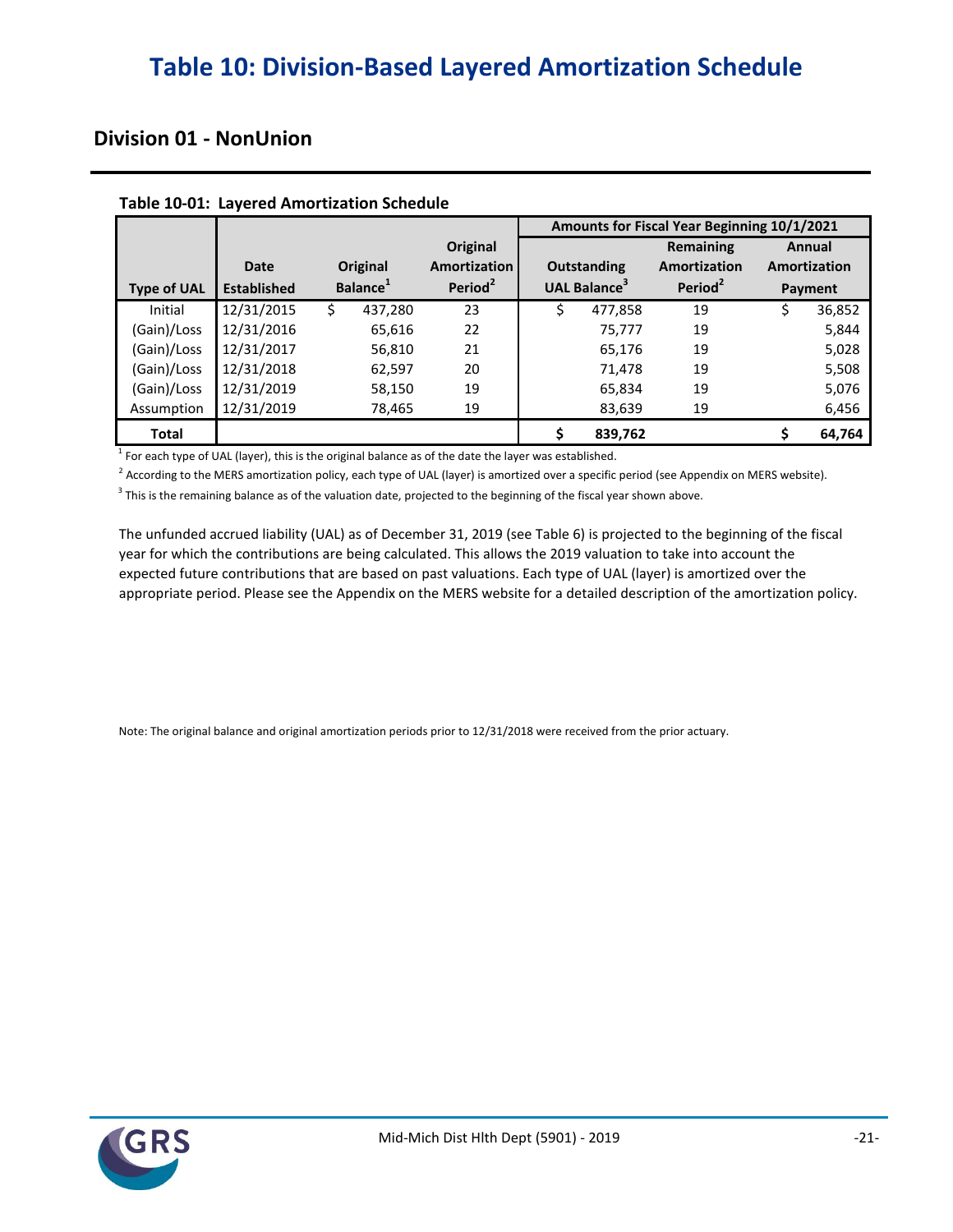|                    |                    |                      |           |                     | Amounts for Fiscal Year Beginning 10/1/2021 |                          |                     |         |              |  |
|--------------------|--------------------|----------------------|-----------|---------------------|---------------------------------------------|--------------------------|---------------------|---------|--------------|--|
|                    |                    |                      |           | Original            |                                             |                          | Remaining           |         | Annual       |  |
|                    | Date               |                      | Original  | <b>Amortization</b> |                                             | <b>Outstanding</b>       | Amortization        |         | Amortization |  |
| <b>Type of UAL</b> | <b>Established</b> | Balance <sup>1</sup> |           | Period <sup>2</sup> |                                             | UAL Balance <sup>3</sup> | Period <sup>2</sup> | Payment |              |  |
| Initial            | 12/31/2015         | \$                   | 582,118   | 23                  | \$.                                         | 653,531                  | 19                  | \$      | 50,400       |  |
| (Gain)/Loss        | 12/31/2016         |                      | (23,600)  | 22                  |                                             | (27, 239)                | 19                  |         | (2,100)      |  |
| (Gain)/Loss        | 12/31/2017         |                      | (89, 398) | 21                  |                                             | (102, 548)               | 19                  |         | (7,908)      |  |
| (Gain)/Loss        | 12/31/2018         |                      | 35,319    | 20                  |                                             | 40,327                   | 19                  |         | 3,108        |  |
| (Gain)/Loss        | 12/31/2019         |                      | 135,858   | 19                  |                                             | 153,812                  | 19                  |         | 11,868       |  |
| Assumption         | 12/31/2019         |                      | 183,110   | 19                  |                                             | 202,413                  | 19                  |         | 15,612       |  |
| <b>Total</b>       |                    |                      |           |                     | ς                                           | 920,296                  |                     |         | 70,980       |  |

 $1$  For each type of UAL (layer), this is the original balance as of the date the layer was established.

<sup>2</sup> According to the MERS amortization policy, each type of UAL (layer) is amortized over a specific period (see Appendix on MERS website).

 $^3$  This is the remaining balance as of the valuation date, projected to the beginning of the fiscal year shown above.

The unfunded accrued liability (UAL) as of December 31, 2019 (see Table 6) is projected to the beginning of the fiscal appropriate period. Please see the Appendix on the MERS website for a detailed description of the amortization policy. year for which the contributions are being calculated. This allows the 2019 valuation to take into account the expected future contributions that are based on past valuations. Each type of UAL (layer) is amortized over the

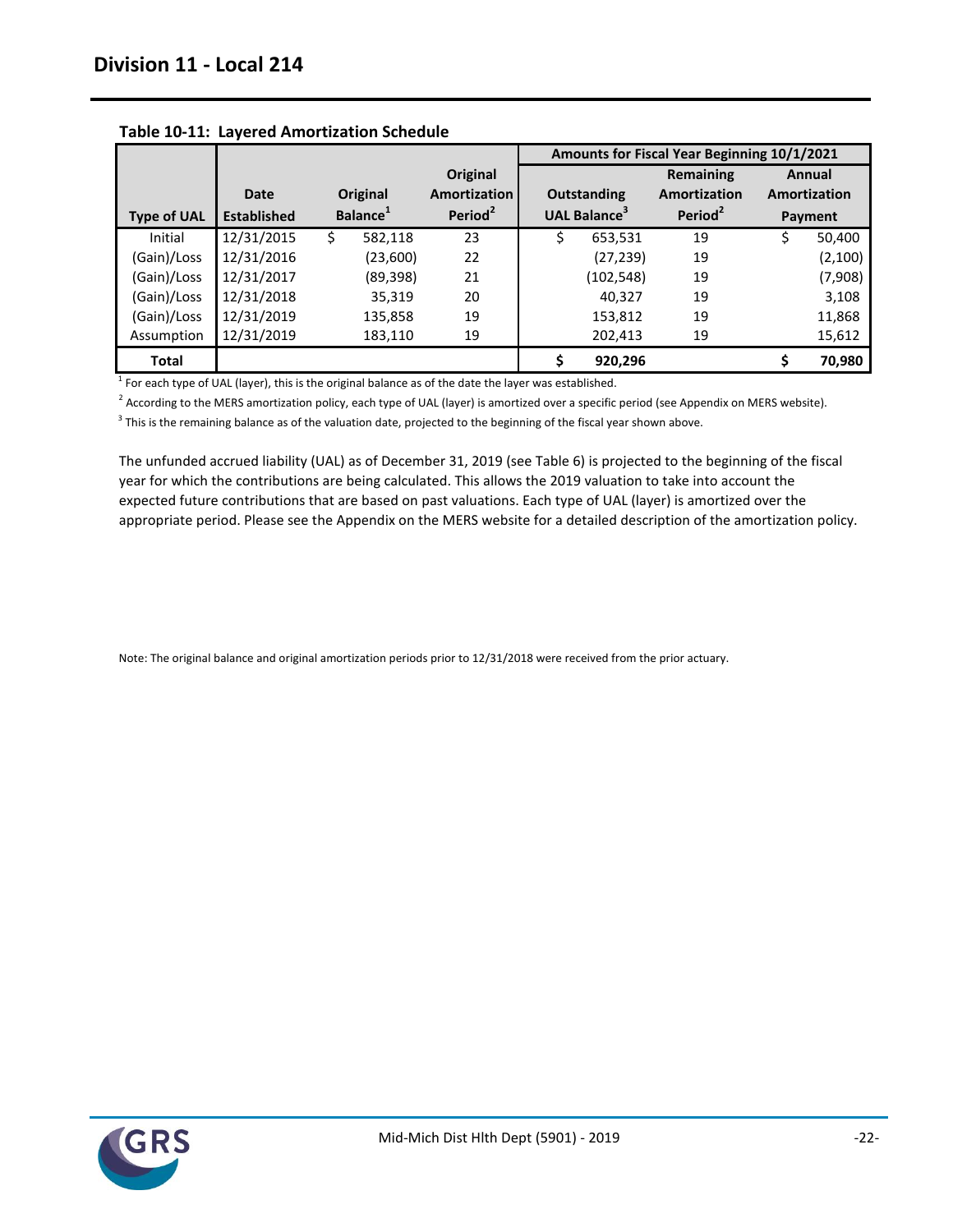|                    |                    |                      |          |                     | Amounts for Fiscal Year Beginning 10/1/2021 |                                 |                     |    |              |  |
|--------------------|--------------------|----------------------|----------|---------------------|---------------------------------------------|---------------------------------|---------------------|----|--------------|--|
|                    |                    |                      |          | Original            |                                             |                                 | Remaining           |    | Annual       |  |
|                    | <b>Date</b>        |                      | Original | <b>Amortization</b> |                                             | Outstanding                     | Amortization        |    | Amortization |  |
| <b>Type of UAL</b> | <b>Established</b> | Balance <sup>1</sup> |          | Period <sup>2</sup> |                                             | <b>UAL Balance</b> <sup>3</sup> | Period <sup>2</sup> |    | Payment      |  |
| Initial            | 12/31/2015         | \$                   | 234,634  | 23                  | \$                                          | 264,578                         | 19                  | \$ | 20,400       |  |
| (Gain)/Loss        | 12/31/2016         |                      | (1,867)  | 22                  |                                             | (2, 151)                        | 19                  |    | (168)        |  |
| (Gain)/Loss        | 12/31/2017         |                      | 80,409   | 21                  |                                             | 92,233                          | 19                  |    | 7,116        |  |
| (Gain)/Loss        | 12/31/2018         |                      | 58,063   | 20                  |                                             | 66,309                          | 19                  |    | 5,112        |  |
| (Gain)/Loss        | 12/31/2019         |                      | 31,510   | 19                  |                                             | 35,674                          | 19                  |    | 2,748        |  |
| Assumption         | 12/31/2019         |                      | 51,364   | 19                  |                                             | 55,015                          | 19                  |    | 4,248        |  |
| <b>Total</b>       |                    |                      |          |                     |                                             | 511,658                         |                     |    | 39,456       |  |

**Table 10-12: Layered Amortization Schedule**

 $1$  For each type of UAL (layer), this is the original balance as of the date the layer was established.

<sup>2</sup> According to the MERS amortization policy, each type of UAL (layer) is amortized over a specific period (see Appendix on MERS website).

 $^3$  This is the remaining balance as of the valuation date, projected to the beginning of the fiscal year shown above.

The unfunded accrued liability (UAL) as of December 31, 2019 (see Table 6) is projected to the beginning of the fiscal appropriate period. Please see the Appendix on the MERS website for a detailed description of the amortization policy. year for which the contributions are being calculated. This allows the 2019 valuation to take into account the expected future contributions that are based on past valuations. Each type of UAL (layer) is amortized over the

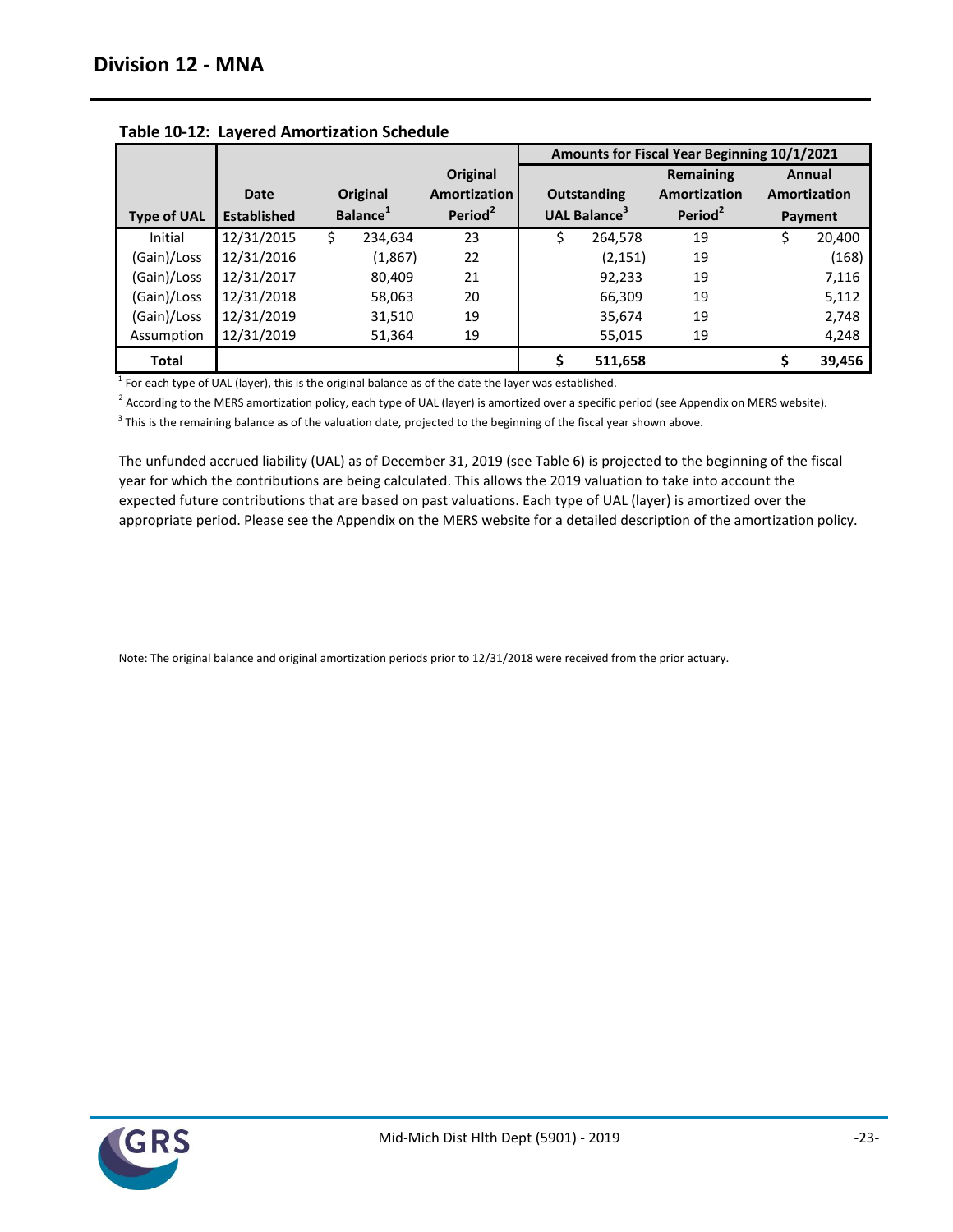|                    |                    |                      |           |                     | Amounts for Fiscal Year Beginning 10/1/2021 |                                 |                     |         |              |  |
|--------------------|--------------------|----------------------|-----------|---------------------|---------------------------------------------|---------------------------------|---------------------|---------|--------------|--|
|                    |                    |                      |           | Original            |                                             |                                 | Remaining           |         | Annual       |  |
|                    | Date               |                      | Original  | <b>Amortization</b> |                                             | <b>Outstanding</b>              | Amortization        |         | Amortization |  |
| <b>Type of UAL</b> | <b>Established</b> | Balance <sup>1</sup> |           | Period <sup>2</sup> |                                             | <b>UAL Balance</b> <sup>3</sup> | Period <sup>2</sup> | Payment |              |  |
| Initial            | 12/31/2015         | S.                   | 830,499   | 23                  | \$                                          | 898,671                         | 19                  | \$      | 69,300       |  |
| (Gain)/Loss        | 12/31/2016         |                      | 57,227    | 22                  |                                             | 66,074                          | 19                  |         | 5,100        |  |
| (Gain)/Loss        | 12/31/2017         |                      | (161,757) | 21                  |                                             | (185, 555)                      | 19                  |         | (14, 304)    |  |
| (Gain)/Loss        | 12/31/2018         |                      | 78,006    | 20                  |                                             | 89,077                          | 19                  |         | 6,864        |  |
| (Gain)/Loss        | 12/31/2019         |                      | 4.718     | 19                  |                                             | 5,341                           | 19                  |         | 408          |  |
| Assumption         | 12/31/2019         |                      | 72,013    | 19                  |                                             | 75,497                          | 19                  |         | 5,820        |  |
| <b>Total</b>       |                    |                      |           |                     | Ś                                           | 949,105                         |                     |         | 73,188       |  |

**Table 10-13: Layered Amortization Schedule**

 $1$  For each type of UAL (layer), this is the original balance as of the date the layer was established.

<sup>2</sup> According to the MERS amortization policy, each type of UAL (layer) is amortized over a specific period (see Appendix on MERS website).

 $^3$  This is the remaining balance as of the valuation date, projected to the beginning of the fiscal year shown above.

The unfunded accrued liability (UAL) as of December 31, 2019 (see Table 6) is projected to the beginning of the fiscal appropriate period. Please see the Appendix on the MERS website for a detailed description of the amortization policy. year for which the contributions are being calculated. This allows the 2019 valuation to take into account the expected future contributions that are based on past valuations. Each type of UAL (layer) is amortized over the

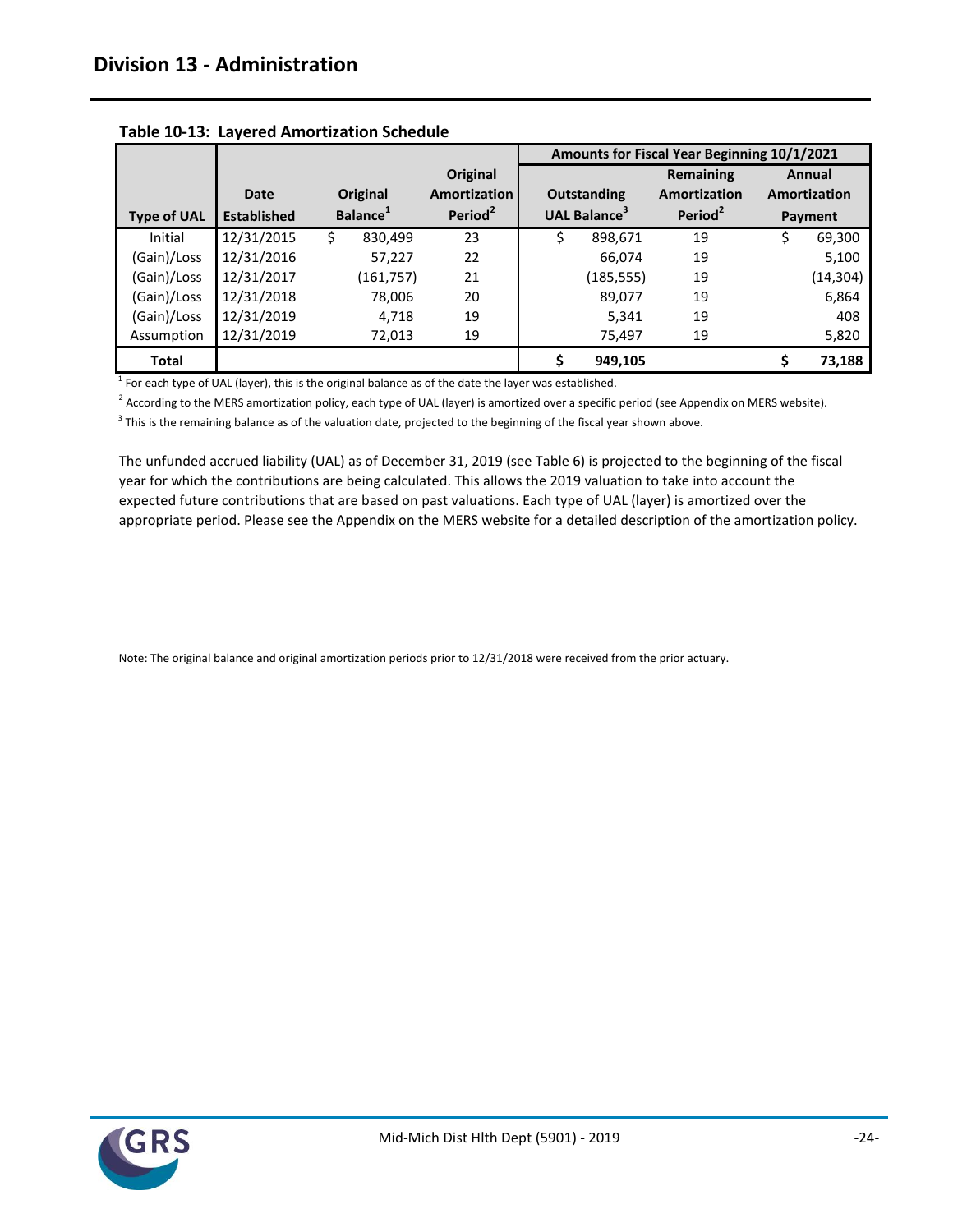## **GASB 68 Information**

<span id="page-29-0"></span>The following information has been prepared to provide some of the information necessary to complete GASB Statement No. 68 disclosures. Statement 68 is effective for fiscal years beginning after June 15, 2014. Additional resources, including an Implementation Guide, are available at [http://www.mersofmich.com/.](http://www.mersofmich.com/)

| <b>Actuarial Valuation Date:</b><br>Measurement Date of the Total Pension Liability (TPL):                                                                                                                                                                                                                                                                                                                                  |                | 12/31/2019<br>12/31/2019                   |
|-----------------------------------------------------------------------------------------------------------------------------------------------------------------------------------------------------------------------------------------------------------------------------------------------------------------------------------------------------------------------------------------------------------------------------|----------------|--------------------------------------------|
| At 12/31/2019, the following employees were covered by the benefit terms:<br>Inactive employees or beneficiaries currently receiving benefits:<br>Inactive employees entitled to but not yet receiving benefits (including refunds):<br>Active employees:                                                                                                                                                                   |                | 61<br>67<br>70<br>198                      |
| Total Pension Liability as of 12/31/2018 measurement date:                                                                                                                                                                                                                                                                                                                                                                  | \$             | 11,820,689                                 |
| Total Pension Liability as of 12/31/2019 measurement date:                                                                                                                                                                                                                                                                                                                                                                  | \$             | 12,741,880                                 |
| Service Cost for the year ending on the 12/31/2019 measurement date:                                                                                                                                                                                                                                                                                                                                                        | \$             | 272,138                                    |
| Change in the Total Pension Liability due to:<br>- Benefit changes <sup>1</sup> :<br>- Differences between expected and actual experience <sup>2</sup> :<br>- Changes in assumptions <sup>2</sup> :                                                                                                                                                                                                                         | \$<br>\$<br>\$ | 0<br>(54, 391)<br>366,834                  |
| Average expected remaining service lives of all employees (active and inactive):                                                                                                                                                                                                                                                                                                                                            |                | 4                                          |
| $^1$ A change in liability due to benefit changes is immediately recognized when calculating pension expense for the year.<br>$^2$ Changes in liability due to differences between actual and expected experience, and changes in assumptions, are<br>recognized in pension expense over the average remaining service lives of all employees.<br>Covered employee payroll: (Needed for Required Supplementary Information) | \$             | 3,176,405                                  |
| Sensitivity of the Net Pension Liability to changes in the discount rate:                                                                                                                                                                                                                                                                                                                                                   |                |                                            |
| <b>Current Discount</b><br>1% Decrease<br>(6.60%)<br>Rate (7.60%)<br>\$<br>Change in Net Pension Liability as of 12/31/2019:<br>1,566,912<br>\$.                                                                                                                                                                                                                                                                            | \$             | 1% Increase<br>$(8.60\%)$<br>(1, 315, 531) |

Note: The current discount rate shown for GASB 68 purposes is higher than the MERS assumed rate of return. This is because for GASB 68 purposes, the discount rate must be gross of administrative expenses, whereas for funding purposes it is net of administrative expenses.

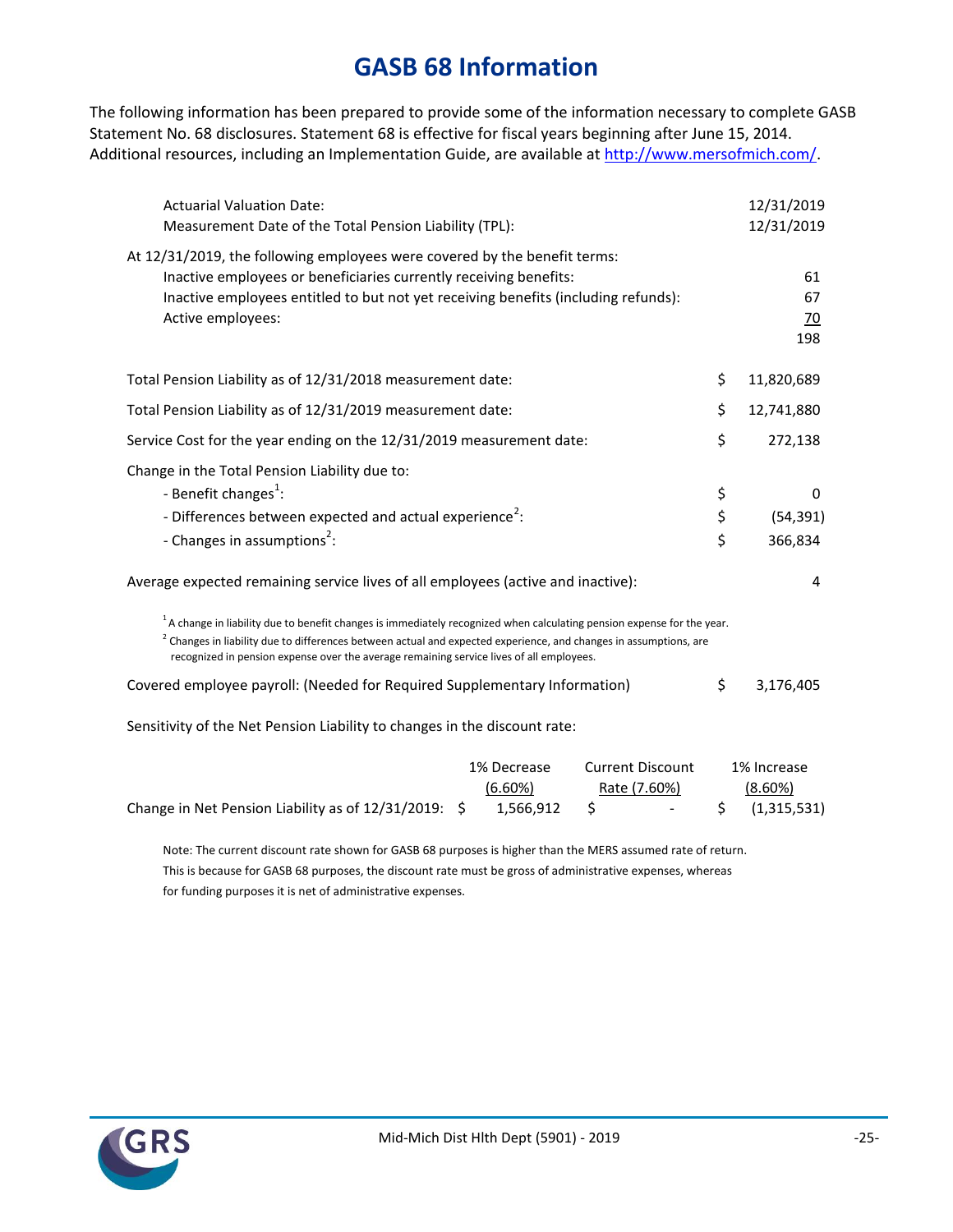## **Benefit Provision History**

<span id="page-30-0"></span>The following benefit provision history is provided by MERS. Any corrections to this history or discrepancies between this information and information displayed elsewhere in the valuation report should be reported to MERS. All provisions are listed by date of adoption.

| 01 - NonUnion |                                                                     |
|---------------|---------------------------------------------------------------------|
| 12/1/2016     | Service Credit Purchase Estimates - Yes                             |
| 10/1/2007     | Benefit B-2                                                         |
| 10/1/2007     | Member Contribution Rate 2.68%                                      |
| 5/1/2006      | Fiscal Month - October                                              |
| 1/1/2004      | Day of work defined as 80 Hours a Month for Part Time employees.    |
| 1/1/2004      | Day of work defined as 160 Hours a Month for Full Time employees.   |
| 1/1/2004      | Part-time Full-time Conversion                                      |
| 1/1/2003      | Flexible E 1.4% COLA Adopted (01/01/2003)                           |
| 1/1/2002      | Flexible E 2% COLA Adopted (01/01/2002)                             |
| 1/1/2000      | Flexible E 2% COLA Adopted (01/01/2000)                             |
| 1/1/1998      | Flexible E 2% COLA Adopted (01/01/1998)                             |
| 1/1/1995      | Flexible E 2% COLA Adopted (01/01/1995)                             |
| 1/1/1993      | Flexible E 2% COLA Adopted (01/01/1993)                             |
| 1/1/1992      | Flexible E 2% COLA Adopted (01/01/1992)                             |
| 1/1/1991      | Benefit C-1 (Old)                                                   |
| 1/1/1991      | Member Contribution Rate 0.00%                                      |
| 1/1/1991      | Flexible E 2% COLA Adopted (01/01/1991)                             |
| 1/1/1990      | Flexible E 2% COLA Adopted (01/01/1990)                             |
| 1/1/1989      | Flexible E 2% COLA Adopted (01/01/1989)                             |
| 1/1/1988      | Flexible E 2% COLA Adopted (01/01/1988)                             |
| 1/1/1987      | Flexible E 2% COLA Adopted (01/01/1987)                             |
| 8/20/1979     | <b>Exclude Temporary Employees</b>                                  |
| 11/18/1974    | Covered by Act 88                                                   |
| 12/1/1966     | Benefit FAC-5 (5 Year Final Average Compensation)                   |
| 12/1/1966     | 10 Year Vesting                                                     |
| 12/1/1966     | Benefit C (Old)                                                     |
| 12/1/1966     | Member Contribution Rate 3.00% Under \$4,200.00 - Then 5.00%        |
|               | Defined Benefit Normal Retirement Age - 60                          |
|               | Early Reduced (.5%) at Age 50 with 25 Years or Age 55 with 15 Years |
|               |                                                                     |

#### **11 - Local 214**

| 12/1/2016 | Service Credit Purchase Estimates - Yes                           |
|-----------|-------------------------------------------------------------------|
| 5/1/2006  | Fiscal Month - October                                            |
| 1/1/2004  | Part-time Full-time Conversion                                    |
| 1/1/2004  | Day of work defined as 80 Hours a Month for Part Time employees.  |
| 1/1/2004  | Day of work defined as 160 Hours a Month for Full Time employees. |
| 1/1/2003  | 6 Year Vesting                                                    |
| 1/1/2003  | Member Contribution Rate 3.00%                                    |
| 1/1/2003  | Flexible E 1.4% COLA Adopted (01/01/2003)                         |
| 1/1/2002  | Flexible E 2% COLA Adopted (01/01/2002)                           |
| 1/1/2000  | Flexible E 2% COLA Adopted (01/01/2000)                           |
| 1/1/1998  | Benefit B-2                                                       |

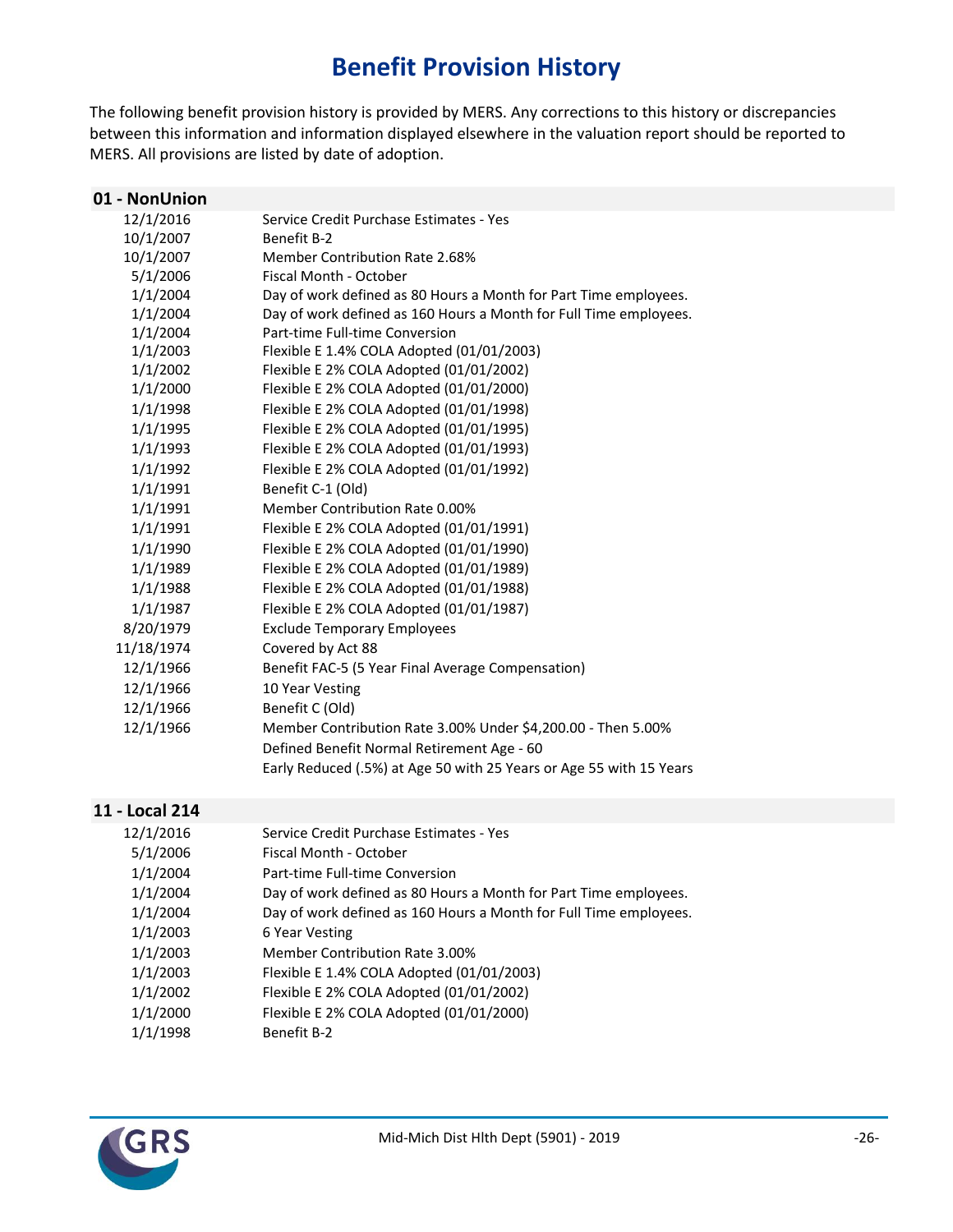### **11 - Local 214**

| 1/1/1998   | Member Contribution Rate 2.75%                                      |
|------------|---------------------------------------------------------------------|
| 1/1/1998   | Flexible E 2% COLA Adopted (01/01/1998)                             |
| 1/1/1995   | Flexible E 1.4% COLA Adopted (01/01/1995)                           |
| 1/1/1993   | Flexible E 2% COLA Adopted (01/01/1993)                             |
| 1/1/1992   | Flexible E 2% COLA Adopted (01/01/1992)                             |
| 1/1/1991   | 10 Year Vesting                                                     |
| 1/1/1991   | Benefit C-1 (Old)                                                   |
| 1/1/1991   | Member Contribution Rate 0.00%                                      |
| 1/1/1991   | Benefit FAC-5 (5 Year Final Average Compensation)                   |
| 8/20/1979  | <b>Exclude Temporary Employees</b>                                  |
| 11/18/1974 | Covered by Act 88                                                   |
|            | Defined Benefit Normal Retirement Age - 60                          |
|            | Early Reduced (.5%) at Age 50 with 25 Years or Age 55 with 15 Years |

### **12 - MNA**

| 12/1/2016  | Service Credit Purchase Estimates - Yes                             |
|------------|---------------------------------------------------------------------|
| 5/1/2006   | Fiscal Month - October                                              |
| 1/1/2004   | Day of work defined as 80 Hours a Month for Part Time employees.    |
| 1/1/2004   | Day of work defined as 160 Hours a Month for Full Time employees.   |
| 1/1/2004   | Part-time Full-time Conversion                                      |
| 1/1/2004   | 8 Year Vesting                                                      |
| 1/1/2004   | Member Contribution Rate 2.58%                                      |
| 1/1/2003   | Flexible E 1.4% COLA Adopted (01/01/2003)                           |
| 1/1/2002   | Flexible E 2% COLA Adopted (01/01/2002)                             |
| 1/1/2000   | Flexible E 2% COLA Adopted (01/01/2000)                             |
| 12/1/1998  | Benefit B-2                                                         |
| 12/1/1998  | <b>Member Contribution Rate 2.25%</b>                               |
| 1/1/1998   | Flexible E 2% COLA Adopted (01/01/1998)                             |
| 1/1/1995   | Flexible E 2% COLA Adopted (01/01/1995)                             |
| 1/1/1993   | Flexible E 2% COLA Adopted (01/01/1993)                             |
| 1/1/1992   | Member Contribution Rate 0.00%                                      |
| 1/1/1992   | Flexible E 2% COLA Adopted (01/01/1992)                             |
| 1/1/1991   | Member Contribution Rate 3.00% Under \$4,200.00 - Then 5.00%        |
| 6/1/1985   | Benefit FAC-5 (5 Year Final Average Compensation)                   |
| 6/1/1985   | 10 Year Vesting                                                     |
| 6/1/1985   | Benefit C-1 (Old)                                                   |
| 8/20/1979  | <b>Exclude Temporary Employees</b>                                  |
| 11/18/1974 | Covered by Act 88                                                   |
|            | Defined Benefit Normal Retirement Age - 60                          |
|            | Early Reduced (.5%) at Age 50 with 25 Years or Age 55 with 15 Years |

### **13 - Administration**

| 12/1/2016 | Service Credit Purchase Estimates - Yes                           |
|-----------|-------------------------------------------------------------------|
| 5/1/2012  | Member Contribution Rate 3.00%                                    |
| 5/1/2006  | Fiscal Month - October                                            |
| 1/1/2004  | Day of work defined as 80 Hours a Month for Part Time employees.  |
| 1/1/2004  | Day of work defined as 160 Hours a Month for Full Time employees. |
| 1/1/2004  | Part-time Full-time Conversion                                    |
| 10/1/2001 | Benefit FAC-5 (5 Year Final Average Compensation)                 |
|           |                                                                   |

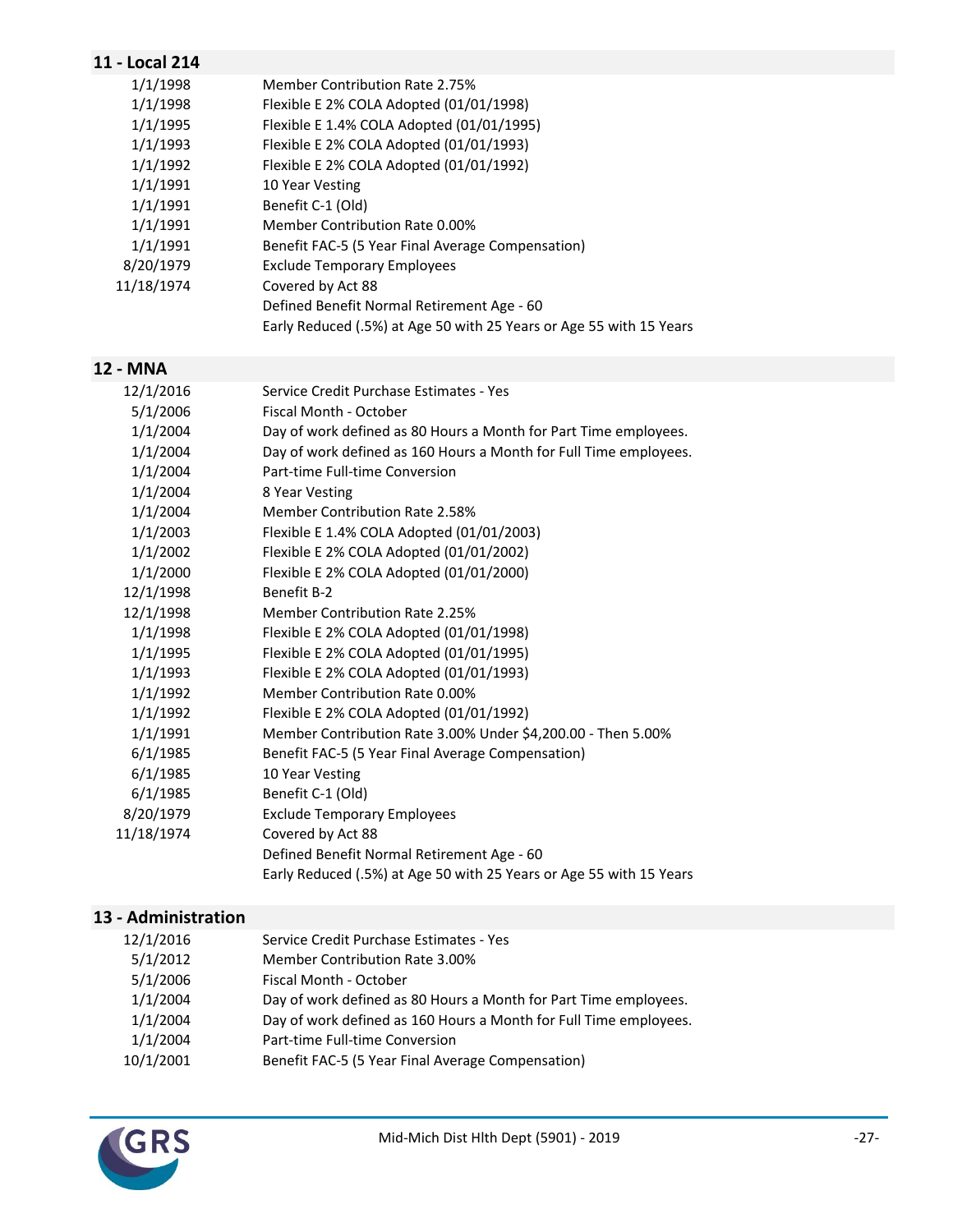### **13 - Administration**

| 10/1/2001  | 10 Year Vesting                                                     |
|------------|---------------------------------------------------------------------|
| 10/1/2001  | Benefit B-3 (80% max)                                               |
| 10/1/2001  | Member Contribution Rate 0.00%                                      |
| 11/18/1974 | Covered by Act 88                                                   |
|            | Defined Benefit Normal Retirement Age - 60                          |
|            | Early Reduced (.5%) at Age 50 with 25 Years or Age 55 with 15 Years |

# **S1 - Surplus Unassoc.**

Fiscal Month - October

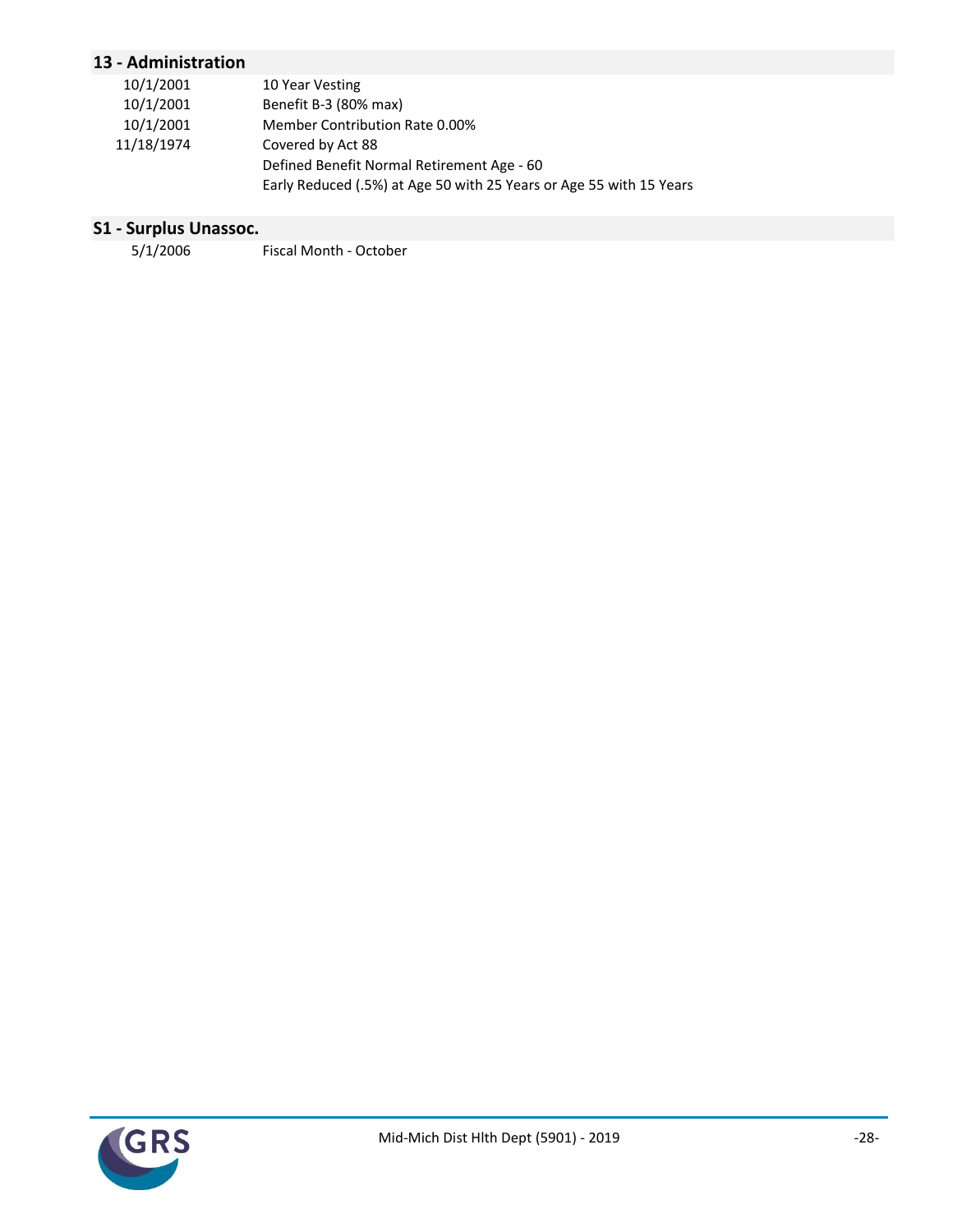## **Plan Provisions, Actuarial Assumptions, and Actuarial Funding Method**

<span id="page-33-0"></span>Details on MERS plan provisions, actuarial assumptions, and actuarial methodology can be found in the Appendix. Some actuarial assumptions are specific to this municipality and its divisions. These are listed below.

#### **Increase in Final Average Compensation**

| <b>Division</b>      | <b>FAC Increase</b><br><b>Assumption</b> |
|----------------------|------------------------------------------|
| <b>All Divisions</b> | 2.00%                                    |

#### **Withdrawal Rate Scaling Factor**

| <b>Division</b>      | <b>Withdrawal Rate</b><br><b>Scaling Factor</b> |
|----------------------|-------------------------------------------------|
| <b>All Divisions</b> | 100%                                            |

### **Miscellaneous and Technical Assumptions**

Loads – None.

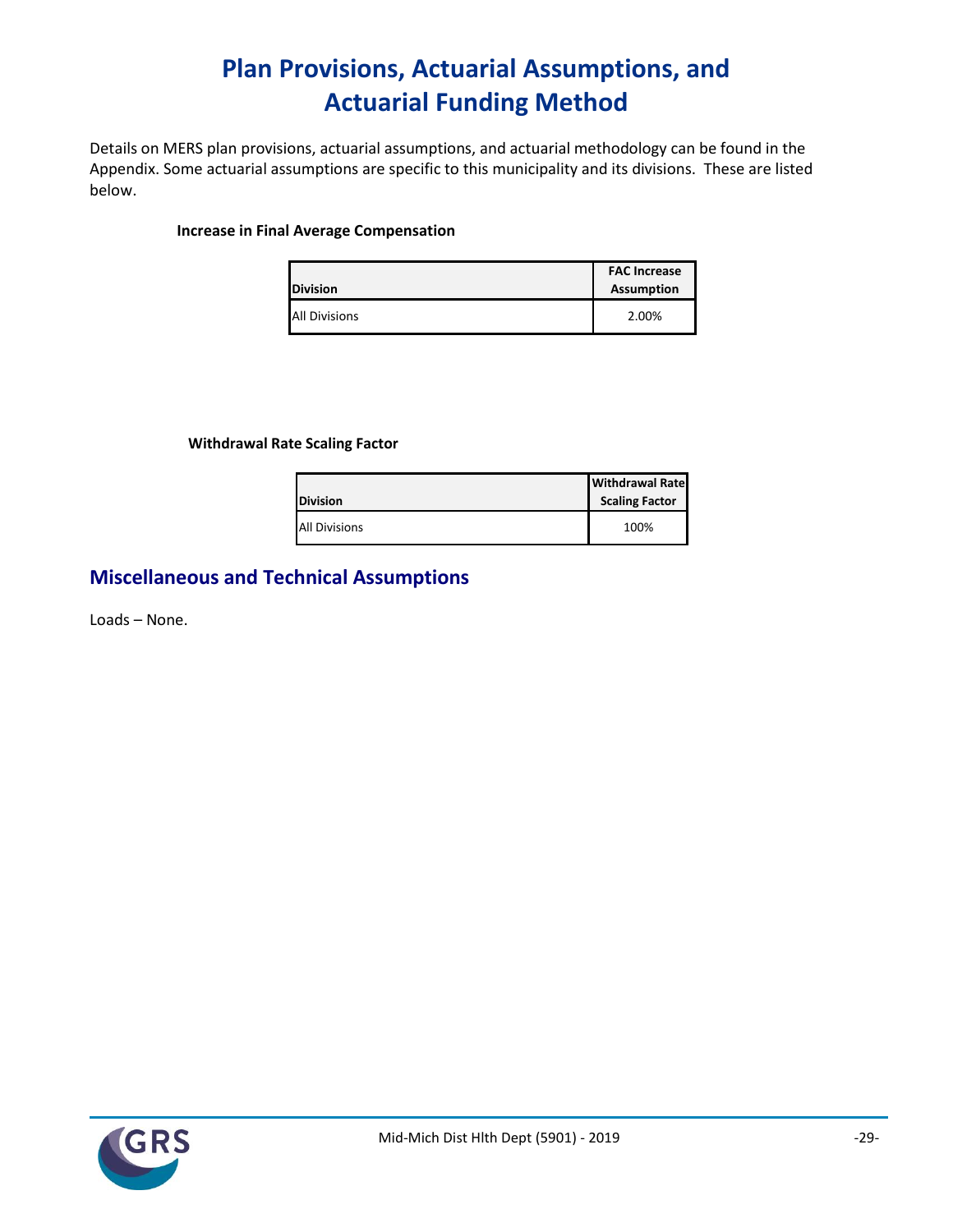## **Risk Commentary**

<span id="page-34-0"></span>Determination of the accrued liability, the employer contribution, and the funded ratio requires the use of assumptions regarding future economic and demographic experience. Risk measures, as illustrated in this report, are intended to aid in the understanding of the effects of future experience differing from the assumptions used in the course of the actuarial valuation. Risk measures may also help with illustrating the potential volatility in the accrued liability, the actuarially determined contribution and the funded ratio that result from the differences between actual experience and the actuarial assumptions.

Future actuarial measurements may differ significantly from the current measurements presented in this report due to such factors as the following: plan experience differing from that anticipated by the economic or demographic assumptions; changes in economic or demographic assumptions due to changing conditions; increases or decreases expected as part of the natural operation of the methodology used for these measurements (such as the end of an amortization period, or additional cost or contribution requirements based on the Plan's funded status); and changes in plan provisions or applicable law. The scope of an actuarial valuation does not include an analysis of the potential range of such future measurements.

Examples of risk that may reasonably be anticipated to significantly affect the plan's future financial condition include:

- **Investment Risk** actual investment returns may differ from the expected returns;
- **Asset/Liability Mismatch** changes in asset values may not match changes in liabilities, thereby altering the gap between the accrued liability and assets and consequently altering the funded status and contribution requirements;
- **Salary and Payroll Risk** actual salaries and total payroll may differ from expected, resulting in actual future accrued liability and contributions differing from expected;
- **Longevity Risk** members may live longer or shorter than expected and receive pensions for a period of time other than assumed; and
- **Other Demographic Risks –** members may terminate, retire or become disabled at times or with benefits other than assumed resulting in actual future accrued liability and contributions differing from expected.

The effects of certain trends in experience can generally be anticipated. For example, if the investment return since the most recent actuarial valuation is less (or more) than the assumed rate, the cost of the plan can be expected to increase (or decrease). Likewise, if longevity is improving (or worsening), increases (or decreases) in cost can be anticipated.

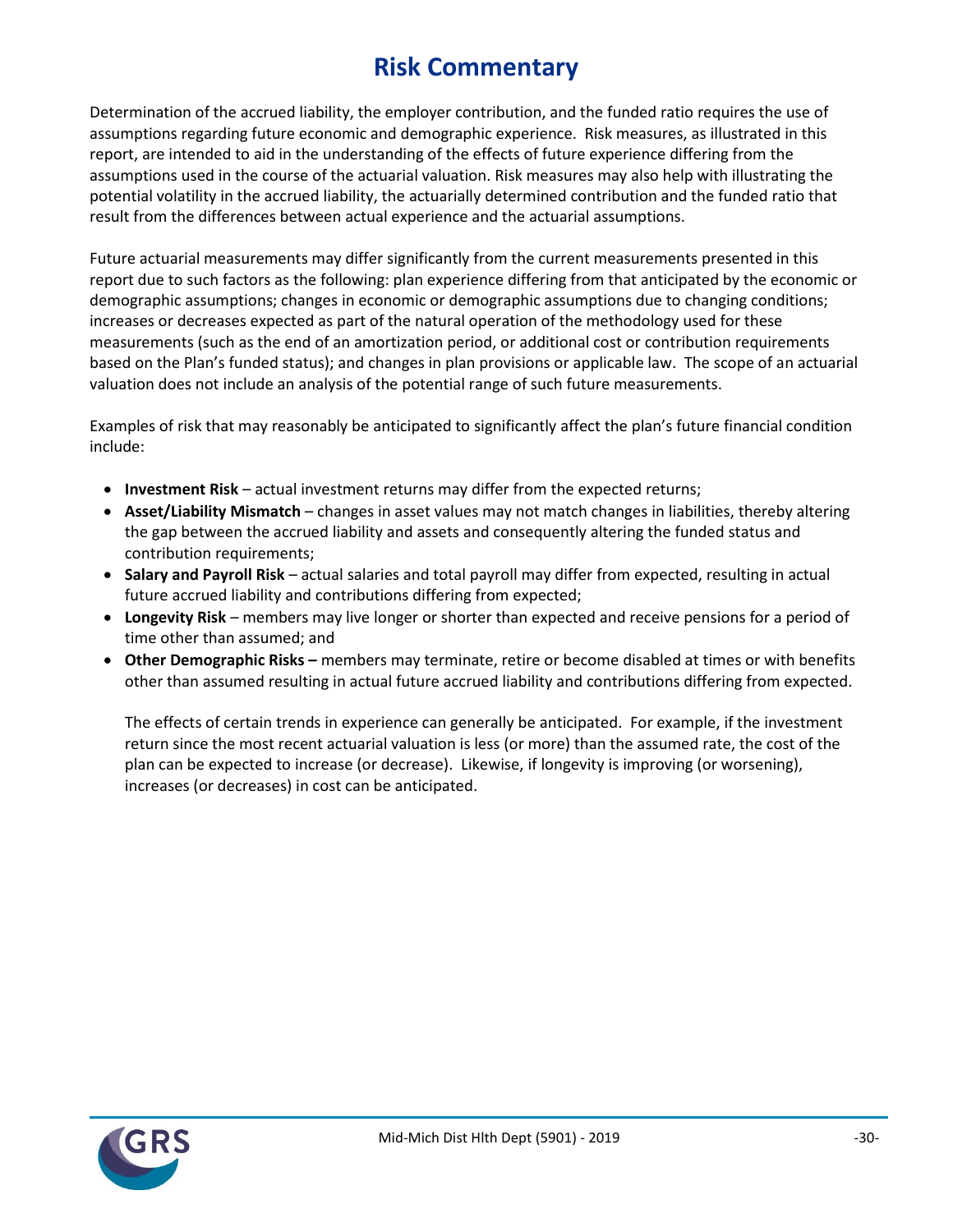#### **PLAN MATURITY MEASURES**

Risks facing a pension plan evolve over time. A young plan with virtually no investments and paying few benefits may experience little investment risk. An older plan with a large number of members in pay status and a significant trust may be much more exposed to investment risk. Generally accepted plan maturity measures include the following:

|                                                           | 12/31/2019 | 12/31/2018 |
|-----------------------------------------------------------|------------|------------|
| 1. Ratio of the market value of assets to total payroll   | 3.3        | 2.9        |
| 2. Ratio of actuarial accrued liability to payroll        | 4.1        | 3.9        |
| 3. Ratio of actives to retirees and beneficiaries         | 1.1        | 1.2        |
| 4. Ratio of market value of assets to benefit payments    | 17.5       | 15.0       |
| 5. Ratio of net cash flow to market value of assets (boy) | 3.9%       | $-2.0%$    |

#### **RATIO OF MARKET VALUE OF ASSETS TO TOTAL PAYROLL**

The relationship between assets and payroll is a useful indicator of the potential volatility of contributions. For example, if the market value of assets is 2.0 times the payroll, a return on assets 5% different than assumed would equal 10% of payroll. A higher (lower) or increasing (decreasing) level of this maturity measure generally indicates a higher (lower) or increasing (decreasing) volatility in plan sponsor contributions as a percentage of payroll.

#### **RATIO OF ACTUARIAL ACCRUED LIABILITY TO PAYROLL**

The relationship between actuarial accrued liability and payroll is a useful indicator of the potential volatility of contributions for a fully funded plan. A funding policy that targets a funded ratio of 100% is expected to result in the ratio of assets to payroll and the ratio of liability to payroll converging over time.

#### **RATIO OF ACTIVES TO RETIREES AND BENEFICIARIES**

A young plan with many active members and few retirees will have a high ratio of active to retirees. A mature open plan may have close to the same number of actives to retirees resulting in a ratio near 1.0. A super-mature or closed plan may have significantly more retirees than actives resulting in a ratio below 1.0.

#### **RATIO OF MARKET VALUE OF ASSETS TO BENEFIT PAYMENTS**

The MERS' Actuarial Policy requires a total minimum contribution equal to the excess (if any) of three times the expected annual benefit payments over the projected market value of assets as of the participating municipality or court's Fiscal Year for which the contribution applies. The ratio of market value of assets to benefit payments as of the valuation date provides an indication of whether the division is at risk for triggering the minimum contribution rule in the near term. If the division triggers this minimum contribution rule, the required employer contributions could increase dramatically relative to previous valuations.

#### **RATIO OF NET CASH FLOW TO MARKET VALUE OF ASSETS**

A positive net cash flow means contributions exceed benefits and expenses. A negative cash flow means existing funds are being used to make payments. A certain amount of negative net cash flow is generally expected to occur when benefits are prefunded through a qualified trust. Large negative net cash flows as a percent of assets may indicate a super-mature plan or a need for additional contributions.